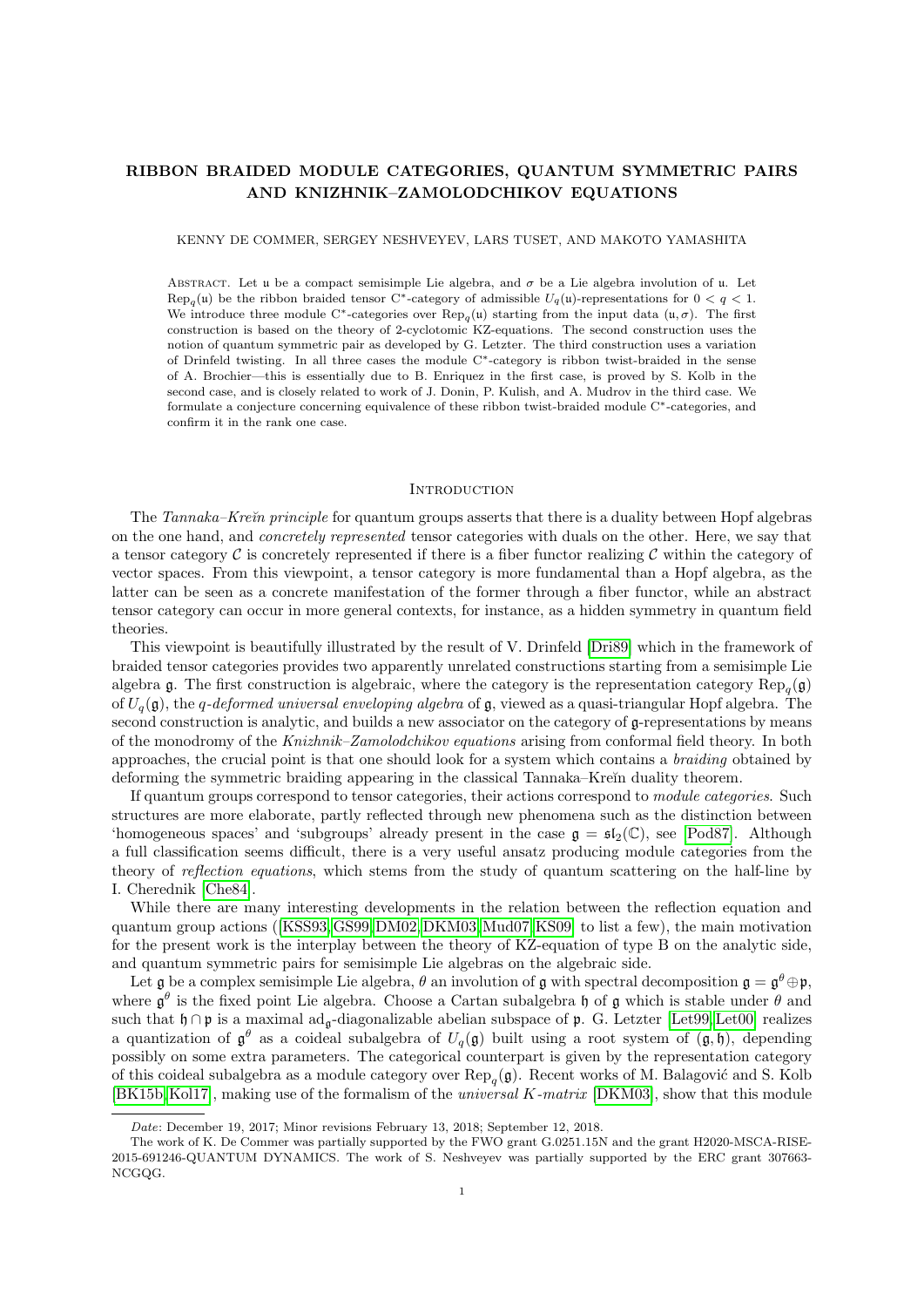category is a ribbon twist-braided module category in the sense of A. Brochier [\[Bro13\]](#page-35-1). Note that the theory of (universal) K-matrices forms the concrete connection with the theory of reflection equations.

On the other hand, the theory of 2-cyclotomic KZ-equations (or, KZ-equations of type  $B$ ) [\[Che90,](#page-36-10) [Lei94,](#page-36-11) [GL00,](#page-36-12) [Enr07\]](#page-36-13) makes it possible to construct, for an arbitrary involution  $\sigma$  of  $\mathfrak{g}$ , an action of Rep( $\mathfrak{g}$ ) with the KZ-associator on  $\text{Rep}(\mathfrak{g}^{\sigma})$  and a non-trivial *mixed* associator. Based on the results of [\[Enr07\]](#page-36-13) and [\[Bro12\]](#page-35-2), one observes that this is actually again a ribbon twist-braided module category.

The goal of this paper is to perform the above constructions in the presence of a C<sup>∗</sup>-structure, corresponding to the compact form u of g, and to state a precise conjecture concerning the equivalence of the resulting ribbon twist-braided module C<sup>\*</sup>-categories in case  $\sigma = \theta$ . We also present a third picture, conjecturally equivalent to the above two, where we consider involutions  $\nu$  of u for which the prescribed Cartan subalgebra  $\mathfrak{t} \subseteq \mathfrak{u}$  is stable and  $\mathfrak{t}^{\nu}$  is a Cartan subalgebra of  $\mathfrak{u}^{\nu}$ . In this situation, the involution quantizes straightforwardly to an automorphism of  $U_q(\mathfrak{u})$ . Using a *v*-twisted version of the Drinfeld double construction, we construct a ∗-algebra with coaction by  $U_q(\mathfrak{u})$  such that its category of admissible ∗-representations becomes a ribbon twist-braided module C<sup>∗</sup> -category over Rep<sup>q</sup> (u). Here the construction of the braiding on the module  $C^*$ -category is a variation on the construction of a universal K-matrix in [\[DKM03\]](#page-36-5).

The precise structure of the paper is as follows.

In Section [1](#page-1-0) we recall the formalism of ribbon twist-braided module categories [\[Bro13,](#page-35-1) [Kol17\]](#page-36-9) in the setting of non-trivial associators and non-trivial autoequivalence of the acting tensor category. In Section [2](#page-6-0) we present an overview of the main elements of the theory of symmetric pairs for compact semisimple Lie algebras that we will make use of. In Section [3](#page-8-0) we present in detail the three constructions of twist-braided module C<sup>∗</sup> -categories associated to compact symmetric pairs that were mentioned above. We then state our main conjecture regarding the equivalence of these ribbon twist-braided module C<sup>∗</sup>categories in Section [4.](#page-21-0) We verify the conjecture in Section [5](#page-21-1) for the rank one case.

In the Appendix we treat in more detail the following topics. In the first part we discuss the two extremal positions for a stable Cartan subalgebra with respect to an involution on a semisimple compact Lie algebra. In the second part we investigate compatibility of the ∗-structure of  $U_q(\mathfrak{u})$  with the coideal symmetric pairs of [\[Let99\]](#page-36-7), complementing the discussion in [\[Let02\]](#page-36-14) concerning twisted ∗-invariance. In the third part we provide a link between the choice of parameters for a coideal symmetric pair, and the character theory of the associated non-parameter coideal symmetric pair. In the fourth part we discuss a relation between ribbon braids and cylinder twists.

Acknowledgements: We thank Weigiang Wang for bringing our attention to [\[BW18\]](#page-35-3), and the anonymous reviewer for careful reading and useful comments to improve readability.

Conventions. We assume in the following, unless stated otherwise, that all categories are C-linear and semisimple—in particular morphism spaces are finite dimensional. We also assume that all (bi)functors are C-(bi)linear. We identify identity morphisms with their objects, id  $X = X$ . For  $\sigma$  an endomorphism on a real vector space  $V$ , we will denote by the same symbol its extension to a complex-linear endomorphism of  $V^{\mathbb{C}} = V \otimes_{\mathbb{R}} \mathbb{C}$ .

We use the following notation for  $q$ -integers,  $q$ -factorials, and  $q$ -binomial coefficients:

$$
[n]_q = \frac{q^{-n} - q^n}{q^{-1} - q}, \qquad [n]_q! = [n]_q [n-1]_q \cdots [2]_q [1]_q, \qquad \begin{bmatrix} m \\ n \end{bmatrix}_q = \frac{[m]_q!}{[n]_q! [m-n]_q!}.
$$

# 1. Ribbon twist-braided module C<sup>∗</sup> -categories

<span id="page-1-0"></span>We mainly follow the conventions of [\[NT13\]](#page-37-2) for tensor C<sup>∗</sup> -categories. Additional basic material on module categories can be found in, e.g., [Müg10, [EGNO15\]](#page-36-15).

Definition 1.1. A *tensor category* is given by:

- a category  $\mathcal{C},$
- a bifunctor  $\otimes: \mathcal{C} \times \mathcal{C} \rightarrow \mathcal{C}$ ,
- a distinguished object  $\mathbb{1}$  of  $\mathcal{C}$ ,
- a natural isomorphism  $\Phi_{UVW}$ :  $(U \otimes V) \otimes W \to U \otimes (V \otimes W)$ , and
- natural isomorphisms  $\lambda_U: \mathbb{1} \otimes U \to U$ ,  $\rho_U: U \otimes \mathbb{1} \to U$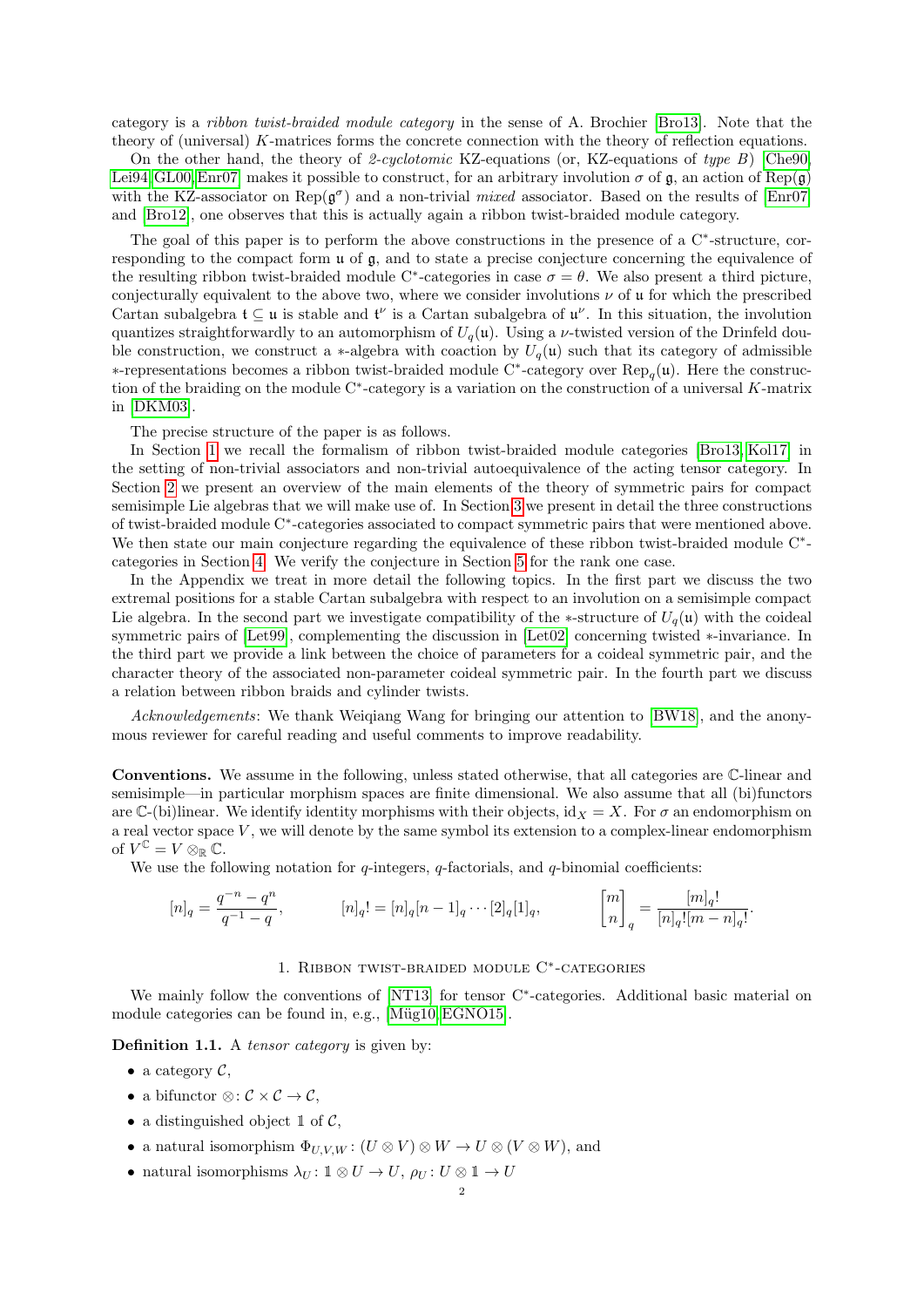satisfying a standard set of axioms. We often use the symbol  $\mathcal C$  to denote the above set of data. A tensor  $C^*$ -category is a tensor category whose underlying category is a  $C^*$ -category and for which  $\otimes$  is a ∗-bifunctor and  $\Phi$ ,  $\lambda$ , and  $\rho$  are *unitary* natural transformations.

**Definition 1.2.** Let C be a tensor category as above. A *(right) module category* over C is given by:

- a category  $\mathcal{D},$
- a bifunctor  $\odot: \mathcal{D} \times \mathcal{C} \rightarrow \mathcal{D}$ , and
- natural isomorphisms  $r_X: X \odot \mathbb{1} \rightarrow X$  and

$$
\Psi_{X,U,V} \colon (X \odot U) \odot V \to X \odot (U \otimes V)
$$

for which the following diagrams commute (unit relations and the mixed pentagon relation):

(X  1)  U X  U X  (1 ⊗ U) r<sup>X</sup>U ΨX,1,U Xλ<sup>U</sup> (X  U)  1 X  U X  (U ⊗ 1) r<sup>X</sup> <sup>U</sup> ΨX,U,<sup>1</sup> Xρ<sup>U</sup> ((X  U)  V )  W (X  (U ⊗ V ))  W X  ((U ⊗ V ) ⊗ W) X  ((U ⊗ V ) ⊗ W) (X  U)  (V ⊗ W) ΨX,U,V W ΨX,U⊗V,W XΦU,V,W ΨX,U,V <sup>⊗</sup><sup>W</sup> Ψ<sup>X</sup>U,V,W

Again, we often denote the whole structure by D.

When C is a tensor C<sup>\*</sup>-category, we call  $D$  a module C<sup>\*</sup>-category if D is a C<sup>\*</sup>-category,  $\odot$  is a  $*$ bifunctor, and  $\Psi$ , r are unitary.

In the following we will assume that the unit  $\mathbb{1}$  of C is strict, and that it acts as a strict unit on  $\mathcal{D}$ , so  $X \odot 1 = X$  and  $r_X = X$ . This will be satisfied in all our examples.

**Definition 1.3.** A *braided* tensor category is a tensor category  $\mathcal C$  endowed with natural isomorphisms  $\beta_{UV}$ :  $U \otimes V \rightarrow V \otimes U$  satisfying the *hexagon equation* 

$$
(U \otimes U) \otimes W \xrightarrow{\Phi_{V,U,W}} V \otimes (U \otimes W)
$$
  
\n
$$
(U \otimes V) \otimes W \xrightarrow{\Phi_{U,V,W}} V \otimes (U \otimes W)
$$
  
\n
$$
V \otimes \beta_{U,W}
$$
  
\n
$$
V \otimes (W \otimes U)
$$
  
\n
$$
U \otimes (V \otimes W) \xrightarrow{\beta_{U,V \otimes W}} (V \otimes W) \otimes U
$$

and the similar relation with  $\beta_{U,V}$  replaced by  $\beta_{V,U}^{-1}$ . We also assume  $\beta_{1,U} = \beta_{U,1} = U$ .

A monoidal autoequivalence of C consists of an equivalence  $\sigma: \mathcal{C} \to \mathcal{C}$  and natural isomorphisms

$$
(\sigma_2)_{U,V} \colon \sigma(U) \otimes \sigma(V) \to \sigma(U \otimes V)
$$

satisfying natural compatibility conditions with respect to the associator  $\Phi$ . A braided autoequivalence of C is a monoidal autoequivalence  $\sigma$  for which the following diagram commutes:

$$
\sigma(U) \otimes \sigma(V) \xrightarrow{\beta_{\sigma(U), \sigma(V)}} \sigma(V) \otimes \sigma(U)
$$
  
\n
$$
\sigma_{2)U,V} \downarrow \qquad \qquad \downarrow (\sigma_{2})_{V,U}
$$
  
\n
$$
\sigma(U \otimes V) \xrightarrow{\sigma(\beta_{U,V})} \sigma(V \otimes U)
$$

The following definition was introduced in [\[Bro13,](#page-35-1) Section 5], see also [\[Kol17,](#page-36-9) Remark 3.15]. However, we use a slightly different convention than the latter reference in the presence of a non-trivial braided autoequivalence (apart from introducing explicitly the necessary associators in the non-strict setting).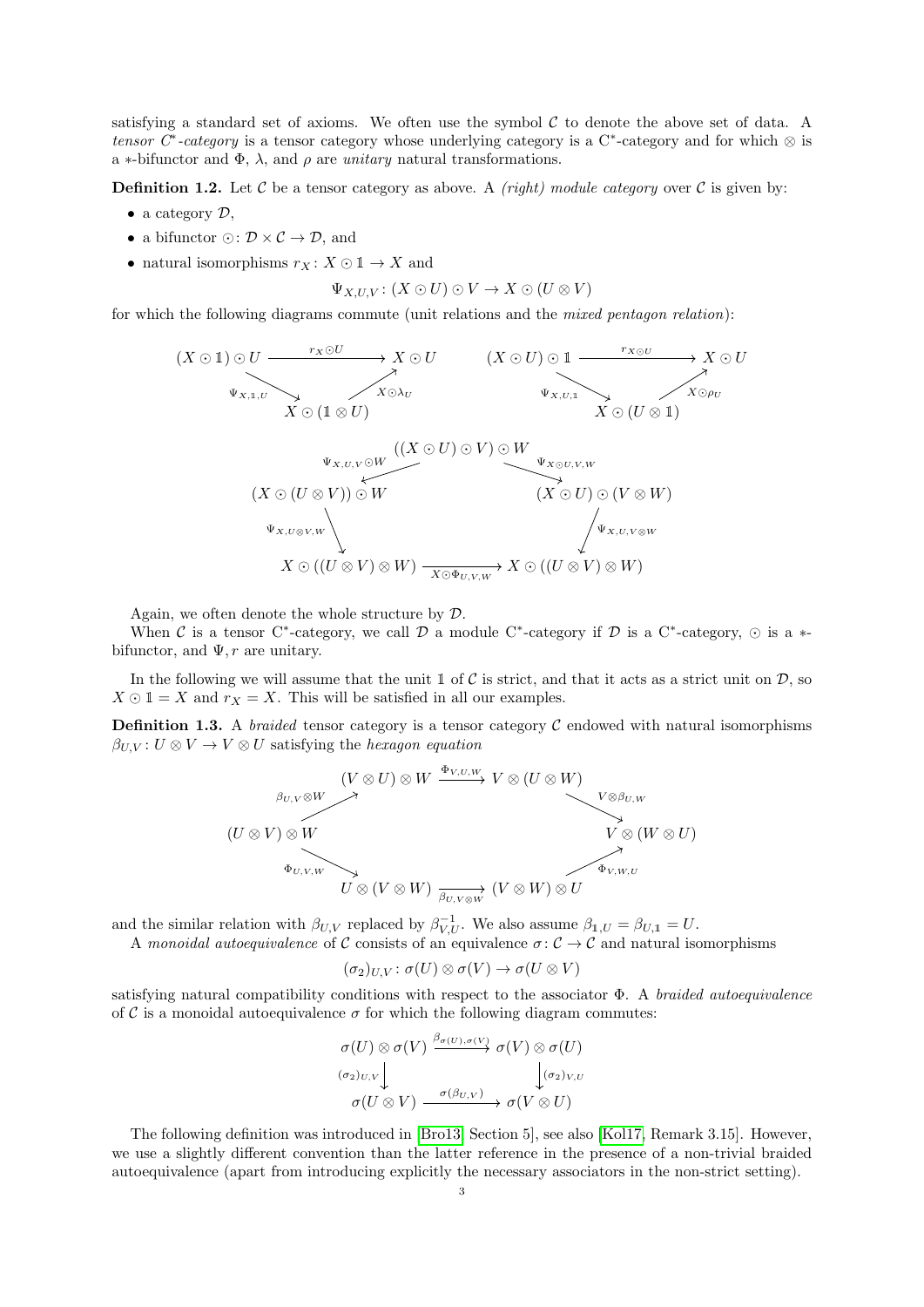**Definition 1.4.** Let C be a braided tensor category, and  $\sigma: \mathcal{C} \to \mathcal{C}$  a braided monoidal autoequivalence. A right module category  $\mathcal D$  over C is said to be  $\sigma$ -braided when  $\mathcal D$  is equipped with a natural isomorphism  $\eta_{X,U}: X \odot \sigma(U) \rightarrow X \odot U$ , called the  $\sigma$ -braid of  $D$ , which satisfies the  $\sigma$ -octagon equation

<span id="page-3-0"></span>
$$
(X \odot U) \odot \sigma(V) \xrightarrow{\Psi_{X,U,\sigma(V)}} X \odot (U \otimes \sigma(V)) \xrightarrow{X \odot \beta_{U,\sigma(V)}} X \odot (\sigma(V) \otimes U) \xrightarrow{\Psi_{X,\sigma(V),U}^{-1}} (X \odot \sigma(V)) \odot U
$$
  
\n
$$
\eta_{X \odot U, V} \downarrow \qquad \qquad \downarrow \eta_{X,V} \odot U
$$
  
\n
$$
(X \odot U) \odot V \longleftarrow \frac{1}{\Psi_{X,U,V}} X \odot (U \otimes V) \longleftarrow \frac{X \odot \beta_{V,U}}{X \odot \beta_{V,U}} X \odot (V \otimes U) \longleftarrow \frac{1}{\Psi_{X,V,U}} (X \odot V) \odot U
$$
 (1.1)

We say that  $\eta$  is a *ribbon*  $\sigma$ *-braid* if, moreover, the *ribbon*  $\sigma$ -twist equation is satisfied:

<span id="page-3-1"></span>
$$
X \odot \sigma(U \otimes V) \xrightarrow{X \odot (\sigma_2)_{U,V}^{-1}} X \odot (\sigma(U) \otimes \sigma(V)) \xrightarrow{\Psi_{X,\sigma(U),\sigma(V)}^{-1}} (X \odot \sigma(U)) \odot \sigma(V)
$$
  
\n
$$
\eta_{X,U \otimes V} \downarrow \qquad \qquad \downarrow \eta_{X,U} \odot \sigma(V) \qquad (1.2)
$$
  
\n
$$
X \odot (U \otimes V) \longleftarrow \qquad \qquad \downarrow \eta_{X,U,V} \qquad (X \odot U) \odot V \longleftarrow \qquad \qquad \eta_{X \odot U,V} \qquad (X \odot U) \odot \sigma(V)
$$

We say that D is (ribbon) twist-braided if  $\sigma$  is implicit, and that D is (ribbon) braided if  $\sigma$  is the identity.

- Remarks 1.5. (1) If all our structures including  $\sigma$  are strict, our definition will give a (ribbon)  $\sigma^{-1}$ -braid in the sense of [\[Kol17,](#page-36-9) Remark 3.15], taking  $e_{M,V} = \eta_{M,\sigma^{-1}(V)}$ .
- (2) In the C<sup>\*</sup>-setting, besides the condition of module C<sup>\*</sup>-category, we just assume that  $\sigma$  is a \*autoequivalence and D is a C-module C<sup>\*</sup>-category. We do not assume that  $\beta$  and  $\eta$  are unitary, as this would be too restrictive.

The following definition clarifies the notion of equivalence we will use between different (ribbon) twist-braided module C<sup>∗</sup> -categories.

**Definition 1.6.** Let C be a braided tensor category with braided monoidal autoequivalences  $\sigma$  and  $\sigma'$ , and let  $(\mathcal{D}, \odot, \Psi, \eta)$ , resp.  $(\mathcal{D}', \odot', \Psi', \eta')$  be a  $\sigma$ -braided, resp.  $\sigma'$ -braided module category over C. We say that D and D' are *equivalent* as twist-braided module categories, written  $D \cong D'$ , if there exist an isomorphism of monoidal functors  $F: \sigma' \to \sigma$ , and an equivalence  $G: \mathcal{D} \to \mathcal{D}'$  of categories together with natural isomorphisms

$$
(G_2)_{X,U}: G(X) \odot' U \rightarrow G(X \odot U)
$$

such that the diagrams

$$
(G_2)_{X,U} \circ 'V
$$
\n
$$
G(X \odot U) \odot' V
$$
\n
$$
G(X) \odot' \odot' V
$$
\n
$$
G(X) \odot' \odot' V
$$
\n
$$
G(X) \odot' \odot' \odot' V
$$
\n
$$
G(X) \odot' \odot' \odot' V
$$
\n
$$
G(X) \odot' \odot' \odot' V
$$
\n
$$
G(X) \odot' \odot' \odot' V
$$
\n
$$
G(X) \odot' \odot' \odot' V
$$
\n
$$
G(X) \odot' \odot' \odot' V
$$
\n
$$
G(X) \odot' \odot' \odot' V
$$
\n
$$
G(X) \odot' \odot' V
$$
\n
$$
G(X) \odot' \odot' V
$$
\n
$$
G(X) \odot' \odot' V
$$
\n
$$
G(X) \odot' \odot' V
$$
\n
$$
G(X) \odot' \odot' V
$$
\n
$$
G(X) \odot' \odot' V
$$
\n
$$
G(X) \odot' \odot' V
$$
\n
$$
G(X) \odot' \odot' V
$$
\n
$$
G(X) \odot' \odot' V
$$
\n
$$
G(X) \odot' \odot' V
$$
\n
$$
G(X) \odot' \odot' V
$$
\n
$$
G(X) \odot' \odot' V
$$
\n
$$
G(X) \odot' \odot' V
$$
\n
$$
G(X) \odot' V
$$
\n
$$
G(X) \odot' V
$$
\n
$$
G(X) \odot' V
$$
\n
$$
G(X) \odot' V
$$
\n
$$
G(X) \odot' V
$$
\n
$$
G(X) \odot' V
$$
\n
$$
G(X) \odot' V
$$
\n
$$
G(X) \odot' V
$$
\n
$$
G(X) \odot' V
$$
\n
$$
G(X) \odot' V
$$
\n
$$
G(X) \odot' V
$$
\n
$$
G(X) \od
$$

commute. In the C<sup>\*</sup>-setting we ask that G is a  $*$ -functor, and that F and  $G_2$  are unitary.

Note that  $F$  is uniquely determined if it exists.

For completeness, let us briefly recall the graphical presentation of (ribbon) twist-braids, follow-ing [\[Bro13\]](#page-35-1). We represent composition of morphisms by vertical stacking,  $\xi \eta$  being represented by the part for  $\xi$  on top of that for  $\eta$ . The monoidal product is represented by horizontal juxtaposition. As usual, we represent the braiding of  $\mathcal C$  by the tangle [1.a.](#page-4-0) A twist-braid can be represented by the diagram [1.b,](#page-4-0) so that the twist octagon relation can be presented as [1.c](#page-4-0) (suppressing the module category associator  $\Psi$ ).

On the other hand, ribbon twist-braids need to be represented by [2.a,](#page-4-1) so that regular isotopy of strands in [2.b](#page-4-1) represents the ribbon twist equation.

Remark 1.7. The extra twist can be gotten rid of by slightly changing the axiomatics of the ribbon twist-braids. This change of axiomatics does not affect anything as long as the acting tensor category has a ribbon twist, see [\[BZBJ16,](#page-35-4) Remark 3.6].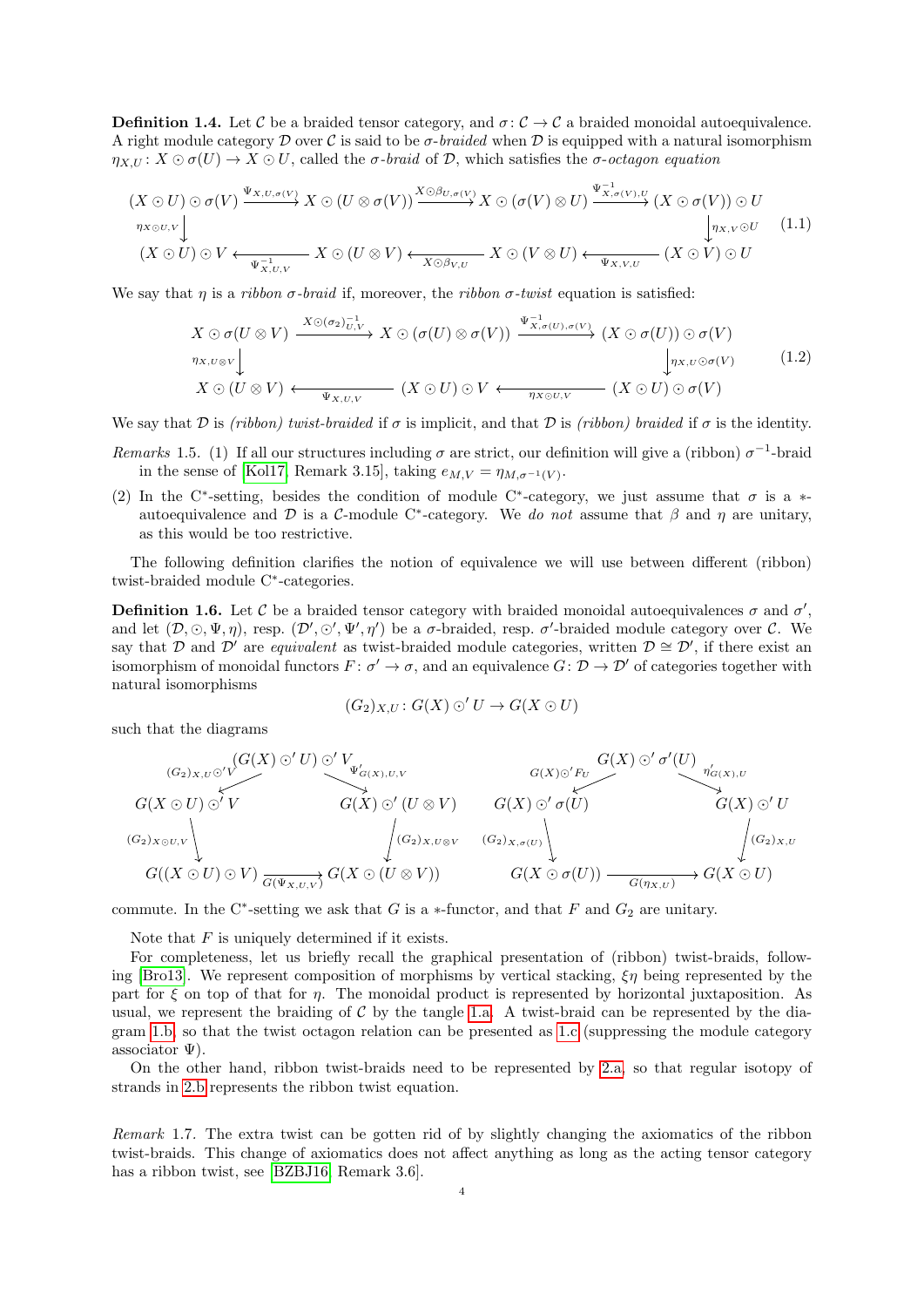<span id="page-4-0"></span>

<span id="page-4-1"></span>

Figure 2. ribbon twist-braids

One can obtain module categories from algebraic structures in the following way. We momentarily neglect the semisimplicity condition on our categories.

**Definition 1.8** (Dri89; [Kas95,](#page-36-16) Chapter XV)). A (unital and counital) *quasi-bialgebra* is given by

- $\bullet$  a unital algebra  $A$ ,
- unital algebra homomorphisms  $\Delta: A \to A \otimes A$  and  $\varepsilon: A \to \mathbb{C}$ , and
- an invertible element  $\phi \in A \otimes A \otimes A$

satisfying

$$
(\mathrm{id}\otimes\Delta)\Delta(a) = \phi((\Delta\otimes\mathrm{id})\Delta(a))\phi^{-1}, \quad (\mathrm{id}\otimes\mathrm{id}\otimes\Delta)(\phi)(\Delta\otimes\mathrm{id}\otimes\mathrm{id})(\phi) = \phi_{234}(\mathrm{id}\otimes\Delta\otimes\mathrm{id})(\phi)\phi_{123}, (\varepsilon\otimes\mathrm{id})\Delta(a) = a = (\mathrm{id}\otimes\varepsilon)\Delta(a), \quad (\mathrm{id}\otimes\varepsilon\otimes\mathrm{id})(\phi) = 1\otimes 1.
$$

From the above conditions we also have  $(id \otimes id \otimes \varepsilon)(\phi) = 1 = (\varepsilon \otimes id \otimes id)(\phi)$ . The category A-Mod of left A-modules becomes a tensor category as follows. When  $U, V, W$  are A-modules,  $U \otimes V$  is the usual tensor product over  $\mathbb C$  with the left A-module structure  $a \cdot (u \otimes v) = \Delta(a)(u \otimes v)$ , and the associator is given by

$$
\Phi_{U,V,W}(u\otimes v\otimes w)=\phi(u\otimes v\otimes w).
$$

In this context the rigidity of A-Mod can be encoded by a generalization of antipode, and quasi-bialgebras with such antipodes are called *quasi-Hopf algebras*.

**Definition 1.9.** Let A be a quasi-bialgebra, and B a unital algebra. A *(normalized right) quasi-coaction* of A on B is given by a unital homomorphism  $\alpha: B \to B \otimes A$  and an invertible element  $\psi \in B \otimes A \otimes A$ satisfying

$$
(\mathrm{id}\otimes \varepsilon \otimes \mathrm{id})(\psi) = (\mathrm{id}\otimes \mathrm{id}\otimes \varepsilon)(\psi) = 1 \otimes 1,
$$
  

$$
(1 \otimes \phi)(\mathrm{id}\otimes \Delta \otimes \mathrm{id})(\psi)(\psi \otimes 1) = (\mathrm{id}\otimes \mathrm{id}\otimes \Delta)(\psi)(\alpha \otimes \mathrm{id}\otimes \mathrm{id})(\psi),
$$
  

$$
(\mathrm{id}\otimes \Delta)\alpha(b) = \psi(\alpha \otimes \mathrm{id})\alpha(b)\psi^{-1}, \quad (\mathrm{id}\otimes \varepsilon)\alpha(b) = b.
$$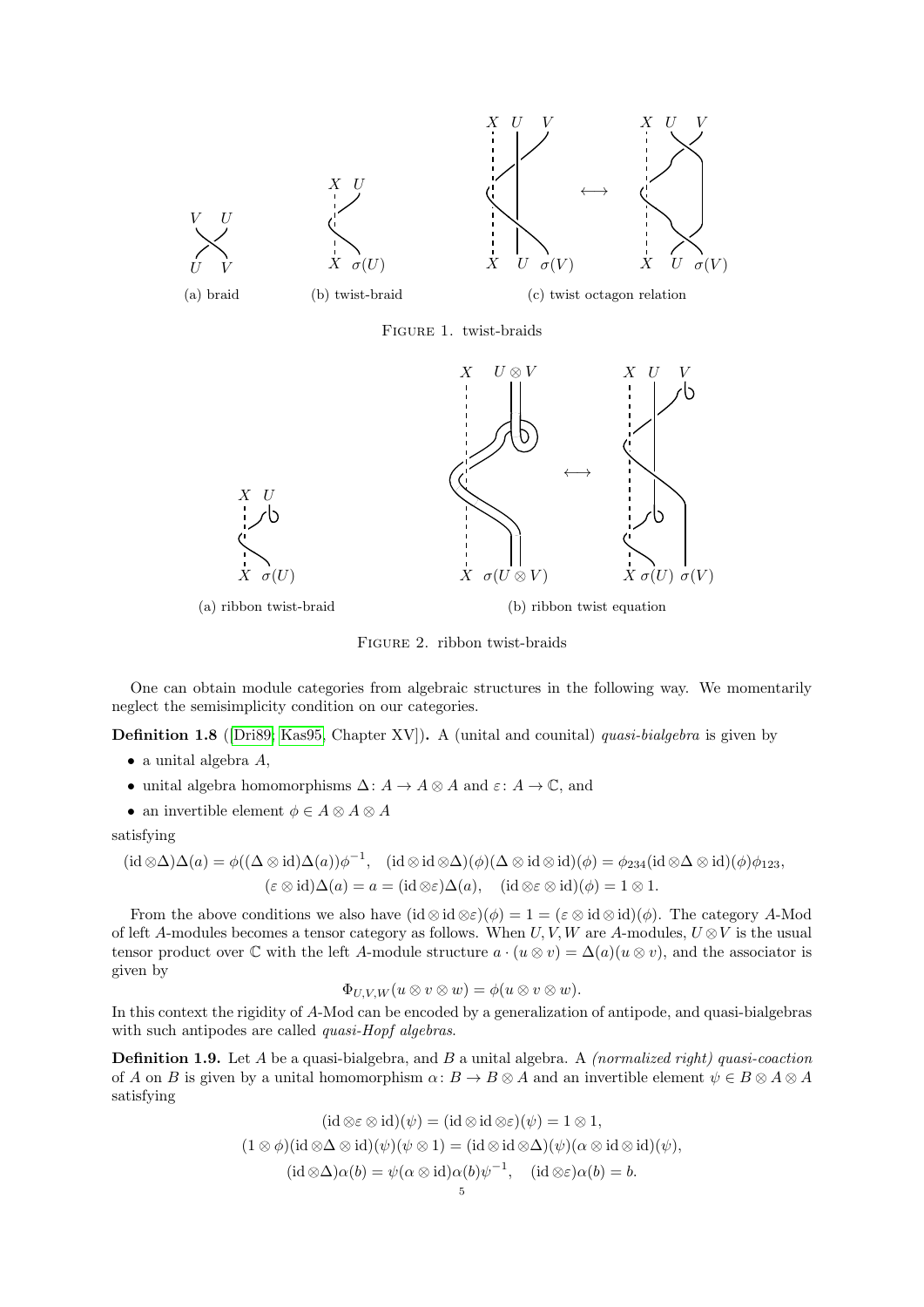The following lemma is immediate.

Lemma 1.10. In the above setting, B-Mod becomes an (A-Mod)-module category as follows. When X is a B-module and U, V are A-modules,  $X \otimes U$  is a B-module by  $b \cdot (x \otimes u) = \alpha(b)(x \otimes u)$ , and the associator is given by

$$
\Psi_{X,U,V}(x\otimes v\otimes w)=\psi(x\otimes u\otimes v).
$$

It is also easy to see that this way we get a one-to-one correspondence between module category structures on B-Mod with strict unit conditions and quasi-coactions on B.

Additional braided structure can be implemented analogously. Recall that a quasi-triangular quasibialgebra is given by a quasi-bialgebra A together with an invertible element  $\mathscr{R} \in A \otimes A$  satisfying

$$
\mathscr{R}\Delta(a)\mathscr{R}^{-1}=\Delta(a)_{21}, \quad (\Delta\otimes id)(\mathscr{R})=\phi_{312}\mathscr{R}_{13}\phi_{132}^{-1}\mathscr{R}_{23}\phi, \quad (\mathrm{id}\otimes\Delta)(\mathscr{R})=\phi_{231}^{-1}\mathscr{R}_{13}\phi_{213}\mathscr{R}_{12}\phi^{-1}.
$$

Then A-Mod becomes a braided tensor category with

$$
\beta_{U,V}(u\otimes v)=\Sigma\mathscr{R}(u\otimes v),
$$

where  $\Sigma: U \otimes V \to V \otimes U$  is the flip map  $u \otimes v \to v \otimes u$ . Let  $\sigma$  be an automorphism of  $(A, \Delta, \phi, \mathscr{R})$ , so in particular

$$
(\sigma \otimes \sigma \otimes \sigma)(\phi) = \phi, \qquad (\sigma \otimes \sigma)(\mathscr{R}) = \mathscr{R}.
$$

It then defines a (strict) braided autoequivalence of A-Mod, which we denote by the same symbol  $\sigma$ : if U is a left A-module, then  $\sigma(U) = U$  as a vector space, while the module structure is given by  $a \cdot_\sigma x = \sigma(a)x$ .

**Definition 1.11.** Let  $(B, \alpha, \psi)$  be a quasi-coaction for a quasi-triangular quasi-bialgebra  $(A, \Delta, \phi, \mathcal{R})$ . A  $\sigma$ -braid for B is an invertible element  $\mathscr{E} \in B \otimes A$  such that  $\mathscr{E}(\text{id} \otimes \sigma) \alpha(b) = \alpha(b)\mathscr{E}$  for all  $b \in B$  and  $\mathscr E$  satisfies the  $\sigma$ -octagon relation

$$
(\alpha \otimes id)(\mathscr{E}) = \psi^{-1} \mathscr{R}_{21} \psi_{021} \mathscr{E}_{02} (id \otimes id \otimes \sigma)(\psi_{021}^{-1} \mathscr{R}_{12} \psi).
$$

We say that  $\mathscr E$  is a *ribbon*  $\sigma$ *-braid* if moreover the ribbon  $\sigma$ -braid equation holds:

$$
(\mathrm{id}\otimes\Delta)(\mathscr{E})=\mathscr{R}_{21}\psi_{021}\mathscr{E}_{02}(\mathrm{id}\otimes\mathrm{id}\otimes\sigma)(\psi_{021}^{-1}\mathscr{R}_{12}\psi)\mathscr{E}_{01}(\mathrm{id}\otimes\sigma\otimes\sigma)(\psi^{-1}).
$$

Note that in the above equations  $B$  is considered at place 0.

The following lemma is now immediate.

**Lemma 1.12.** Let *ε* be a σ-braid (resp. ribbon σ-braid) for  $(B, \alpha, \psi)$ . Then B-Mod becomes a σ-braided (resp. ribbon  $\sigma$ -braided) A-Mod-module category by

$$
\eta_{X,U}(x\otimes u)=\mathscr{E}(x\otimes u).
$$

<span id="page-5-0"></span>Remark 1.13. Assume that  $(B, \alpha, \psi)$  is a quasi-coaction for a quasi-triangular quasi-bialgebra  $(A, \Delta, \phi, R)$ ,  $\mathscr E$  is a (ribbon)  $\sigma$ -braid and  $g \in A$  is a group-like element, that is, g is an invertible element satisfying  $\Delta(g) = g \otimes g$ . Then  $(\text{Ad } g)\sigma : a \mapsto g\sigma(a)g^{-1}$  is an automorphism of  $(A, \Delta, \phi, \mathscr{R})$  again and  $\mathscr{E}(1 \otimes g^{-1})$  is a (ribbon)  $(\text{Ad } g)\sigma$ -braid for  $(B, \alpha, \psi)$ , and the associated twist-braided module categories are equivalent. Therefore, if  $\sigma$  is inner and implemented by a group-like element, we can pass from the  $\sigma$ -braided setting to the usual one. It follows that by replacing A by the crossed product  $A \rtimes_{\sigma} \mathbb{Z}$  we can always get (ribbon) braids from (ribbon)  $\sigma$ -braids. Note also that if  $\sigma$  is of finite order n, then instead of Z we can take  $\mathbb{Z}/n\mathbb{Z}$ .

In the setting we will be interested in, the elements  $\phi, \psi, \mathscr{R}, \mathscr{E}$  will live in a completed tensor product. More precisely, assume that we have a dense unital  $\Delta$ -preserving embedding  $A \subseteq M(\mathscr{A})$ , where  $\mathscr{A} =$  $(\mathscr{A}, \Delta)$  is a discrete multiplier quasi-bialgebra [\[NT11a\]](#page-37-4), so as an algebra

$$
\mathscr{A} \cong \bigoplus_{\lambda \in \Lambda} \mathrm{End}(V_{\lambda})
$$

for some index set  $\Lambda$  and finite-dimensional vector spaces  $(V_\lambda)_{\lambda \in \Lambda}$ . Here  $M(\mathscr{A})$  is the multiplier algebra of the (non-unital) algebra  $\mathscr A$ , which we can identify with

$$
M(\mathscr{A}) \cong \prod_{\lambda \in \Lambda} \mathrm{End}(V_{\lambda}).
$$

The embedding of  $A \subseteq M(\mathscr{A})$  is dense in the sense that  $xAy = x\mathscr{A}y$  for all elements  $x, y$  in  $\mathscr{A}$ . For B a unital algebra, we write

$$
B\hat{\otimes} A\hat{\otimes} \ldots \hat{\otimes} A = M(B\otimes \mathscr{A} \otimes \ldots \otimes \mathscr{A}) = \prod_{\lambda,\ldots,\mu} B \otimes \mathrm{End}(V_{\lambda} \otimes \ldots \otimes V_{\mu}),
$$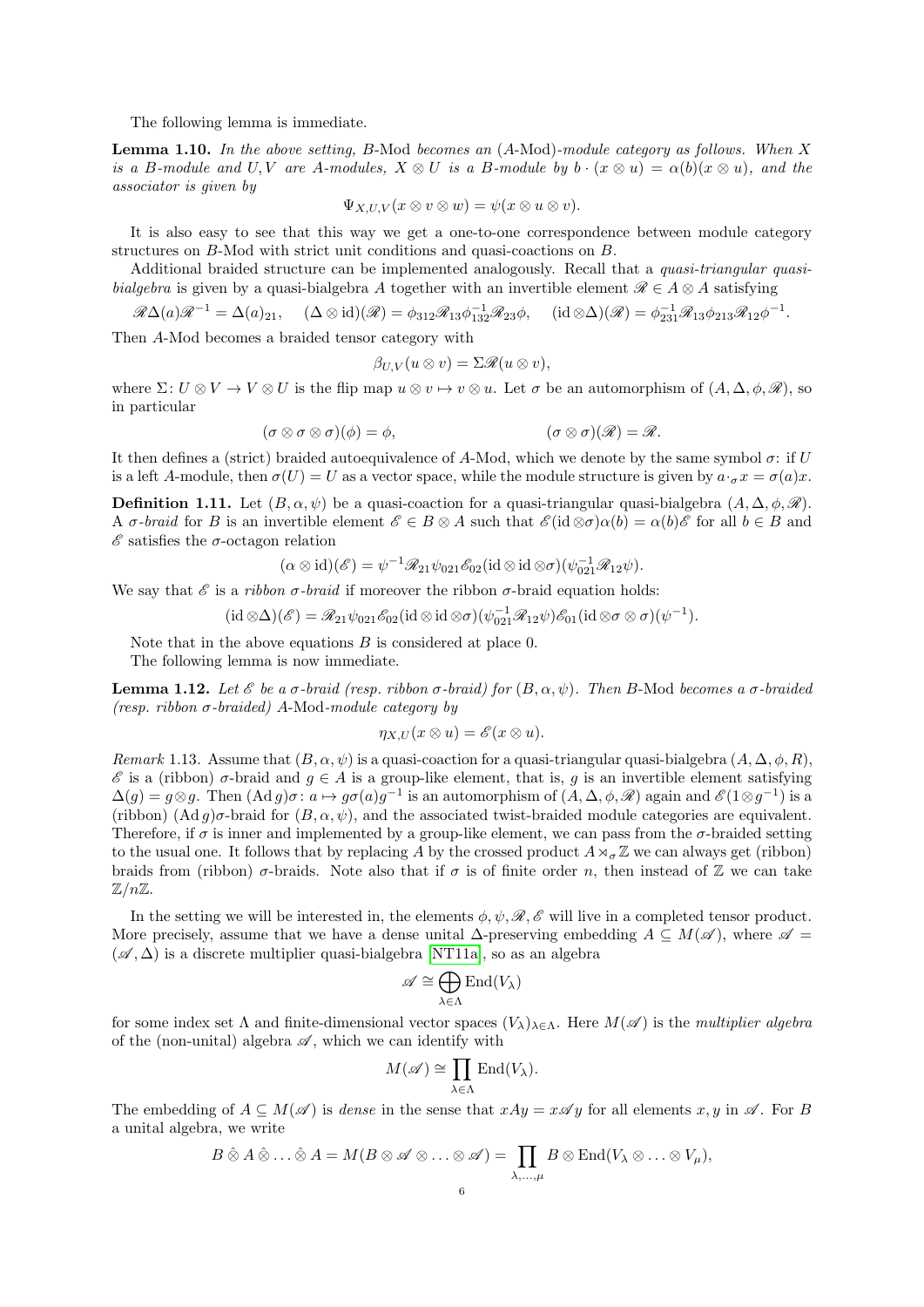and we make use of the natural inclusions of the form

$$
A\otimes\cdots\otimes A\subseteq A\hat{\otimes}\cdots\hat{\otimes} A.
$$

We then call *generalized quasi-coaction* of A on B any homomorphism  $\alpha: B \to B \hat{\otimes} A$  together with an invertible element  $\psi \in B \hat{\otimes} A \hat{\otimes} A$  satisfying

$$
\psi(\alpha \otimes id)\alpha(b)\psi^{-1} = (id \otimes \Delta)\alpha(b),
$$

interpreting the identity in  $B \hat{\otimes} A \hat{\otimes} A$ . Similarly the notion of (ribbon)  $\sigma$ -braid can be modified by only requiring  $\mathscr{E} \in B \hat{\otimes} A$ .

#### 2. Symmetric pairs of Lie algebras and symmetric spaces

<span id="page-6-0"></span>In this section we recall some elements of the theory of symmetric pairs and symmetric spaces.

2.1. Symmetric pairs and symmetric spaces. By a Lie  $*$ -algebra we mean a complex Lie algebra g endowed with an involutive conjugate-linear anti-homomorphism ∗:  $\mathfrak{g} \to \mathfrak{g}$ . Let  $\mathfrak{g}_0$  be a real Lie algebra with complexification  $\mathfrak{g} = \mathfrak{g}_0^{\mathbb{C}} = \mathfrak{g}_0 \otimes_{\mathbb{R}} \mathbb{C}$ . We can recover  $\mathfrak{g}_0$  from  $\mathfrak{g}$  as  $\mathfrak{g}_0 = \{x \in \mathfrak{g} \mid x^* = -x\}$  if we endow g with the Lie ∗-algebra structure

$$
* : \mathfrak{g} \to \mathfrak{g}, \quad x + iy \mapsto (x + iy)^* = -x + iy, \qquad (x, y \in \mathfrak{g}_0).
$$

Every Lie  $*$ -algebra  $(\mathfrak{g}, *)$  is obtained from a real Lie algebra  $\mathfrak{g}_0$  as above, and we call  $\mathfrak{g}_0 \subseteq \mathfrak{g}$  the associated real form of  $(\mathfrak{g},*)$ . In particular, when  $\mathfrak{g}$  is semisimple with the Killing form  $B(x,y) = \text{Tr}(\text{ad}_{\mathfrak{g}}(x) \text{ad}_{\mathfrak{g}}(y)),$ we reserve the notation  $*$  for the  $*$ -structure defined by a fixed compact real form  $\mathfrak{u} \subseteq \mathfrak{g}$ . Note that the associated sesqui-linear form  $\langle x, y \rangle = B(x, y^*)$  on g will be positive definite.

In the following we fix a compact semisimple Lie algebra u.

**Definition 2.1.** Let  $\mathfrak{k} \subset \mathfrak{u}$  be a proper real Lie subalgebra. The pair  $\mathfrak{k} \subset \mathfrak{u}$  is called a *compact symmetric* pair if there exists an involutive Lie algebra automorphism  $\sigma$  of u such that  $\mathfrak{k} = \mathfrak{u}^{\sigma}$ , the fixed point Lie algebra of  $\sigma$ .

Note that the nontrivial involutive automorphisms of u are in one-to-one correspondence with the  $\ast$ -preserving Lie algebra involutions<sup>[1](#page-6-1)</sup> of **g** = **u**<sup>€</sup>. Since the Killing form is σ-invariant, σ is unitary with respect to the Hermitian scalar product on g, and it follows that  $\sigma$  is uniquely determined by  $\mathfrak{k}$ .

Let U be a simply connected compact Lie group (unique up to isomorphism) integrating u. Let  $\sigma$  be an involution on **u**. Then  $\sigma$  integrates uniquely to an involutive Lie group automorphism of U, again denoted by  $\sigma$ . Let  $K = U^{\sigma}$  be the compact Lie subgroup of  $\sigma$ -fixed points. We have that K is connected [\[Hel01,](#page-36-17) Theorem VII.8.2], with Lie algebra  $\mathfrak{k}$ .

**Definition 2.2.** With  $K \subseteq U$  as above, we call  $U/K$  the *standard symmetric space* associated to  $\sigma$ .

We will in the following always consider  $U/K$  as a U-space by the natural action  $U \sim U/K$ . By isomorphisms of symmetric spaces we mean U-equivariant homeomorphisms.

**Definition 2.3.** Two involutions  $\sigma_1, \sigma_2$  of u, or the corresponding symmetric pairs, are called *equivalent* if there exists an automorphism of **u** carrying  $\mathfrak{k}_1 = \mathfrak{u}^{\sigma_1}$  to  $\mathfrak{k}_2 = \mathfrak{u}^{\sigma_2}$ . We call  $\sigma_1$  and  $\sigma_2$  *inner equivalent* if we can choose the automorphism of the form  $\mathrm{Ad}(u)$  for some  $u \in U$ .

It is clear that  $\sigma_1, \sigma_2$  are inner equivalent if and only if  $U/K_1$  and  $U/K_2$  are isomorphic as U-spaces.

There are two standard ways to classify involutions of u: one is by means of *Satake diagrams*, the other by means of Vogan diagrams. In the following, we will recall the main ingredients of these classifications. Both classifications depend explicitly on the choice of a fixed Cartan subalgebra  $\mathfrak{t} \subseteq \mathfrak{u}$  together with a positive root system  $\Delta^+ \subseteq \mathfrak{h}^*$ , where  $\mathfrak{h} = \mathfrak{t}^{\mathbb{C}} \subseteq \mathfrak{g}$ . We write W for the Weyl group and  $I = \{ \alpha_1, \ldots, \alpha_l \} \subseteq$  $\Delta^+$  for the set of simple positive roots. When considering the associated Dynkin diagrams, we explicitly take I as the set of vertices. Moreover, we fix as well Chevalley generators  $\{e_r, f_r, h_r | r \in I\}$  for g such that, under the ∗-structure on  $\mathfrak g$  defining  $\mathfrak u$ , one has  $e_r^* = f_r$  and  $h_r^* = h_r$ . In this case we say that the generators are *compatible with the compact form*  $\mu$  of  $\mu$ , or that they are *∗-compatible*. Note that with such a choice of generators the Chevalley automorphism

$$
\omega(h_r) = -h_r, \qquad \qquad \omega(e_r) = -f_r, \qquad \qquad \omega(f_r) = -e_r.
$$

is a ∗-automorphism of g.

<span id="page-6-1"></span> $1_{\text{By involution}}$  we will always mean a *proper* involution, i.e., not the identity.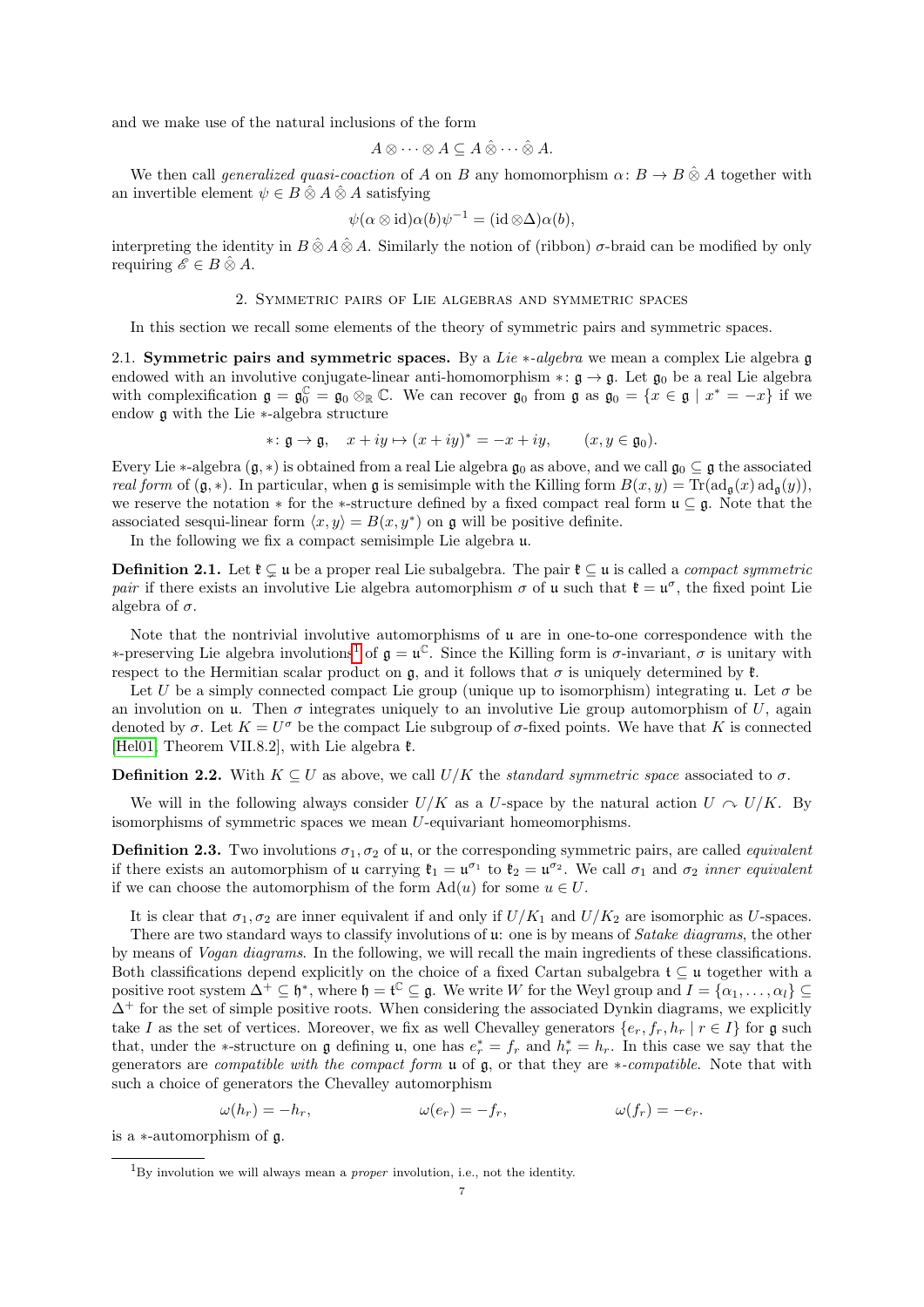Denote by  $T \subset U$  the maximal torus defined by t. For  $\tau$  an automorphism of the Dynkin diagram, we denote as well by  $\tau$  the corresponding \*-preserving automorphism of  $\mathfrak g$  determined by

$$
h_r \mapsto h_{\tau(r)}, \qquad \qquad e_r \mapsto e_{\tau(r)}, \qquad \qquad f_r \mapsto f_{\tau(r)}
$$

For  $X \subseteq I$ , let  $W_X$  be the subgroup of W generated by the simple reflections  $s_r$  corresponding to the roots  $\alpha_r$ ,  $r \in X$ . We also view the  $s_r$  as automorphisms of h by duality, and we denote the canonical lift of the longest element  $w_X$  to the normalizer  $N_U(T)$  by  $m_X$ , so

$$
m_X = m_{r_1} \dots m_{r_k}, \quad m_r = \exp(e_r) \exp(-f_r) \exp(e_r),
$$

if  $w_X = s_{r_1} \dots s_{r_k}$ , as we have  $s_r = \text{Ad}(m_r)$ .

**Definition 2.4.** We say that the involution  $\theta$  is in *Satake form* (with respect to the chosen Chevalley presentation) if there exist an involutive automorphism  $\tau$  of the Dynkin diagram, a globally  $\tau$ -invariant subset  $X \subseteq I$  and unimodular numbers  $(z_r)_{r \in I}$  such that

$$
\theta(h_r) = -(\text{Ad}\,m_X)(h_{\tau(r)}), \quad \theta(e_r) = -\bar{z}_{\tau(r)}(\text{Ad}\,m_X)(f_{\tau(r)}), \quad \theta(f_r) = -z_{\tau(r)}(\text{Ad}\,m_X)(e_{\tau(r)}), \quad (2.1)
$$

where we assume that the following conditions are satisfied:

the action of  $\tau$  on X coincides with the action of  $-w_X$ ; (2.2)

$$
z_r = 1 \text{ for } r \in X. \tag{2.3}
$$

<span id="page-7-4"></span><span id="page-7-1"></span><span id="page-7-0"></span>.

In other words, we can write

$$
\theta = (\mathrm{Ad}\, z) \circ (\mathrm{Ad}\, m_X) \circ \tau \circ \omega,
$$

where  $z \in T$  denotes any element such that  $z(\alpha_r) = z_r$ . If one defines a map  $\theta$  by the formula [\(2.1\)](#page-7-0),  $\theta^2 = id$  is equivalent to

<span id="page-7-5"></span>
$$
z_r \bar{z}_{\tau(r)} = (-1)^{2(\alpha_r, \rho_X^{\vee})},\tag{2.4}
$$

where  $\rho_X^{\vee}$  is half the sum of the positive coroots of the root system generated by X, see [\[Kol14,](#page-36-18) Section 2.4]. In particular, we must have

<span id="page-7-2"></span>
$$
(\alpha_r, \rho_X^{\vee}) \in \mathbb{Z} \text{ if } \tau(r) = r. \tag{2.5}
$$

**Definition 2.5** ([\[Kol14,](#page-36-18) Definition 2.3]). A pair  $(X, \tau)$ , consisting of an involutive automorphism  $\tau$ of the Dynkin diagram and a  $\tau$ -invariant subset  $X \subsetneq I$  satisfying conditions [\(2.2\)](#page-7-1) and [\(2.5\)](#page-7-2) is called admissible. [2](#page-7-3)

From the above discussion, an involution in Satake form gives an admissible pair. Conversely, starting with an admissible pair we can choose \*-compatible Chevalley generators  $(e_r, f_r, h_r)_{r \in I}$  and numbers  $z_r \in \mathbb{T}$  satisfying conditions [\(2.3\)](#page-7-4) and [\(2.4\)](#page-7-5), and define an involution in Satake form by [\(2.1\)](#page-7-0). How exactly we choose  $z_r$  is not important, since the involutions corresponding to different choices are conjugate by inner automorphisms defined by elements of  $T$ , or equivalently, we can obtain Satake forms of the same involution with different scalars  $z_r$  by rescaling the generators  $e_r$  and  $f_r$ . In particular, in the choice of  $z_r$ , besides satisfying [\(2.3\)](#page-7-4) and [\(2.4\)](#page-7-5), we can always set  $z_r = 1$  for all r fixed by  $\tau$ . For every admissible pair  $(X, \tau)$  we make such a choice and denote the corresponding element z by  $s(X, \tau)$  and the involution  $(Ad s(X, \tau)) \circ (Ad m_X) \circ \tau \circ \omega$  by  $\theta(X, \tau)$ .

Note that an involution in Satake form preserves in particular the Cartan subalgebra h. Let  $\Theta: \mathfrak{h}^* \to \mathfrak{h}^*$ define the involutive transformation dual to  $\theta_{\vert h}$ . The *Satake diagram* of  $\theta$  is obtained from the Dynkin diagram as follows:

- $\bullet$  the vertices corresponding to the simple roots in  $X$  are painted black, and
- two distinct simple roots  $\alpha_r$  and  $\alpha_s$  in  $I \setminus X$  such that  $\Theta(\alpha_r) + \alpha_s \in \mathbb{Z}X$  are joined by an arrow.

Repeatedly using  $\beta - s_r \beta = (\alpha_r^{\vee}, \beta) \alpha_r$ , we obtain  $\beta - w_X(\beta) \in \mathbb{Z}X$  for any  $\beta$  in the root lattice Q. Combining this for  $\beta = \Theta(\alpha_r)$  with the identity  $-(w_X \circ \Theta)(\alpha_r) = \alpha_{\tau(r)}$ , we see that the vertices r and s are joined by an arrow if and only if  $r = \tau(s)$ . Therefore the admissible pairs and the Satake diagrams contain literally the same information. Hence we will use these terminologies interchangeably.

Modulo the explicit statement about ∗-compatibility, the following result is the standard classification of symmetric pairs in terms of Satake diagrams as formulated, e.g., in [\[Kol14,](#page-36-18) Theorem 2.7]. For the benefit of the reader, we provide some further information on its proof in Appendix [A.](#page-25-0)

<span id="page-7-3"></span><sup>&</sup>lt;sup>2</sup>In [\[Kol14\]](#page-36-18) condition [\(2.5\)](#page-7-2) is only stated for  $i \in I \setminus X$ , but for  $i \in X$  one automatically has  $(\rho_X^{\vee}, \alpha_r) = 1$ . We also exclude the case  $X = I$  as it corresponds to the identity automorphism.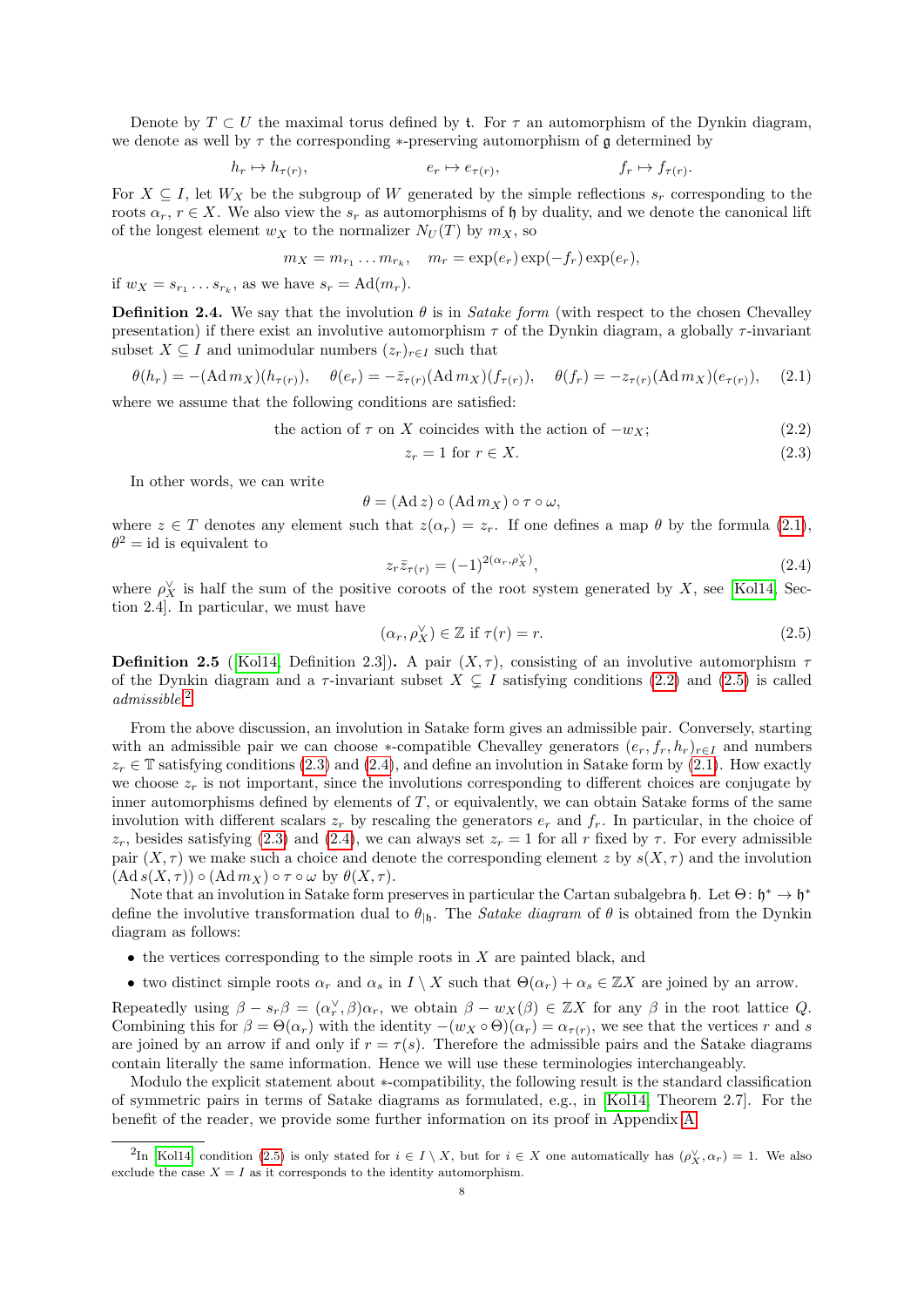<span id="page-8-1"></span>Theorem 2.6. Let u be a compact semisimple Lie algebra with fixed ∗-compatible Chevalley generators in  $\mathfrak{g} = \mathfrak{u}^{\mathbb{C}}$ . If  $\sigma$  is an involution of  $\mathfrak{u}$ , there exists a Satake diagram  $(X, \tau)$  such that  $\sigma$  is inner equivalent with  $\theta(X,\tau)$  for some, and hence any, choice of  $s(X,\tau)$ . Furthermore, up to an automorphism of the Dynkin diagram,  $(X, \tau)$  depends only on the equivalence class of  $\sigma$ .

Next let us review Vogan diagrams.

**Definition 2.7.** We say that an involutive automorphism  $\nu$  of u is in *Vogan form* (with respect to a given set of Chevalley generators) if there exists an involutive automorphism  $\mu$  of the Dynkin diagram such that

$$
\nu(h_r) = h_{\mu(r)}, \qquad \nu(e_r) = \epsilon_r e_{\mu(r)}, \qquad \nu(f_r) = \epsilon_r f_{\mu(r)}
$$

for some  $\epsilon_r = \pm 1$  with  $\epsilon_r = 1$  if  $\mu(r) \neq r$ . We denote by Y the set of simple roots fixed by  $\mu$  such that  $\epsilon_r = -1.$ 

A pair  $(Y, \mu)$  as above, consisting of an involutive automorphism  $\mu$  of the Dynkin diagram and a set  $Y \subseteq I$  pointwise fixed by  $\mu$ , can be encoded as a *Vogan diagram* by making the vertices in Y black and joining vertices r, s by an arrow if  $r = \mu(s)$ , see [\[Kna02,](#page-36-19) Section VI.8]. Therefore, we will refer to  $(Y, \mu)$ itself as a Vogan diagram. We let  $\nu(Y,\mu)$  be the involution associated to the Vogan diagram  $(Y,\mu)$  (and a fixed set of Chevalley generators). We exclude the case where  $\mu = id$  and  $Y = \emptyset$ , which corresponds to the identity map.

Again, the proof of the following theorem is provided in Appendix [A.](#page-25-0)

<span id="page-8-2"></span>Theorem 2.8. Let u be a compact semisimple Lie algebra with fixed ∗-compatible Chevalley generators in  $\mathfrak{g} = \mathfrak{u}^{\mathbb{C}}$ . If  $\sigma$  is an involution of  $\mathfrak{u}$ , there exists a Vogan diagram  $(Y, \mu)$  such that  $\sigma$  is inner equivalent with  $\nu(Y,\mu)$ .

Remark 2.9. As opposed to Satake diagrams, the equivalence class of an involution can be described by non-isomorphic Vogan diagrams. We say that  $(Y, \mu)$  is *standard*, and then that the corresponding involution  $\nu = \nu(Y, \mu)$  is in standard Vogan form, if the following conditions are satisfied:

- $\bullet$  every connected component of the Dynkin diagram contains at most one element of  $Y$ ,
- if  $r \in Y$  and  $\mu = id$  on the connected component containing r, then  $(\varpi_r \varpi_s, \varpi_s) \leq 0$  for all s,

where  $\varpi_r$  denote the fundamental weights. It can be shown that every involution  $\nu$  of u is inner equivalent with  $\nu(Y, \mu)$  for a standard Vogan diagram  $(Y, \nu)$ . For this one starts with a Vogan form of  $\nu$  and then makes a new, more careful choice of simple roots, see [\[Kna02,](#page-36-19) Section VI.10]. Standard Vogan diagrams are much closer to being uniquely (up to conjugacy) associated to the conjugacy classes of involutions. There is, however, still some ambiguity, corresponding to the obvious isomorphisms  $\mathfrak{so}(p,q) \cong \mathfrak{so}(q,p)$ and  $\mathfrak{sp}(p,q) \cong \mathfrak{sp}(q,p)$  of real simple Lie algebras.

# <span id="page-8-0"></span>3. THREE CONSTRUCTIONS OF RIBBON BRAIDED MODULE  $C^*$ -CATEGORIES FROM SYMMETRIC PAIRS

Throughout this section **u** will be a fixed compact semisimple Lie algebra with complexification  $\mathfrak{g} = \mathfrak{u}^{\mathbb{C}}$ and a fixed set of Chevalley generators  $\{e_r, f_r, h_r \mid r \in I\}$  compatible with u. We let  $\mathfrak{h} \subseteq \mathfrak{g}$  be the associated Cartan subalgebra with root and weight lattices Q and P, respectively, with positive part  $Q^+$  and  $P^+$ . We write the simple positive roots as  $\alpha_r$ , and the associated fundamental weights in  $P^+$ as  $\varpi_r$ . We fix also a non-degenerate g-invariant form  $(-, -)$ g on g for which the induced form  $(-, -)$ on  $\mathfrak{h}^*$  makes the short roots of each simple summand have square length 2. We let  $A = (a_{rs})_{rs}$  be the associated Cartan matrix of  $\mathfrak{g}$ , with entries  $a_{rs} = (\alpha_r^{\vee}, \alpha_s) = 2(\alpha_r, \alpha_s)/(\alpha_r, \alpha_r)$ , and write  $d_A$  for the determinant of A (for our purposes we may as well take the least common multiple of the determinants of Cartan matrices of irreducible components), which is also equal to the index of  $Q$  in  $P$ . By our normalization,  $(-,-)$  takes integral values on  $Q \times Q$ , and on  $P \times P$  its values belong to  $d_A^{-1}\mathbb{Z}$ .

3.1.  $q$ -deformed tensor C<sup>\*</sup>-categories. Let q be an indeterminate variable. We form the Hopf algebra  $U_{\mathbf{q}}(\mathfrak{g})$  over the field  $\mathbb{C}(\mathbf{q}^{1/d_A})$  of rational functions in  $\mathbf{q}^{1/d_A}$  using the same conventions as in [\[Kol14\]](#page-36-18), but taking the Cartan part to be labeled by elements of P, as follows. Let  $U_q(\mathfrak{n}^+)$  be the algebra over  $\mathbb{C}(\mathbf{q}^{1/d_A})$  generated by the elements  $(E_r)_{r\in I}$  subject to the relations

$$
\sum_{n=0}^{1-a_{rs}} (-1)^n \begin{bmatrix} 1 - a_{rs} \\ n \end{bmatrix}_{\mathbf{q}_r} E_r^{1-a_{rs} - n} E_s E_r^n = 0 \qquad (r \neq s),
$$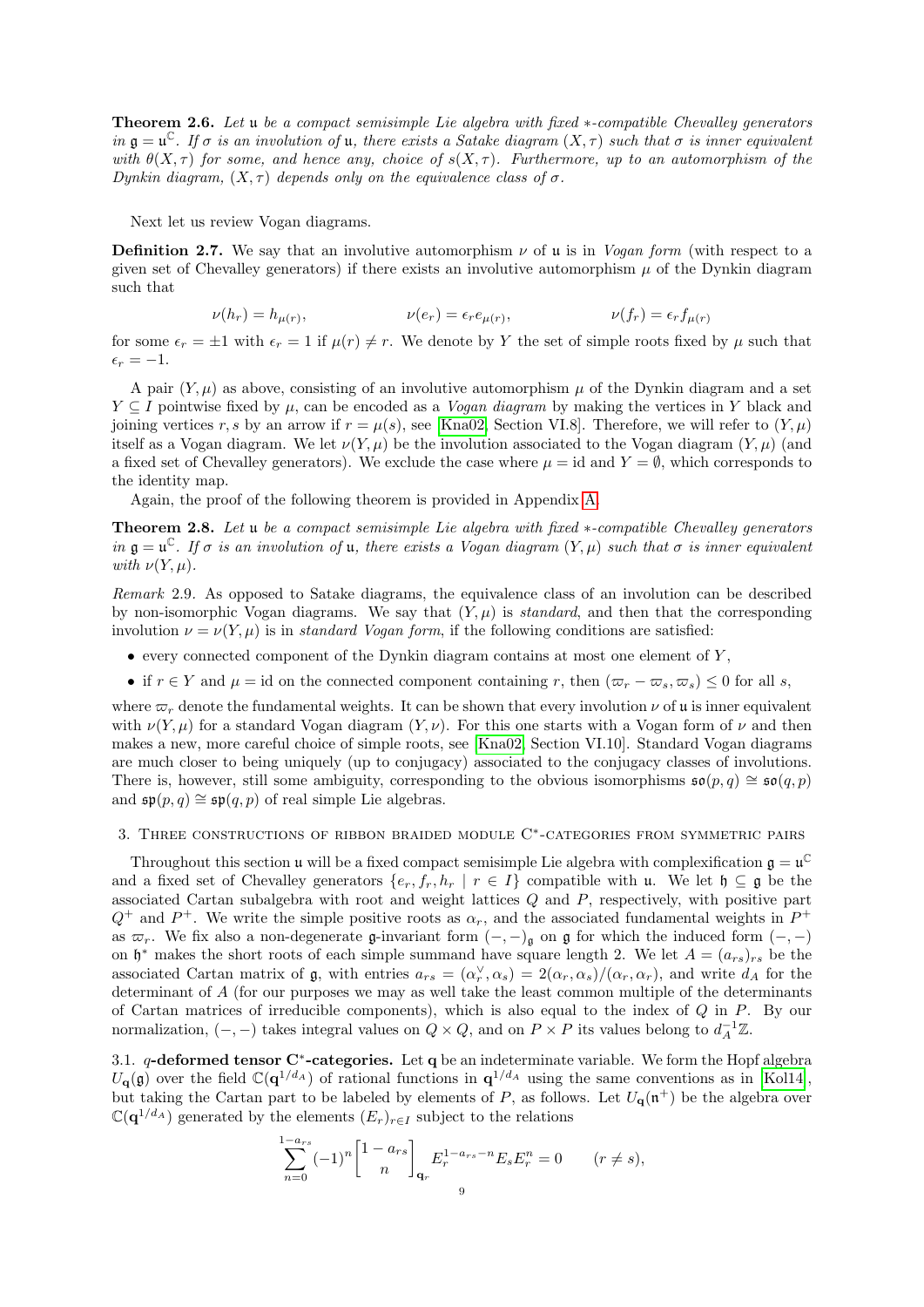with  $\mathbf{q}_r = \mathbf{q}^{\frac{1}{2}(\alpha_r, \alpha_r)}$ . Let  $U_{\mathbf{q}}(\mathfrak{n}^-)$  be an isomorphic copy of  $U_{\mathbf{q}}(\mathfrak{n}^+)$  with generators  $F_r$ , and let  $U_{\mathbf{q}}(\mathfrak{h})$ be the group algebra of P, spanned by the elements  $(K_{\omega})_{\omega \in P}$ . Then  $U_{q}(g)$  is defined as the algebra generated by  $U_{\mathbf{q}}(\mathfrak{n}^+), U_{\mathbf{q}}(\mathfrak{n}^-)$  and  $U_{\mathbf{q}}(\mathfrak{h})$  with the following interchange relations:

$$
K_{\omega}E_r = \mathbf{q}^{(\omega,\alpha_r)}E_rK_{\omega}, \qquad K_{\omega}F_r = \mathbf{q}^{-(\omega,\alpha_r)}F_rK_{\omega}, \qquad [E_r, F_s] = \delta_{rs}\frac{K_r - K_r^{-1}}{\mathbf{q}_r - \mathbf{q}_r^{-1}},
$$

where  $K_r = K_{\alpha_r}$ . Multiplication gives a vector space isomorphism

$$
U_{\mathbf{q}}(\mathfrak{n}^-) \otimes U_{\mathbf{q}}(\mathfrak{h}) \otimes U_{\mathbf{q}}(\mathfrak{n}^+) \cong U_{\mathbf{q}}(\mathfrak{g}),
$$

called the triangular decomposition, and this still holds with any of the factors on the left interchanged. One can endow  $U_{\mathbf{q}}(\mathfrak{g})$  with a unique Hopf algebra structure such that

$$
\Delta(K_{\omega}) = K_{\omega} \otimes K_{\omega}, \qquad \Delta(E_r) = E_r \otimes 1 + K_r \otimes E_r, \qquad \Delta(F_r) = F_r \otimes K_r^{-1} + 1 \otimes F_r.
$$

We denote by  $U_{\mathbf{q}}(\mathfrak{b}^{\pm})$  the Hopf subalgebras generated by  $U_{\mathbf{q}}(\mathfrak{n}^{\pm})$  and  $U_{\mathbf{q}}(\mathfrak{h})$ .

By specializing **q** at  $q \in \mathbb{C}^\times$  not a root of unity, we obtain the Hopf algebra  $U_q(\mathfrak{g})$  over  $\mathbb{C}$ . In case  $0 < q < 1$ , we can moreover endow  $U_q(\mathfrak{g})$  with a good Hopf  $\ast$ -algebra structure

$$
E_r^* = F_r K_r, \qquad F_r^* = K_r^{-1} E_r, \qquad K_\omega^* = K_\omega.
$$

The resulting Hopf  $*$ -algebra will be denoted  $U_q(\mathfrak{u})$ .<sup>[3](#page-9-0)</sup>

We call a  $U_{\mathbf{q}}(\mathfrak{g})$ -module *admissible* if its restriction to  $U_{\mathbf{q}}(\mathfrak{h})$  is a direct sum of one-dimensional modules of the form

$$
K_{\omega} \mapsto \mathbf{q}^{(\omega,\chi)}, \qquad \chi \in P.
$$

It is called finite if it is finite-dimensional.

A similar definition can be made for  $U_q(\mathfrak{g})$ . For  $U_q(\mathfrak{u})$  we moreover assume that the module is equipped with a pre-Hilbert space structure compatible with the ∗-structure, in which case we call it a ∗-representation. Finite admissible ∗-representations are then in one-to-one correspondence with finite ∗-representations under which each K<sup>ω</sup> becomes a positive operator.

**Definition 3.1.** For  $0 < q < 1$ , we denote by  $\text{Rep}_q(\mathfrak{u})$  the tensor C<sup>\*</sup>-category of finite admissible ∗-representations of the Hopf ∗-algebra  $U_q(\mathfrak{u})$ .

The equivalence classes of irreducible objects in  $\text{Rep}_q(\mathfrak{u})$  can be labeled by  $\varpi \in P^+$ , the set of dominant integral weights, and for each  $\omega \in P^+$  one can canonically construct an irreducible ∗-representation  $V^q_{\omega}$ generated by a highest weight vector  $\xi_{\infty}$  vanishing under the  $E_r$  and with

$$
K_{\chi}\xi_{\varpi} = q^{(\chi,\varpi)}\xi_{\varpi}.
$$

We can then make the (non-unital) direct sum ∗-algebra

$$
\mathscr{U}_q(\mathfrak{u}) = \bigoplus_{\varpi \in P^+} B(V^q_\varpi)
$$

into a discrete multiplier \*-bialgebra  $(\mathscr{U}_q(\mathfrak{u}), \Delta_q)$  with dense, coproduct-compatible embedding

$$
U_q(\mathfrak{u}) \subseteq M(\mathscr{U}_q(\mathfrak{u})).
$$

There is a unique quasi-triangular structure  $\mathscr{R}_q \in U_q(\mathfrak{u}) \otimes U_q(\mathfrak{u})$  such that<sup>[4](#page-9-1)</sup> for all  $\varpi, \chi \in P^+$ 

$$
\mathscr{R}_q(\xi_\varpi \otimes \eta_{w_0\chi}) = q^{-(\varpi,w_0\chi)} \xi_\varpi \otimes \eta_{w_0\chi},
$$

where  $\eta_{w_0\chi}$  is the lowest weight vector in  $V^q_\chi$  of weight  $w_0\chi$  and  $w_0$  is the longest element in the Weyl group of  $\mathfrak g$ . Correspondingly,  $\operatorname{Rep}_q(\mathfrak u)$  becomes a braided tensor C<sup>∗</sup>-category.

An equivalent braided tensor  $\hat{C}^*$ -category can be obtained from monodromy of Knizhnik–Zamolodchikov equations. Specifically, let  $\{X_i\}_{i\in\mathcal{I}}$  be an orthonormal basis of g with respect to the Hermitian inner product  $\langle X, Y \rangle_{\mathfrak{g}} = (X, Y^*)_{\mathfrak{g}}$ , and put

$$
t = \sum_{i \in \mathcal{I}} X_i^* \otimes X_i \in \text{Sym}^2(\mathfrak{g})^{\mathfrak{g}}.
$$

<span id="page-9-0"></span><sup>&</sup>lt;sup>3</sup>The theory can also be developed for  $q > 1$ , but this case would need a slight modification in later sections, so we restrict to  $0 < q < 1$  from the outset. Note that the ∗-structure is also well-defined for  $q < 0$ , but the resulting ∗-algebra does not have a good ∗-representation theory.

<span id="page-9-1"></span><sup>&</sup>lt;sup>4</sup>Our  $\mathcal{R}_q$  corresponds to  $\mathcal{R}_{21}^{-1}$  in [\[NT11a\]](#page-37-4) as to have the same conventions for the R-matrix as in [\[Kol14\]](#page-36-18).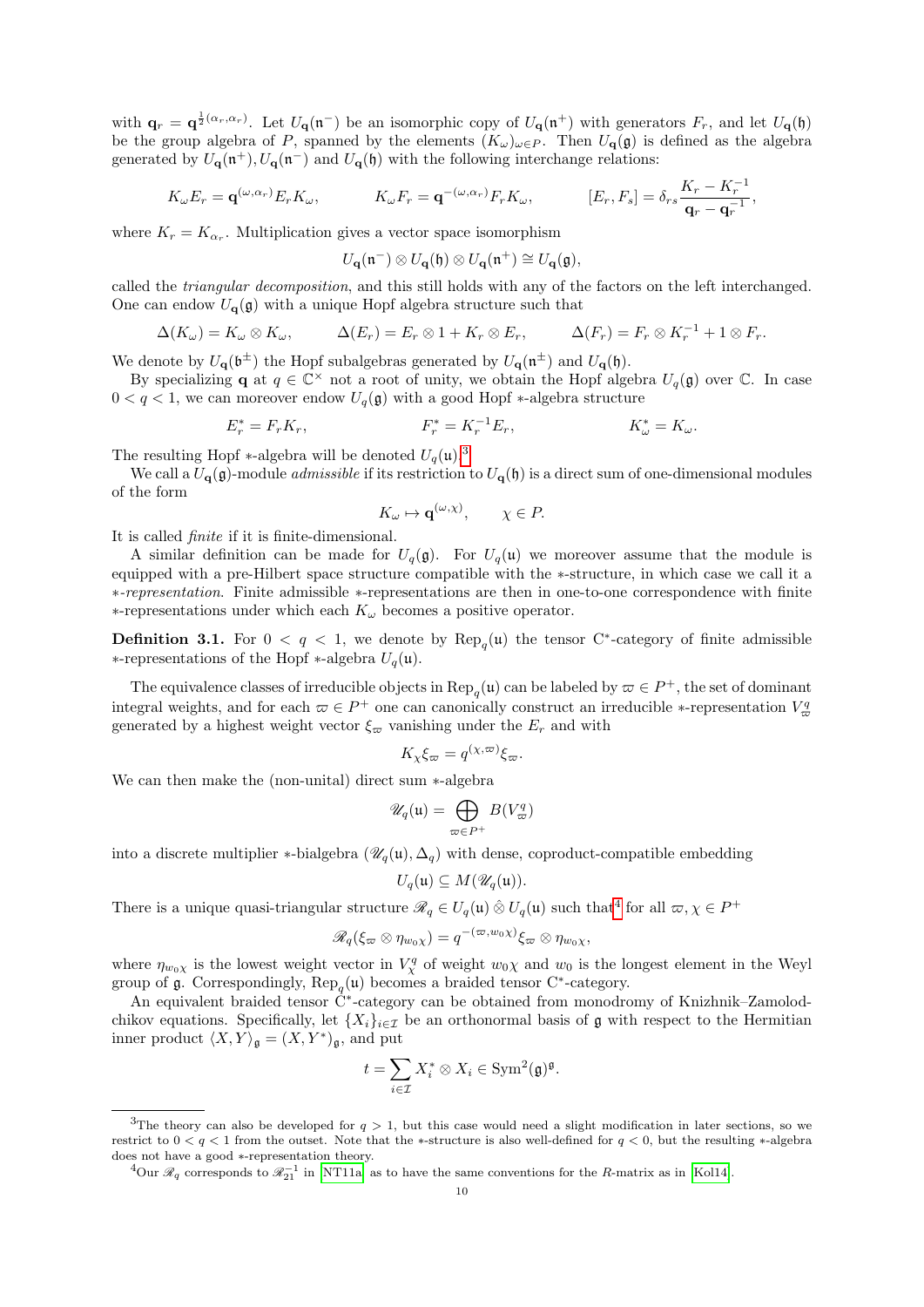Let  $V_1, \ldots, V_n$  be finite-dimensional u-representations, and  $\hbar \in i\mathbb{R}$ . On the configuration space of n distinct complex numbers

$$
\Omega_n = \left\{ z \in \mathbb{C}^n \mid \prod_{i \neq j} (z_i - z_j) \neq 0 \right\}
$$

we consider the following system of differential equations on  $V_1 \otimes \cdots \otimes V_n$ -valued functions, called  $KZ_n$ equations (of type A),

$$
\frac{\partial v}{\partial z_i} = \hbar \sum_{j \neq i} \frac{t_{ij}}{z_i - z_j} v \quad (i = 1, \dots, n),
$$

where  $t_{ij}$  means t acting on the i-th and j-th tensors. Then the appropriately normalized monodromy of KZ<sub>3</sub> from the region  $|z_2 - z_1| \ll |z_3 - z_1|$  to the region  $|z_3 - z_2| \ll |z_3 - z_1|$  then gives a family of unitary operators

$$
\Phi_{\hbar}: (V \otimes W) \otimes Z \to V \otimes (W \otimes Z),
$$

providing a non-trivial unitary associator on the tensor  $C^*$ -category  $Rep(u)$  of finite-dimensional unitary representations of u, see [\[NT11a\]](#page-37-4). This becomes a braided tensor C<sup>∗</sup> -category with respect to the braid- $\text{ing}^5$  $\text{ing}^5$  defined by  $\Sigma e^{-\pi i \hbar t}$ , where  $\Sigma$  is the flip map. Correspondingly, if we write  $U(\mathfrak{u})$  for the enveloping Hopf algebra of  $\mathfrak g$  with the ∗-structure induced by  $\mathfrak u$ , together with its dense embedding

$$
U(\mathfrak{u}) \subseteq M(\mathscr{U}(\mathfrak{u})), \qquad \mathscr{U}(\mathfrak{u}) = \bigoplus_{\varpi \in P^+} B(V_{\varpi}),
$$

where again  $V_{\varpi}$  is constructed with respect to the fixed Chevalley generators, then  $U(\mathfrak{u})$  becomes a quasitriangular quasi-Hopf algebra with respect to  $\phi_{\hbar} \in U(\mathfrak{u})^{\hat{\otimes}3}$  defined by  $\Phi_{\hbar}$  and  $\mathscr{R}_{\hbar} = e^{-\pi i \hbar t} \in U(\mathfrak{u})^{\hat{\otimes}2}$ . We denote by  $\text{Rep}_{\hbar}(u)$  the corresponding braided tensor C<sup>\*</sup>-category.

One has the following result.

**Theorem 3.2** ([\[NT11a\]](#page-37-4), cf. [\[Dri89,](#page-36-0) [KL94a,](#page-36-20) [KL94b\]](#page-36-21)). Let  $0 < q < 1$ , and let  $\hbar \in i\mathbb{R}_{>0}$  be such that  $q = e^{\pi i \hbar}$ . Then there exists an equivalence of braided tensor  $C^*$ -categories

$$
F\colon \operatorname{Rep}_{\hbar}(\mathfrak{u}) \to \operatorname{Rep}_q(\mathfrak{u})
$$

such that  $F(V_{\varpi}) = V_{\varpi}^q$ .

The above equivalence is, moreover, unique up to a natural unitary monoidal isomorphism [\[NT11b,](#page-37-5) [NT12\]](#page-37-6). In particular, the Tannaka reconstruction applied to the forgetful functor on  $\text{Rep}_q(\mathfrak{u})$  composed with any  $F$  as above will produce a discrete multiplier Hopf  $*$ -algebra with a distinguished isomorphism to  $(\mathscr{U}_q(\mathfrak{u}), \Delta_q)$ .

3.2. Ribbon braided module C<sup>\*</sup>-categories from KZ equations of type B. Let  $\sigma$  be an involution on u (recall that we assume involutions to be nontrivial, so  $\sigma \neq id$ ). In this subsection, we will construct from  $\sigma$  a ribbon  $\sigma$ -braided module C<sup>\*</sup>-category over  $\text{Rep}_{\hbar}(u)$ .

Let  $\mathfrak{g}_\pm$  be the  $\pm 1$ -eigenspaces in  $\mathfrak{g}$  for  $\sigma$ , and write  $\mathfrak{u}_\pm = \mathfrak{g}_\pm \cap \mathfrak{u}$ . We will also write

$$
\mathfrak{u}_+=\mathfrak{k},\quad \mathfrak{u}_-=\mathfrak{m},\quad\text{so}\quad \mathfrak{g}_+=\mathfrak{k}^\mathbb{C},\quad \mathfrak{g}_-=\mathfrak{m}^\mathbb{C}.
$$

Let  $\{X_i\}_{i\in\mathcal{I}_\pm}$  be an orthonormal basis of  $\mathfrak{g}_\pm$  for the restriction of Hermitian inner product on  $\mathfrak{g}$  as in the previous section, and put

$$
t^+ = t^{\mathfrak{k}} = \sum_{i \in \mathcal{I}_+} X_i^* \otimes X_i \in \mathfrak{k}^{\mathbb{C}} \otimes \mathfrak{k}^{\mathbb{C}}, \qquad t^- = t^{\mathfrak{m}} = \sum_{i \in \mathcal{I}_-} X_i^* \otimes X_i \in \mathfrak{m}^{\mathbb{C}} \otimes \mathfrak{m}^{\mathbb{C}}
$$

so that  $t = t^+ + t^-$ . Finally, let us denote the Casimir element of  $\mathfrak{k}$  as

$$
C^+ = C^{\mathfrak{k}} = \sum_{i \in \mathcal{I}_+} X_i^* X_i \in U(\mathfrak{k}^\mathbb{C}).
$$

The following definition introduces the Knizhnik–Zamolodchikov equations associated to the hyperplane arrangement of the Coxeter group of type B, as constructed from  $\sigma$  in [\[Bro12,](#page-35-2) Section 1.3].

<span id="page-10-0"></span> ${}^{5}$ Again, we choose the opposite braiding of [\[NT11a\]](#page-37-4).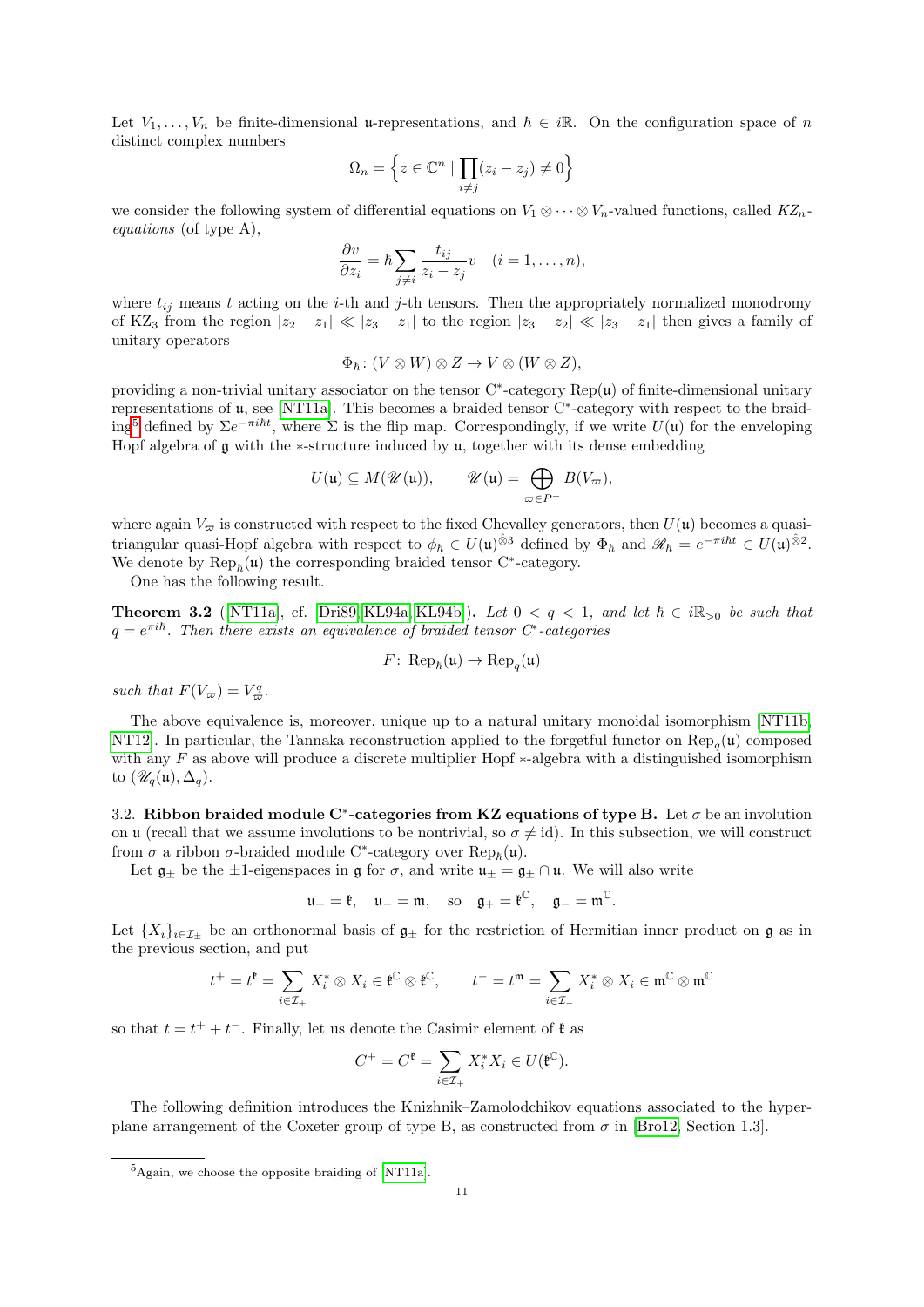**Definition 3.3** ([\[Che89,](#page-36-22) [Lei94,](#page-36-11) [GL00\]](#page-36-12)). Let  $\hbar \in \mathbb{C}$ ,

$$
\Omega'_n = \{ w \in \mathbb{C}^n \mid \prod_{\pm, i \neq j} w_i (w_i \pm w_j) \neq 0 \},
$$

 $V_0$  be a finite-dimensional representation of  $\mathfrak{k}$ , and  $V_1, \ldots, V_n$  finite-dimensional representations of  $\mathfrak{u}$ . The system of 2-cyclotomic KZ<sub>n</sub>-equations is the following system of differential equations on  $V_0 \otimes \cdots \otimes V_n$ valued functions on  $\Omega'_n$ :

<span id="page-11-0"></span>
$$
\frac{\partial v}{\partial w_i} = \hbar \left( \frac{2t_{0,i}^{\mathfrak{k}} + C_i^{\mathfrak{k}}}{w_i} + \sum_{\pm, j \neq i} \frac{t_{i,j}^{\mathfrak{k}} \pm t_{i,j}^{\mathfrak{m}}}{w_i \mp w_j} \right) v, \qquad (i = 1, \dots, n). \tag{3.1}
$$

Note that the coefficients of the above system indeed lie in  $U(\mathfrak{k}^{\mathbb{C}}) \otimes U(\mathfrak{g})^{\otimes n}$ , so that the equations are meaningful. Let us check explicitly that this is a compatible system of equations.

**Lemma 3.4.** The 2-cyclotomic  $KZ_n$ -system [\(3.1\)](#page-11-0) is flat for any  $n \geq 2$ .

*Proof.* We verify that the conditions  $1-4$ ) of [\[Lei94,](#page-36-11) Proposition 1.2] are satisfied with

$$
\tau_{ij} = t_{ij}, \qquad \qquad \mu_{ij} = t_{ij}^{\mathfrak{k}} - t_{ij}^{\mathfrak{m}} = (\mathrm{id} \otimes \sigma)(t)_{ij}, \qquad \qquad \nu_i = 2t_{0i}^{\mathfrak{k}} + C_i^{\mathfrak{k}}.
$$

Equations 1) and 2.a) follow from  $[t, \Delta(X)] = 0$  for all  $X \in \mathfrak{g}$ . Equation 2.b) follows from

$$
[\mu_{ik}, \tau_{ij} + \mu_{jk}] = [(\mathrm{id} \otimes \sigma)(t)_{ik}, t_{ji} + (\mathrm{id} \otimes \sigma)(t)_{jk}]
$$
  
=  $\sigma_k([t_{ik}, t_{ji} + t_{jk}])$   
= 0,

where we used that  $\sigma$  is a Lie algebra automorphism.

For 3.a), we use that  $\Delta(C^{\mathfrak{k}}) = (C^{\mathfrak{k}} \otimes 1) + (1 \otimes C^{\mathfrak{k}}) + 2t^{\mathfrak{k}}$  to compute that

$$
[\tau_{ij} + \nu_i + \nu_j, \mu_{ij}] = [t_{ij} + C_i^{\ell} + C_j^{\ell} + 2t_{0,i}^{\ell} + 2t_{0,j}^{\ell}, t_{ij}^{\ell} - t_{ij}^{\mathfrak{m}}] = [-(t_{ij}^{\ell} - t_{ij}^{\mathfrak{m}}) + \Delta(C^{\ell})_{ij} + 2(\mathrm{id} \otimes \Delta)(t^{\ell})_{0ij}, t_{ij}^{\ell} - t_{ij}^{\mathfrak{m}}] = 0,
$$

using also that  $[t^{\mathfrak{k}}, \Delta(X)] = 0$  and hence  $[t^{\mathfrak{m}}, \Delta(X)] = 0$  for all  $X \in \mathfrak{k}^{\mathbb{C}}$ . Then 3.b) follows from applying  $\sigma$  to the *j*-th leg.

For 3.c), we compute

$$
[\tau_{ij} + \nu_i + \mu_{ij}, \nu_j] = [2t_{ij}^{\mathfrak{k}} + 2t_{0i}^{\mathfrak{k}} + C_i^{\mathfrak{k}}, 2t_{0j}^{\mathfrak{k}} + C_j^{\mathfrak{k}}] = [2(\Delta \otimes id)(t^{\mathfrak{k}})_{0,j,i} + C_i^{\mathfrak{k}}, 2t_{0j}^{\mathfrak{k}} + C_j^{\mathfrak{k}}] = 0.
$$

Equations of 4) are obvious.

We will be particularly interested in the 2-cyclotomic  $KZ_2$ -equation. Analogously to the  $KZ_3$ -equation of type A, we can construct a modified 2-cyclotomic KZ<sub>2</sub>-equation [\[Enr07\]](#page-36-13) on  $\mathbb{C} \setminus \{0, \pm 1\}$ , with values in  $V_0 \otimes V_1 \otimes V_2$ :

<span id="page-11-1"></span>
$$
H'(w) = \hbar \left( \frac{B_-}{w+1} + \frac{2A}{w} + \frac{B_+}{w-1} \right) H(w), \tag{3.2}
$$

where

$$
A = t_{01}^{\mathfrak{k}} + \frac{1}{2} C_1^{\mathfrak{k}}, \qquad B_- = t_{12}^{\mathfrak{k}} - t_{12}^{\mathfrak{m}}, \qquad B_+ = t_{12}^{\mathfrak{k}} + t_{12}^{\mathfrak{m}} = t_{12}. \qquad (3.3)
$$

If H is a solution of the modified 2-cyclotomic  $KZ_2$ -equation, we see by using Lemma [3.7](#page-13-0) below that, with

$$
d = \hbar (2t_{01}^{\mathfrak{k}} + 2t_{02}^{\mathfrak{k}} + 2t_{12}^{\mathfrak{k}} + C_1^{\mathfrak{k}} + C_2^{\mathfrak{k}}),
$$

the function

$$
v(w_1, w_2) = w_2^d H(w_1/w_2)
$$

is a solution of the 2-cyclotomic  $KZ_2$ -equation.

<span id="page-11-2"></span>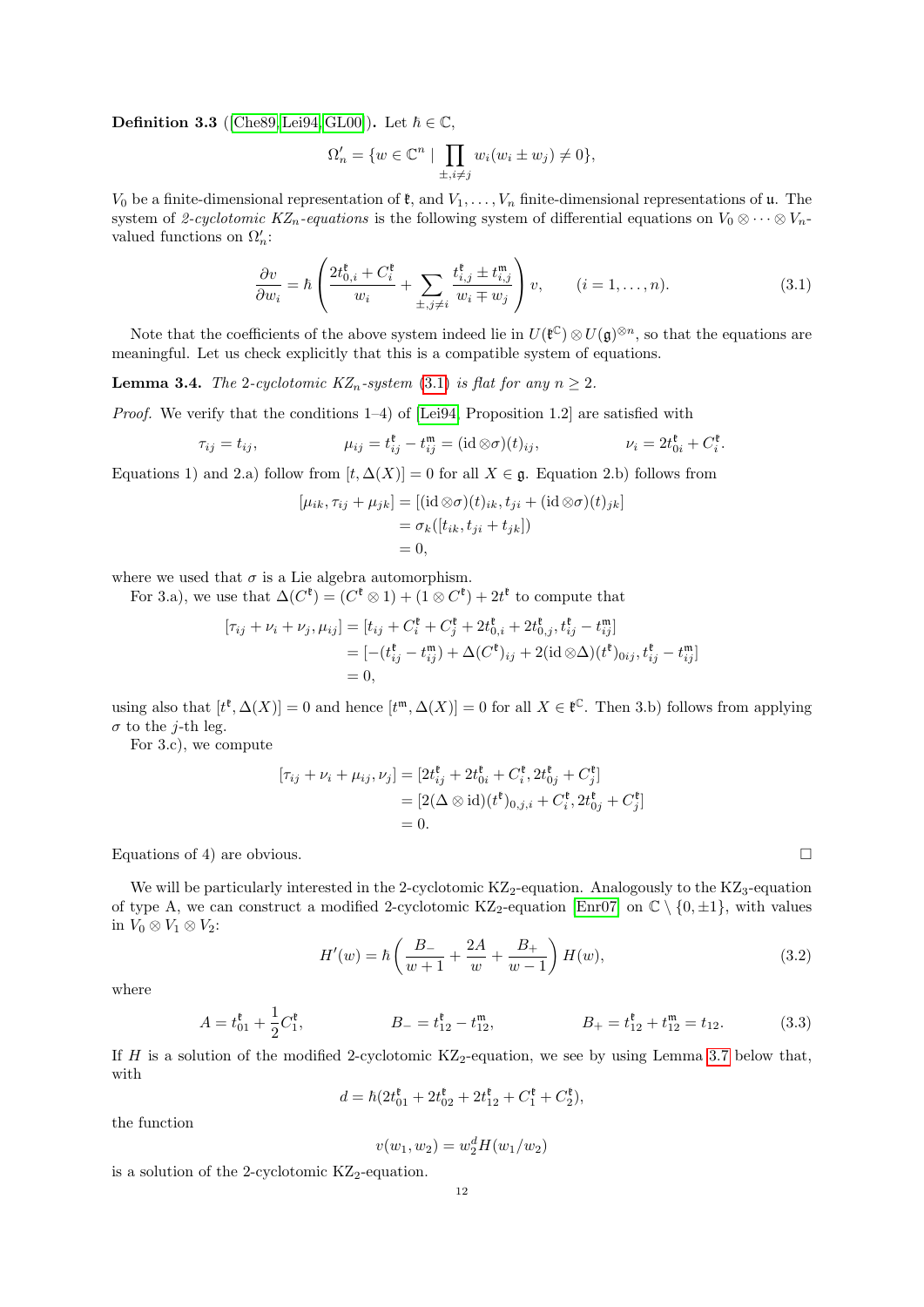Remark 3.5. The modified  $KZ_2$ -equation can be written in a more concise form by considering rather

$$
G(z) = H(\sqrt{z})
$$

on  $\mathbb{C} \setminus \mathbb{R}^-$ , which satisfies the equation

<span id="page-12-2"></span>
$$
G'(z) = \hbar \left(\frac{A}{z} + \frac{B(z)}{z - 1}\right) G(z), \text{ with } B(z) = t_{12}^{\mathfrak{k}} + \frac{t_{12}^{\mathfrak{m}}}{\sqrt{z}}.
$$
 (3.4)

The second term is precisely  $X(z)/z(z-1)$  in the notation of [\[EE05\]](#page-36-23), but we have swapped the first and the last leg and started indexing at 0 as to have right module category actions later on. We also chose a different cut for the  $\theta_k$  than the set **D** in [\[EE05\]](#page-36-23), as it allows for a more concise form of their term  $X(z)$ .

Following [\[Enr07\]](#page-36-13) we define  $\Psi$  as a normalized monodromy of [\(3.2\)](#page-11-1) from 0 to 1.<sup>[6](#page-12-0)</sup> Namely, consider general operators  $a, b_{+}$  and  $b_{-}$  on a finite dimensional vector space and the equation

<span id="page-12-3"></span>
$$
H'(w) = \left(\frac{b_-}{w+1} + \frac{a}{w} + \frac{b_+}{w-1}\right) H(w).
$$
 (3.5)

.

Then from the theory of differential equations with singularities it is known (see, e.g., [\[Was87;](#page-37-7) [NT11a,](#page-37-4) Section 2) that if the operators a and  $b_+$  have no eigenvalues that differ by a nonzero integer, then there exist unique operator valued solutions  $H_0$  and  $H_1$  of this equation on  $(0, 1)$  such that

•  $H_0(w)w^{-a}$  is analytic in a neighborhood of 0 and equal to id at 0,

ιTι

•  $H_1(w)(1-w)^{-b_+}$  is analytic in a neighborhood of 1 and is equal to id at 1.

We then put

$$
\Psi(a, b_+, b_-) = H_1(w)^{-1} H_0(w),
$$

which is independent of  $w \in (0, 1)$ . Note that if  $\hbar$  is purely imaginary and  $a, b_+, b_-$  are Hermitian, the associated monodromy  $\Psi(a, b_+, b_-)$  will be unitary.

Assume now that  $\hbar \in i\mathbb{R}$ . Let V, W be finite dimensional unitary representations of u, and X a finite dimensional unitary representation of  $\mathfrak{k}$ . Then the skew-adjoint operators  $2\hbar A$  and  $\hbar B_{\pm}$  from [\(3.3\)](#page-11-2), considered as operators on  $X \otimes V \otimes W$ , have no eigenvalues that differ by a nonzero integer, so we get a unitary

$$
\Psi_{X,V,W} = \Psi(2\hbar A|_{X \otimes V \otimes W}, \hbar B_+|_{X \otimes V \otimes W}, \hbar B_-|_{X \otimes V \otimes W}) \in B(X \otimes V \otimes W).
$$

By slightly abusing notation, we can write the family  $(\Psi_{X,V,W})_{X,V,W}$  as

$$
= \Psi\left(\hbar(2t_{01}^{\mathfrak{k}}+C_{1}^{\mathfrak{k}}),\hbar t_{12},\hbar(t_{12}^{\mathfrak{k}}-t_{12}^{\mathfrak{m}})\right)
$$

Write  $\text{Rep}(\mathfrak{k})$  for the category of finite dimensional unitary representations of  $\mathfrak{k}$ . We have the obvious functor

$$
\odot\colon\operatorname{Rep}(\mathfrak{k})\times\operatorname{Rep}(\mathfrak{u})\to\operatorname{Rep}(\mathfrak{k})
$$

of tensor product of representations of  $\mathfrak k$  with the restrictions of representations of u to  $\mathfrak k$ . Then the morphisms  $\Psi_{X,V,W}$  can be regarded as natural isomorphisms

$$
\Psi_{X,V,W}\colon (X\odot V)\odot W\to X\odot (V\otimes W),
$$

making Rep( $\mathfrak{k}$ ) into a right Rep<sub> $\hbar$ </sub>( $\mathfrak{u}$ )-module C<sup>\*</sup>-category which we will denote Rep<sub> $\hbar$ </sub>( $\mathfrak{k}$ ), see [\[EE05,](#page-36-23) Theorem 4.6; [Enr07,](#page-36-13) Proposition 2.1].[7](#page-12-1)

In [\[Enr07,](#page-36-13) Section 4.5], it is essentially proved that  $\text{Rep}_{\hbar}(t)$  is a braided module category for the braid given by the operator  $e^{-\pi i\hbar(2t_{01}^{\mathfrak{k}}+C_1^{\mathfrak{k}})}$ . Since Enriquez works with crossed products (see our Remark [1.13\)](#page-5-0) and does not consider the ribbon braid relation, let us provide some details.

**Proposition 3.6.** For any operators a,  $b_+$ ,  $b_-$  on a finite dimensional vector space we have the following identity, whenever the left hand side of it is well-defined:

<span id="page-12-4"></span>
$$
\Psi(a, b_+, b_-)^{-1} e^{\pi i b_+} \Psi(c, b_+, b_-) e^{\pi i c} \Psi(c, b_-, b_+)^{-1} e^{\pi i b_-} \Psi(a, b_-, b_+) e^{\pi i a} = 1,
$$
\n(3.6)

\nwhere  $c = -a - b_+ - b_-$ .

Proof. This is a particular case of [\[Enr07,](#page-36-13) Proposition 2.1]. To be pedantic, Enriquez works with formal power series, but whenever all the terms in the above identity can be defined analytically, all his equalities can be specialized.  $\square$ 

<span id="page-12-0"></span><sup>&</sup>lt;sup>6</sup>It is also possible to define  $\Psi$  as a normalized monodromy of [\(3.4\)](#page-12-2) from 0 to 1, but then we have to be careful with normalization, since the natural normalization, as in [\[EE05\]](#page-36-23), leads to an operator which differs from  $\Psi$  by the factor  $2^{\hbar t_{12}}$ .

<span id="page-12-1"></span><sup>7</sup>Note once again that the normalizations of monodromy operators in these papers are different. We use the one of the latter.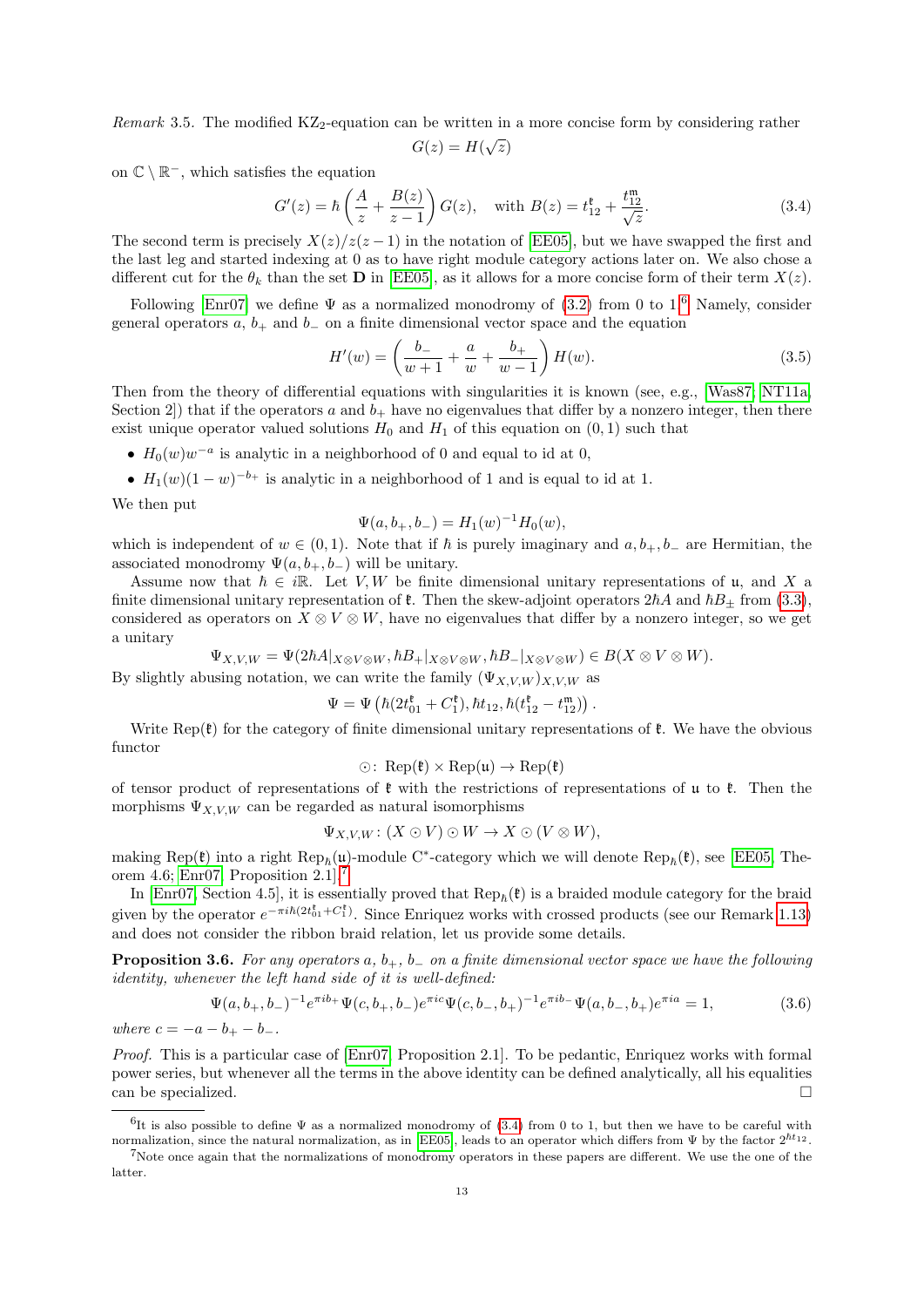We will apply this proposition to

$$
a = 2\hbar A = \hbar(2t_{01}^{\mathfrak{k}} + C_1^{\mathfrak{k}}), \qquad b_+ = \hbar B_+ = \hbar t_{12}, \qquad b_- = \hbar B_- = \hbar(t_{12}^{\mathfrak{k}} - t_{12}^{\mathfrak{m}})
$$

acting on  $X \otimes V \otimes W$ .

<span id="page-13-0"></span>Lemma 3.7. Define

<span id="page-13-1"></span>
$$
d = \hbar (2t_{01}^{\mathfrak{k}} + 2t_{02}^{\mathfrak{k}} + 2t_{12}^{\mathfrak{k}} + C_1^{\mathfrak{k}} + C_2^{\mathfrak{k}}).
$$

Then d commutes with a, b<sub>+</sub> and b<sub>−</sub>. Furthermore, with  $c = -a - b_+ - b_-$ , we have the following identities:

$$
d + c = a_{02} = \hbar(2t_{02}^{\mathfrak{k}} + C_{2}^{\mathfrak{k}}), \qquad d - a = (\Delta \otimes \text{id})(a), \qquad d = (\text{id} \otimes \Delta)(a). \qquad (3.7)
$$

*Proof.* As  $t_{01}^{\ell} + t_{02}^{\ell} = (\mathrm{id} \otimes \Delta)(t^{\ell})$  and  $t_{02}^{\ell} + t_{12}^{\ell} = (\Delta \otimes \mathrm{id})(t^{\ell})$ , and  $t^{\ell}$  is  $\ell^{\mathbb{C}}$ -invariant, it follows that d commutes with  $t_{12}^{\ell}$  and  $t_{01}^{\ell}$ . Clearly d also commutes with  $C_1^{\ell}$ . It remains to check that d commutes with  $t_{12}$ . The summand  $t_{01}^{\ell} + t_{02}^{\ell}$  commutes with  $t_{12}$  as t is g-invariant. For the same reason,  $t_{12}$  commutes with  $2t_{12}^{\ell} + C_1^{\ell} + C_2^{\ell} = \Delta(C^{\ell})$ . Identities [\(3.7\)](#page-13-1) are straightforward from the equalities we have indicated in this proof.  $\Box$ 

**Theorem 3.8.** For  $\hbar \in i\mathbb{R}$ , the triple  $\text{Rep}_{\hbar}(\mathfrak{k}) = (\text{Rep}(\mathfrak{k}^{\mathbb{C}}), \odot, \Psi, e^{-\pi i \hbar (2t_{01}^{\mathfrak{k}} + C_1^{\mathfrak{k}})})$  is a ribbon  $\sigma$ -braided right module  $C^*$ -category over  $\operatorname{Rep}_{\hbar}(\mathfrak{u}) = (\operatorname{Rep}(\mathfrak{u}), \otimes, \Phi, \Sigma e^{-\pi i \hbar t}).$ 

*Proof.* Let  $H(w)$  be a solution of the equation [\(3.5\)](#page-12-3). If D is an operator commuting with all  $a, b_-, b_+$ , one easily sees that  $H_D(w) = H(w)z^D$  is a solution of [\(3.5\)](#page-12-3) with a replaced by  $a + D$ . In particular,  $\Psi(a, b_+, b_-) = \Psi(a + D, b_+, b_-).$  Hence, as  $c = a_{02} - d$ , with d commuting with  $c, b_+, b_-,$  it follows that we can write [\(3.6\)](#page-12-4) as

$$
\Psi(a,b_+,b_-)^{-1}e^{\pi ib_+}\Psi(a_{02},b_+,b_-)e^{\pi ia_{02}}\Psi(a_{02},b_-,b_+)^{-1}e^{\pi ib_-}\Psi(a,b_-,b_+)e^{\pi ia}=e^{\pi id}.
$$

We have  $\Psi(a, b_+, b_-) = \Psi$  and  $\Psi(a_{02}, b_+, b_-) = \Psi_{021}$ . As  $(id \otimes id \otimes \sigma)(b_+) = b_-$ , we also have

$$
\Psi(a_{02},b_-,b_+) = (\mathrm{id}\otimes \mathrm{id}\otimes \sigma)(\Psi_{021}) \quad \text{and}\quad \Psi(a,b_-,b_+) = (\mathrm{id}\otimes \mathrm{id}\otimes \sigma)(\Psi).
$$

Hence we get

<span id="page-13-2"></span>
$$
\Psi^{-1}e^{\pi i b_{+}}\Psi_{021}e^{\pi i a_{02}}(\text{id}\otimes\text{id}\otimes\sigma)(\Psi_{021}^{-1}e^{\pi i b_{+}}\Psi)e^{\pi i a}=e^{\pi i d}.
$$
\n(3.8)

Let us now verify that this entails that  $\mathscr{E} = e^{-\pi i a} = e^{-\pi i \hbar (2t_{01}^{\dagger} + C_1^{\dagger})}$  is a ribbon  $\sigma$ -braid with respect to  $\mathscr{R} = e^{-\pi i b_+} = e^{-\pi i \hbar t}$ . Clearly  $\mathscr{E}$  commutes with  $\Delta(X) = (\mathrm{id} \otimes \sigma) \Delta(X)$  for all  $X \in U(\mathfrak{k})$ . If in [\(3.8\)](#page-13-2) we move  $e^{\pi i a}$  to the right, take inverses and apply  $\sigma$  to the last leg, we obtain (using the identity  $d - a = (\Delta \otimes id)(a)$  the  $\sigma$ -octagon relation

$$
\Psi^{-1}\mathscr{R}_{21}\Psi_{021}\mathscr{E}_{02}(\mathrm{id}\otimes \mathrm{id}\otimes \sigma)(\Psi_{021}^{-1}\mathscr{R}_{12}\Psi)=(\Delta\otimes \mathrm{id})(\mathscr{E}).
$$

Using the relations of Lemma [3.7](#page-13-0) and that  $d$  commutes with  $a$ , we then obtain

$$
\Psi^{-1}\mathscr{R}_{21}\Psi_{021}\mathscr{E}_{02}(\mathrm{id}\otimes \mathrm{id}\otimes \sigma)(\Psi_{021}^{-1}\mathscr{R}_{12}\Psi)\mathscr{E}_{01}=(\mathrm{id}\otimes \Delta)(\mathscr{E}),
$$

which is equivalent to the ribbon  $\sigma$ -braid equation as  $\Psi = (\mathrm{id} \otimes \sigma \otimes \sigma)(\Psi)$  commutes with  $(\mathrm{id} \otimes \Delta)(\mathscr{E})$ .

Up till now, the choice of a fixed set of Chevalley generators has not played any rôle. However, recall that this choice determined the particular form of the braided tensor equivalence

$$
\text{Rep}_{\hbar}(\mathfrak{u}) \to \text{Rep}_q(\mathfrak{u}), \qquad q = e^{\pi i \hbar}.
$$

By means of this equivalence, any braided autoequivalence of  $\text{Rep}_{\hbar}(u)$  can be transported to a braided autoequivalence of  $\text{Rep}_q(\mathfrak{u})$ , and any ribbon twist-braided module C<sup>∗</sup>-category for  $\text{Rep}_h(\mathfrak{u})$  correspondingly defines one for  $\text{Rep}_q(\mathfrak{u})$ . In particular, we can interpret in this way  $\text{Rep}_{\hbar}(\mathfrak{k})$  as a ribbon  $\sigma$ -braided module C<sup>\*</sup>-category for  $\text{Rep}_q(\mathfrak{u})$ .

<span id="page-13-3"></span>Remark 3.9. Note that if  $\sigma$  and  $\sigma'$  are inner equivalent, there is an obvious isomorphism between the associated twist-braided module C<sup>∗</sup> -categories.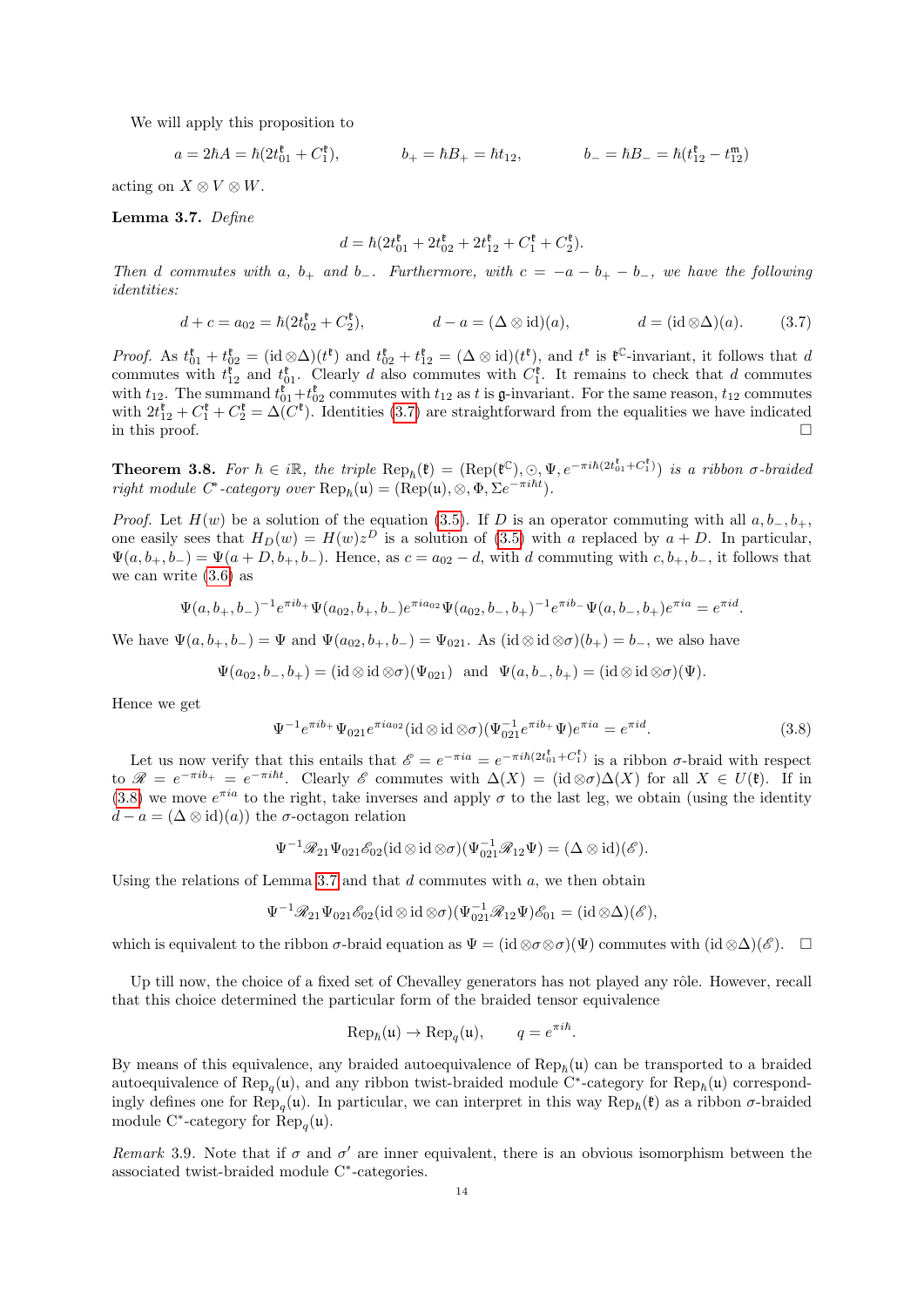3.3. Ribbon braided module C<sup>\*</sup>-categories from coideal quantum symmetric pairs. Fix again a compact semisimple Lie algebra u together with compatible Chevalley generators  $\{e_r, f_r, h_r \mid r \in I\}$ of  $\mathfrak{g} = \mathfrak{u}^{\mathbb{C}}$ . Fix also an admissible pair  $(X, \tau)$  with associated involution  $\theta = \theta(X, \tau)$  and the fixed point Lie algebra  $\mathfrak{k} = \mathfrak{u}^{\theta}$ . Then  $\theta$  has a quantum analogue [\[Kol14,](#page-36-18) Definition 4.3]

$$
\theta_{\mathbf{q}} = \theta_{\mathbf{q}}(X,\tau) = (\mathrm{Ad}\,s(X,\tau)) \circ T_{w_X} \circ \psi \circ \tau \circ \omega \colon U_{\mathbf{q}}(\mathfrak{g}) \to U_{\mathbf{q}}(\mathfrak{g}),
$$

where the different maps in the composition are all  $\mathbb{C}(q^{1/d})$ -algebra automorphisms given by the following formulas:

•  $\omega$  is the *quantum Chevalley* automorphism

$$
\omega(E_r) = -F_r, \qquad \qquad \omega(F_r) = -E_r, \qquad \qquad \omega(K_\chi) = K_{-\chi},
$$

•  $\tau$  is the automorphism induced by the Dynkin diagram automorphism.

$$
\tau(E_r) = E_{\tau(r)}, \qquad \tau(F_r) = F_{\tau(r)}, \qquad \tau(K_{\varpi_r}) = K_{\varpi_{\tau(r)}},
$$

•  $\psi$  is the automorphism

$$
\psi(E_r) = E_r K_r, \qquad \psi(F_r) = K_r^{-1} F_r, \qquad \psi(K_\chi) = K_\chi,
$$

•  $T_{w_X}$  is the Lusztig braid operator (following the conventions of [\[Jan96,](#page-36-24) Section 8], see also Remark in loc. cit. Section 8.6) corresponding to the longest element in the Weyl group associated to  $X$ : with a reduced expression

$$
w_X = s_{r_1} \dots s_{r_M},
$$

we have

$$
T_{w_X}=T_{r_1}\ldots T_{r_M}
$$

where each  $T_r$  is the algebra automorphisms determined by

$$
T_r(E_r) = -F_r K_r, \qquad T_r(F_r) = -K_r^{-1} E_r, \qquad T_r(K_\chi) = K_{s_r(\chi)}
$$

and for  $r \neq s$ 

$$
T_r(E_s) = \sum_{m+n=-a_{rs}} \frac{(-\mathbf{q}_r)^{-m}}{[m]_{\mathbf{q}_r}! [n]_{\mathbf{q}_r}!} E_r^m E_s E_r^m, \quad T_r(F_s) = \sum_{m+n=-a_{rs}} \frac{(-\mathbf{q}_r)^m}{[m]_{\mathbf{q}_r}! [n]_{\mathbf{q}_r}!} F_r^m F_s F_r^n,
$$

• Ad( $s(X, \tau)$ ) is given by

$$
E_r \mapsto z_r E_r, \qquad F_r \mapsto z_r^{-1} F_r, \qquad K_\chi \mapsto K_\chi
$$

where  $z_r = s(X, \tau)_r$ .

The same construction applies verbatim to construct an automorphism  $\theta_q$  of  $U_q(\mathfrak{g})$  with  $q \in \mathbb{C} \setminus \{0\}$ not a root of unity. Note however that  $\theta_{q}$  is not involutive and does not preserve the comultiplication. Furthermore,  $\theta_q$  does not preserve the ∗-structure when  $0 < q < 1$ .

Associated to  $(X, \tau)$  one has a (family of) right coideal subalgebras

$$
B \subseteq U_{\mathbf{q}}(\mathfrak{g}), \qquad \Delta(B) \subseteq B \otimes U_{\mathbf{q}}(\mathfrak{g}).
$$

To introduce them, we further borrow notation from [\[Kol14\]](#page-36-18). Let us first recall the parameter sets  $C_{\mathbf{q}}$ and  $\mathcal{S}_{q}$ . Writing

$$
I_{\mathcal{C}} = \{ r \in I \setminus X \mid \tau(r) \neq r \text{ and } (\alpha_r, \Theta(\alpha_r)) = 0 \},
$$

we put

$$
\mathcal{C}_{\mathbf{q}} = \{ (c_r(\mathbf{q}))_{r \in I \setminus X} \mid c_r(\mathbf{q}) \in \mathbb{C}(\mathbf{q}^{1/d})^{\times} \text{ and } c_r(\mathbf{q}) = c_{\tau(r)}(\mathbf{q}) \text{ for } r \in I_{\mathcal{C}} \}.
$$

(Recall that  $\Theta$  denotes the involutive transformation dual to  $\theta_{h}$ .) Note that by [\[Hel01,](#page-36-17) Chapter X, Exercises and further results, F.3-5] when  $\tau(r) \neq r$  we have

$$
(\alpha_r, \Theta(\alpha_r)) = 0 \Leftrightarrow \mathfrak{g}_{2\overline{\alpha_r}} = 0,
$$

where  $\overline{\alpha}$  is the restriction of  $\alpha$  to  $\mathfrak{a}_{\theta} = \{x \in it \mid \theta(x) = -x\}$  and  $\mathfrak{g}_{\psi}$  for  $\psi \in \mathfrak{a}^*$  is the corresponding  $\mathfrak{a}_{\theta}$ -eigenspace. In terms of the Satake diagram, this means  $r \in I_c$  if and only if  $\tau(r) \neq r$  and there is at least one white vertex on the path between r and  $\tau(r)$ .

Let us further write

$$
I_{\text{ns}} = \{ r \in I \setminus X \mid \tau(r) = r \text{ and } (\alpha_r, \alpha_s) = 0 \text{ for all } s \in X \},
$$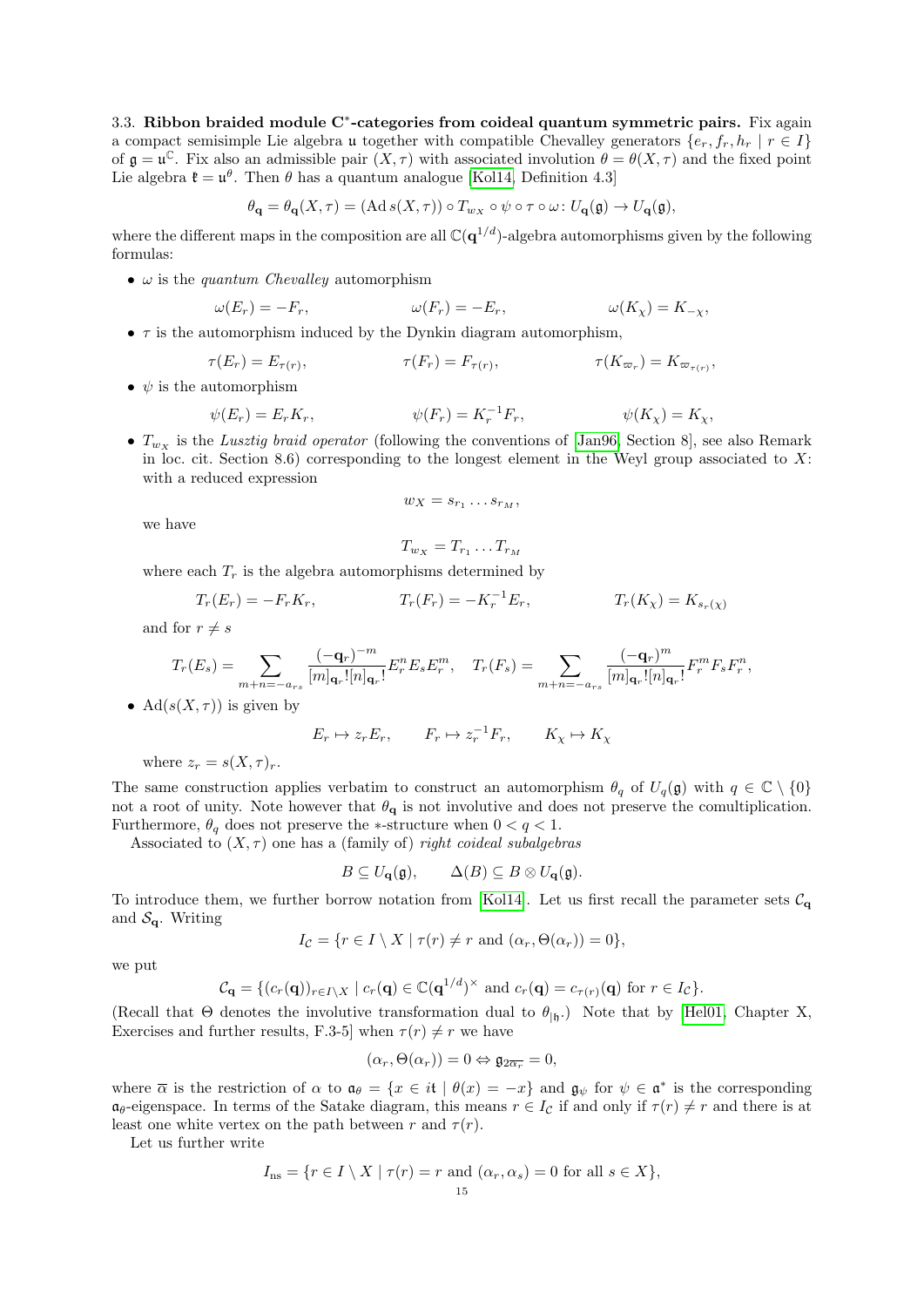which correspond to the white vertices not connected to arrows or any black vertices in the Satake diagram. Next, we define

$$
I_{\mathcal{S}} = \{ r \in I_{\text{ns}} \mid a_{sr} \in 2\mathbb{Z} \text{ for all } s \in I_{\text{ns}} \}.
$$

In other words,  $I_{\mathcal{S}}$  consists of vertices  $r \in I_{\text{ns}}$  such that, when  $s \in I_{\text{ns}}$  is different from r, either there is no edge between  $r$  and  $s$  or there is an arrow of multiplicity two from  $r$  to  $s$  (when  $\mathfrak g$  is simple, the latter possibility happens only for the type CI case corresponding to  $\mathfrak{k}^{\mathbb{C}} \cong \mathfrak{gl}_l(\mathbb{C}) \subset \mathfrak{sp}_{2l}(\mathbb{C}) \cong \mathfrak{g}$ . Then we define

$$
\mathcal{S}_{\mathbf{q}} = \{ (s_r(\mathbf{q}))_{r \in I \setminus X} \mid s_r(\mathbf{q}) \in \mathbb{C}(\mathbf{q}^{1/d}) \text{ and } s_r(\mathbf{q}) = 0 \text{ for } r \notin I_{\mathcal{S}} \}.
$$

We will also use the shorthand notation

$$
\mathcal{T}_{\mathbf{q}} = \mathcal{C}_{\mathbf{q}} \times \mathcal{S}_{\mathbf{q}} \subseteq \mathbb{C}(\mathbf{q}^{1/d})^{I \setminus X} \times \mathbb{C}(\mathbf{q}^{1/d})^{I \setminus X},
$$

and write  $\mathbf{t} = (\mathbf{c}, \mathbf{s})$  for a typical element in  $\mathcal{T}_{\mathbf{q}}$ .

Let  $g_X$  be the Lie algebra generated by the elements  $e_r, f_r, h_r$  with  $r \in X$ , and let  $U_{\mathbf{q}}(g_X)$  be the  $\mathbb{C}(\mathbf{q}^{1/d})$ -algebra generated by the elements  $E_r, F_r, K_r$  with  $r \in X$ . Moreover, let  $U_{\mathbf{q}}(\mathfrak{h}^{\theta})$  denote the algebra generated by the elements  $K_{\omega}$  with  $\Theta(\omega) = \omega$ .

**Definition 3.10.** For  $\mathbf{t} = (\mathbf{c}, \mathbf{s}) \in \mathcal{T}_{\mathbf{q}}$ , we define  $U_{\mathbf{q}}^{\mathbf{t}}(\mathbf{t}^{\mathbb{C}}) = B_{\mathbf{c}, \mathbf{s}}$  to be the algebra generated by  $U_{\mathbf{q}}(\mathfrak{g}_X)$ ,  $U_{\mathbf{q}}(\mathfrak{h}^{\theta})$  and the elements

$$
B_r = F_r + c_r \theta_{\mathbf{q}} (F_r K_r) K_r^{-1} + s_r K_r^{-1}, \qquad r \in I \setminus X.
$$

From [\[Kol14,](#page-36-18) Proposition 5.2], it follows that  $U^{\mathbf{t}}_{\mathbf{q}}(\mathfrak{k}^{\mathbb{C}})$  is a right coideal subalgebra of  $U_{\mathbf{q}}(\mathfrak{g})$ . Again, the same constructions apply verbatim to the Hopf algebra  $U_q(\mathfrak{g})$  for  $q \neq 0$  not a root of unity, in which case  $\mathcal{C}_q$ ,  $\mathcal{S}_q$  are interpreted as subsets of  $\mathbb{C}^{I\setminus X}$ .

For  $0 < q < 1$  and  $U_q(\mathfrak{u})$  as before, it has been observed in [Let 02, discussion before Theorem 7.6] that  $U_q^{\mathbf{t}}(\mathfrak{k}^{\mathbb{C}})$  should always be 'twisted' \*-invariant, see also the discussion in [\[Let00,](#page-36-8) Section 3]. For us, it will be important to know when  $U_q^{\mathbf{t}}(\mathfrak{k}^{\mathbb{C}})$  is genuinely \*-invariant. We therefore refine the corresponding statement of [\[Let02\]](#page-36-14) in the theorem below. We thank Weiqiang Wang for pointing out to us that [\[BW18,](#page-35-3) Proposition 4.6] considers a similar treatment of ∗-invariance. As however we are using different conventions and normalizations, we spell out some of the details.

Choose a set  $I^*$  of representatives for  $\tau$ -orbits in  $I \setminus X$ . Note that by the proof of [\[Kol14,](#page-36-18) Proposition 9.2, we can conjugate  $U_q^{\mathbf{t}}(\mathfrak{k}^{\mathbb{C}})$  with a unitary element in the (completed) Cartan part as to have  $c_r > 0$ when  $\tau(r) = r$  or  $r \in I_c$  or  $r \notin I^*$ , without altering the invariance under \*. We will hence assume this as an extra condition in the following.[9](#page-15-1)

<span id="page-15-3"></span>**Theorem 3.11.** The algebra  $U_q^{\mathbf{t}}(\mathfrak{k}^{\mathbb{C}})$  is  $*$ -invariant if  $s_r \in i\mathbb{R}$  and

<span id="page-15-2"></span>
$$
c_{\tau(r)}c_r = q^{(\Theta(\alpha_r) - \alpha_r, \alpha_{\tau(r)})}
$$
\n(3.9)

for all  $r \in I \setminus X$ .

We will prove this theorem in Appendix [B.](#page-26-0) Note that this implies that  $c_r > 0$  for all r under the above convention on  $c_r$ .

In the following, we will write

$$
\mathcal{C}_{q,c} = \{ \mathbf{c} \in \mathcal{C}_q \mid c_r > 0, c_{\tau(r)} c_r = q^{(\Theta(\alpha_r) - \alpha_{\tau(r)}, \alpha_r)} \}, \quad \mathcal{S}_{q,c} = \{ \mathbf{s} \in \mathcal{S}_q \mid s_r \in i\mathbb{R} \}, \qquad \mathcal{T}_{q,c} = \mathcal{C}_{q,c} \times \mathcal{S}_{q,c}.
$$

We then write  $U_q^{\mathbf{t}}(\mathbf{t})$  for the corresponding \*-invariant coideal subalgebra of  $U_q(\mathbf{u})$ . When  $s_r = 0$  and  $0 < c_r = c_{\tau(r)}$  satisfies [\(3.9\)](#page-15-2) for all r (fixing all  $c_r$ ), we will refer to this as the no-parameter-case, and write  $\mathbf{t} = (\mathbf{c}, \mathbf{s}) = 0$  and

$$
U_q^{\theta}(\mathfrak{k}) = U_q^0(\mathfrak{k}).
$$

**Definition 3.12.** By a finite *admissible* \*-representation of  $U_q^{\mathbf{t}}(\mathbf{\ell})$  we mean any \*-representation  $(V,\pi)$ of  $U_q^{\mathbf{t}}(\mathfrak{k})$  on a finite-dimensional pre-Hilbert space V such that the operators  $\pi(K_\omega)$  for  $K_\omega \in U_q(\mathfrak{h}^\theta)$ have positive spectrum.

The following is now obvious.

<span id="page-15-1"></span><span id="page-15-0"></span><sup>&</sup>lt;sup>8</sup>This corrects a misprint in the definition of the set S in [\[Kol14,](#page-36-18) (5.11)], where the  $a_{ij}$  should read  $a_{ji}$ .

<sup>&</sup>lt;sup>9</sup>Although the claim for  $r \notin I^*$  is not substantiated in [\[Kol14,](#page-36-18) Proposition 9.2] a proof is easily provided, cf. [\[Let02,](#page-36-14) Section 7, Variation 1].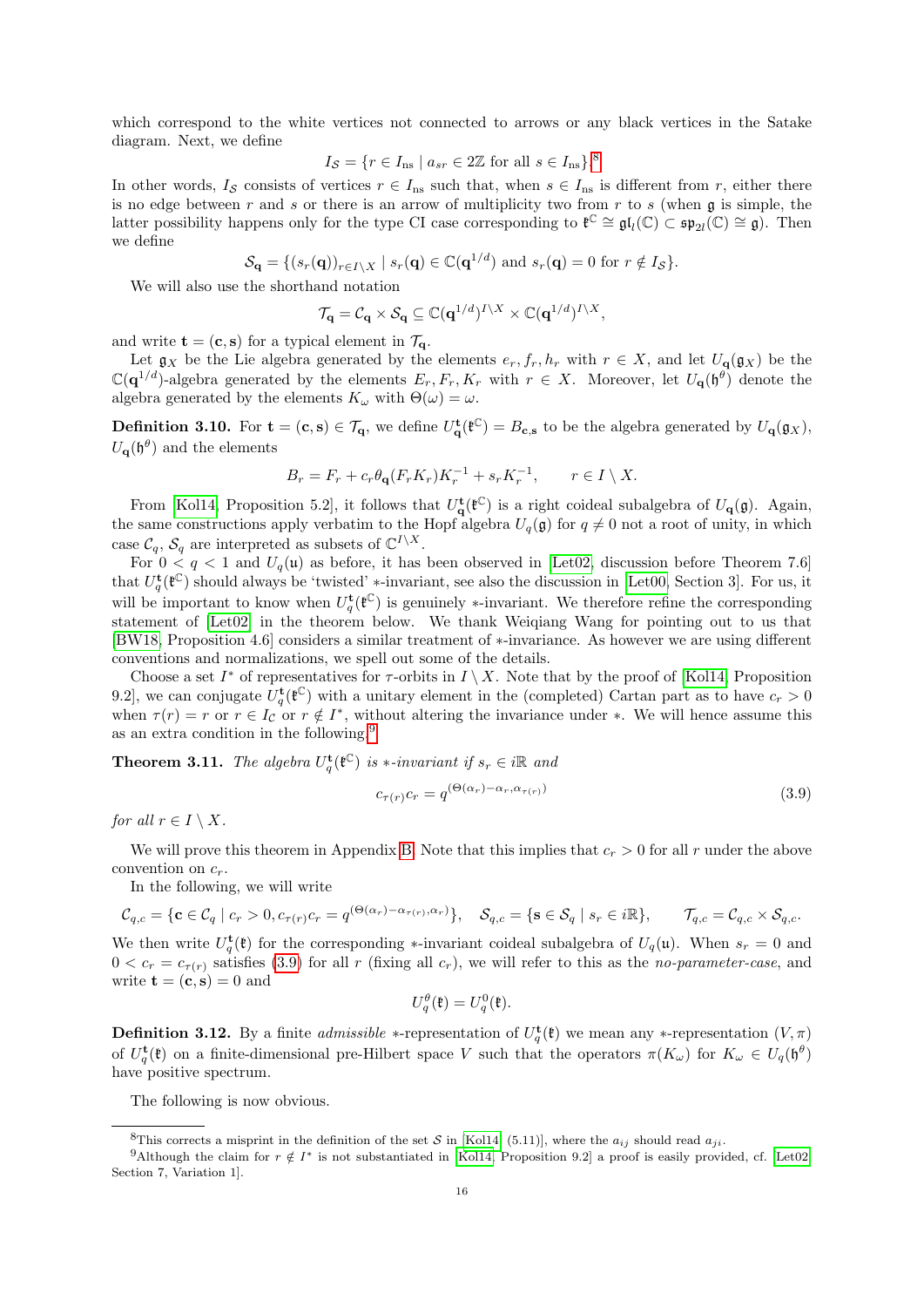**Theorem 3.13.** Let  $\text{Rep}_q(\mathfrak{u})$  be the tensor  $C^*$ -category of finite admissible  $*$ -representations of  $U_q(\mathfrak{u})$ . Let  $\text{Rep}_q^{\mathbf{t}}(\mathfrak{k})$  be the C<sup>\*</sup>-category of finite admissible \*-representations of  $U_q^{\mathbf{t}}(\mathfrak{k})$ . Then  $\text{Rep}_q^{\mathbf{t}}(\mathfrak{k})$  is a (strict) module  $\hat{C}^*$ -category over  $\text{Rep}_q(\mathfrak{u})$  by setting  $(V, \pi) \odot (V', \pi')$  (or  $V \odot V'$  for short) to be the representation of  $U_q^{\mathbf{t}}(\mathfrak{k})$  on  $V \otimes V'$  with the module structure

$$
\pi\odot\pi'=(\pi\otimes\pi')\circ\Delta_{|U_q^{\mathbf{t}}(\mathfrak{k})}.
$$

We write  $\text{Rep}_{q}^{\theta}(\mathfrak{k}) = \text{Rep}_{q}^0(\mathfrak{k})$  for the no-parameter case.

As the next theorem shows, the value of **t** is, in fact, irrelevant.

**Theorem 3.14.** The  $\text{Rep}_q(\mathfrak{u})$ -module  $C^*$ -categories  $\text{Rep}_q^{\mathbf{t}}(\mathfrak{k})$  are all equivalent.

*Proof.* We will show in Appendix [C](#page-29-0) that for  $\mathbf{t}, \mathbf{t}' \in \mathcal{T}_{q,c}$  there exist  $*$ -isomorphisms

 $\pi_{\mathbf{t},\mathbf{t}'}\colon U_q^{\mathbf{t}}(\mathfrak{k})\to U_q^{\mathbf{t}'}$  $\sigma_q^{\mathbf{t}'}(\mathfrak{k})$  such that  $(\pi_{\mathbf{t},\mathbf{t}'}\otimes\text{id})\Delta=\Delta\pi_{\mathbf{t},\mathbf{t}'}$ 

on  $U_q^{\mathbf{t}}(\mathfrak{k})$ , and such that  $\pi_{\mathbf{t},\mathbf{t}'}(K_\omega)$  is a *positive* scalar multiple of  $K_\omega$  for each  $K_\omega \in U_q(\mathfrak{h}^\theta)$ . This clearly implies the theorem.  $\Box$ 

Hence in the following we can restrict to the no-parameter case. In order to turn  $\text{Rep}_{q}^{\theta}(\mathfrak{k})$  into a ribbon (twist-)braided module category, we will make use of the results from [\[BK15b,](#page-35-0) [Kol17\]](#page-36-9). We again use freely the notation used there, which is compatible with the notation from [\[Kol14\]](#page-36-18).

There is a slight adaption to be made as the results of  $[Kol17]$  require some extra assumptions on  $c, s$ which are incompatible with the assumptions needed for our setting. To resolve this, let us for the moment return to the case of a formal variable q. In [\[Kol17,](#page-36-9)  $(3.13)$ ,  $(3.15)$  and  $(3.20)$ ], it is assumed that  $\mathbf{c} \in \mathcal{C}_{\mathbf{q}}$  and  $\mathbf{s} \in \mathcal{S}_{\mathbf{q}}$  satisfy the extra relations

$$
c_{\tau(r)}(\mathbf{q}) = \mathbf{q}^{(\alpha_r, \Theta(\alpha_r) - 2\rho_X)} c_r(\mathbf{q}^{-1}), \quad c_{\tau(r)}(\mathbf{q}) = c_{\tau_0(r)}(\mathbf{q}), \quad s_r(\mathbf{q}) = s_r(\mathbf{q}^{-1}),
$$

where  $\tau_0$  is the diagram automorphism (nontrivial only for the  $A_n$ ,  $D_{2n+1}$ , and  $E_6$  types) characterized by  $\alpha_{\tau_0(r)} = -w_0\alpha_r$  with  $w_0$  the longest element in the Weyl group of g. As a case-by-case investigation of the Satake diagrams shows, the set X is always preserved by  $\tau_0$ , and  $\tau_0$  and  $\tau$  commute [\[BK15b,](#page-35-0) Remark 7.2]. Upon adding roots of q if necessary, it follows that the special solution

$$
c'_r(\mathbf{q}) = \mathbf{q}^{\frac{1}{2}(\alpha_r, \Theta(\alpha_r) - 2\rho_X)}, \qquad s'_r(\mathbf{q}) = 0, \qquad \mathbf{t}' = (\mathbf{c}', \mathbf{s}')
$$

always satisfies the extra relations. Let now  $\omega_0 \in \mathfrak{h}^*$  be such that

$$
(\omega_0, \alpha_r) = 0, \quad r \in X, \qquad (\omega_0, \alpha_r) = \frac{1}{4}(\Theta(\alpha_{\tau(r)}) - \alpha_{\tau(r)} - \Theta(\alpha_r) + 2\rho_X, \alpha_r), \quad r \in I \setminus X.
$$

Since  $\tau\omega_0$  satisfies the same conditions,  $\omega_0$  is  $\tau$ -invariant. Moreover, since  $\omega_0$  vanishes on the roots in X, it follows that  $\Theta(\omega_0) = -\tau(\omega_0) = -\omega_0$ , so

$$
(\omega_0, \alpha_r - \Theta(\alpha_r)) = 2(\omega_0, \alpha_r) = \frac{1}{2}(\Theta(\alpha_{\tau(r)}) - \alpha_{\tau(r)} - \Theta(\alpha_r) + 2\rho_X, \alpha_r) \quad r \in I \setminus X.
$$

Let  $\gamma$  be the Hopf algebra automorphism  $\text{Ad}(K_{\omega_0})$  of  $U_q(\mathfrak{g})$ , which is characterized by

$$
E_r \mapsto \mathbf{q}^{(\omega_0, \alpha_r)} E_r, \qquad F_r \mapsto \mathbf{q}^{-(\omega_0, \alpha_r)} F_r, \qquad K_\omega \mapsto K_\omega.
$$

Then, using

$$
\operatorname{Ad}(K_{\omega_0})(F_r + c'_r \theta_{\mathbf{q}}(F_r K_r) K_r^{-1}) = \mathbf{q}^{-(\omega_0, \alpha_r)}(F_r + \mathbf{q}^{(\omega_0, \alpha_r - \Theta(\alpha_r))} c'_r \theta_{\mathbf{q}}(F_r K_r) K_r^{-1}),
$$

we obtain

$$
\gamma(U_{\mathbf{q}}^{\mathbf{t}'}(\mathfrak{k}^{\mathbb{C}}))=U_{\mathbf{q}}^{\theta}(\mathfrak{k}^{\mathbb{C}}),
$$

where we interpret our non-parameter case in the setting of the indeterminate variable q.

Denote by  $\mathscr{U}_{\mathbf{q}}(\mathfrak{g}) = \bigoplus_{\varpi \in P^+} \text{End}_{\mathbb{C}(\mathbf{q})}(V_{\varpi}^{\mathbf{q}})$  the discrete multiplier bi-algebra over  $\mathbb{C}(\mathbf{q})$  associated to  $U_{\mathbf{q}}(\mathfrak{g})$ , so in particular  $U_{\mathbf{q}}(\mathfrak{g}) \subseteq M(\mathscr{U}_{\mathbf{q}}(\mathfrak{g})) = \prod_{\varpi \in P^+} \text{End}_{\mathbb{C}(\mathbf{q})}(V_{\varpi}^{\mathbf{q}})$ . Let

$$
\mathscr{K}'\in U_{\mathbf{q}}^{\mathbf{t}'}(\mathfrak{k}^{\mathbb{C}})\mathbin{\hat{\otimes}} U_{\mathbf{q}}(\mathfrak{g})
$$

be the universal K-matrix for  $U_q^{\mathbf{t}}(\mathfrak{k}^{\mathbb{C}})$  [\[BK15b;](#page-35-0) [Kol17,](#page-36-9) Theorem 3.11], and write

<span id="page-16-0"></span>
$$
\widetilde{\mathcal{K}} = (\gamma \otimes \gamma)(\mathcal{K}') \in U_{\mathbf{q}}^{\theta}(\mathfrak{k}^{\mathbb{C}}) \hat{\otimes} U_{\mathbf{q}}(\mathfrak{g})
$$
\n(3.10)

Then by  $\tau\tau_0$ -invariance of  $\omega_0$ ,

<span id="page-16-1"></span>
$$
\widetilde{\mathscr{K}}\Delta(b) = (\mathrm{id} \otimes \tau \tau_0)(\Delta(b))\widetilde{\mathscr{K}}, \qquad b \in U_{\mathbf{q}}^{\theta}(\mathfrak{k}^{\mathbb{C}}). \tag{3.11}
$$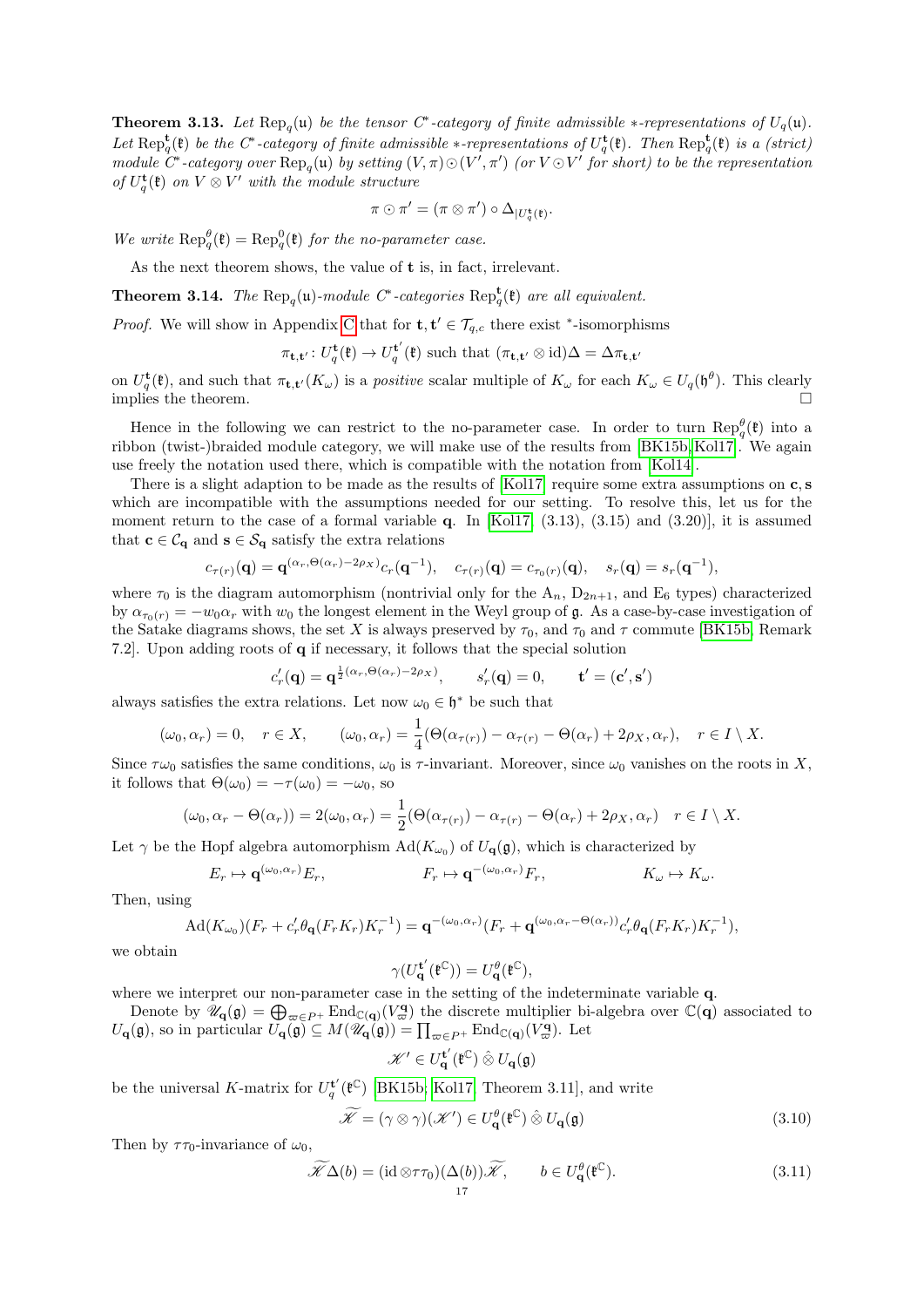Moreover, since the R-matrix  $\mathscr{R} \in U_{q}(\mathfrak{g}) \hat{\otimes} U_{q}(\mathfrak{g})$  is invariant under  $\gamma \otimes \gamma$ , we also retain

<span id="page-17-0"></span>
$$
(\Delta \otimes id)(\widetilde{\mathscr{K}}) = (id \otimes \tau \tau_0 \otimes id)(\mathscr{R}_{32})\widetilde{\mathscr{K}}_{13}\mathscr{R}_{23}, \qquad (id \otimes \Delta)(\widetilde{\mathscr{K}}) = \mathscr{R}_{32}\widetilde{\mathscr{K}}_{13}(id \otimes \tau \tau_0 \otimes id)(\mathscr{R}_{23})\widetilde{\mathscr{K}}_{12}. \tag{3.12}
$$

All of the above can be performed as well in the setting of  $0 < q < 1$  a real number, and in particular [\(3.10\)](#page-16-0),[\(3.11\)](#page-16-1) and [\(3.12\)](#page-17-0) continue to hold. (For example, all constructions, including those involving the bar involution [\[BK15a,](#page-35-5) [Kol17\]](#page-36-9), can be performed over the C-algebra  $\mathbb{C}[{\bf q}]/({\bf q}^2 - (q + q^{-1}){\bf q} + 1)$ , from which one can specialize to  $q = q$ .) Let

$$
\mathscr{K} = (\mathrm{id} \otimes \tau \tau_0)(\widetilde{\mathscr{K}}) \in U_q^{\theta}(\mathfrak{k}) \hat{\otimes} U_q(\mathfrak{u}).
$$

Then [\(3.11\)](#page-16-1) becomes

$$
\mathscr{K}((\mathrm{id}\otimes \tau\tau_0)(\Delta(b))=\Delta(b)\mathscr{K},\qquad \forall b\in U_q^{\theta}(\mathfrak{k}).
$$

We also have  $(\tau \tau_0 \otimes \tau \tau_0)(\mathscr{R}) = \mathscr{R}$ , since any automorphism of the Dynkin diagram will leave the universal R-matrix invariant, see [\[CP95,](#page-36-25) Corollary 8.3.12] (or, just to check this equality in the multiplier algebra one may use the fact that  $\mathscr R$  is determined by its action on the tensor product of lowest and highest weight vectors). It follows that

$$
(\Delta \otimes id)(\mathscr{K}) = \mathscr{R}_{32}\mathscr{K}_{13}((id \otimes \tau\tau_0)(\mathscr{R}))_{23}, \qquad (id \otimes \Delta)(\mathscr{K}) = (id \otimes \Delta)(\mathscr{K})\mathscr{K}_{12}.
$$

We hence obtain the following theorem.

Theorem 3.15. With respect to the braiding

$$
\eta_{X,U}=(\pi_X\otimes\pi_U)(\mathscr{K}),
$$

 $Rep_q^{\theta}(\mathfrak{k})$  is a (strict) ribbon  $\tau\tau_0$ -braided module  $C^*$ -category over the braided tensor  $C^*$ -category  $Rep_q(\mathfrak{u})$ , where the latter is equipped with the braiding coming from the universal R-matrix  $\mathscr R$ .

3.4. Ribbon braided module C<sup>\*</sup>-categories from quantum group automorphisms. Fix again a compact semisimple Lie algebra u with Chevalley generators  $\{e_r, f_r, h_r \mid r \in I\}$  in  $\mathfrak{g} = \mathfrak{u}^{\mathbb{C}}$ , and let  $\mathfrak{h} = \mathfrak{t} \oplus \mathfrak{a}$  be the complex Cartan subalgebra with vector part  $\mathfrak{a} = \oplus_r \mathbb{R} h_r$  and compact part  $\mathfrak{t} = i\mathfrak{a}$ .

Let  $(Y, \mu)$  be a Vogan diagram with associated involution  $\nu = \nu(Y, \mu)$ . For  $0 < q < 1$ , we then obtain an involutive Hopf  $*$ -algebra automorphism  $\nu_q$  of  $U_q(\mathfrak{u})$  by

$$
\nu_q(E_r) = \epsilon_r E_{\mu(r)}, \qquad \nu_q(F_r) = \epsilon_r F_{\mu(r)}, \qquad \nu_q(K_\alpha) = K_{N(\alpha)},
$$

where N denotes the involutive transformation dual to  $\nu_{\vert \mathfrak{h}}$ . Note that  $\nu_q$  also preserves the Borel subalgebras  $U_q(\mathfrak{b}^{\pm})$ . In the following, it will be convenient to work for a while with versions of  $U_q(\mathfrak{u})$ and  $U_q(\mathfrak{g})$  with an extra Cartan part added.

Consider independent copies of the Hopf algebras  $U_q(\mathfrak{b}^{\pm}) = (U_q(\mathfrak{b}^{\pm}), \Delta, \varepsilon, S)$  with generators now denoted by  $X_r^{\pm}$ ,  $L_{\omega}^{\pm}$ , so in particular

$$
L^{\pm}_{\omega} X^{\pm}_{r} = q^{\pm(\omega,\alpha_{r})} X^{\pm}_{r} L^{\pm}_{\omega}, \quad \Delta(X^{+}_{r}) = X^{+}_{r} \otimes 1 + L^{+}_{r} \otimes X^{+}_{r}, \quad \Delta(X^{-}_{r}) = X^{-}_{r} \otimes (L^{-}_{r})^{-1} + 1 \otimes X^{-}_{r}.
$$

Consider the skew-pairing between  $U_q(\mathfrak{b}^-)$  and  $U_q(\mathfrak{b}^+)$  characterized by

$$
(X_r^-, X_s^+) = \delta_{rs}(q_r^{-1} - q_r)^{-1}, \qquad (L_\alpha^-, L_\beta^+) = q^{-(\alpha, \beta)},
$$

and being zero between the other generators. Here the skew-pairing property means we have

$$
(XY, Z) = (X \otimes Y, \Delta(Z)), \qquad (X, YZ) = (\Delta^{\text{op}}(X), Y \otimes Z).
$$

We can then make a new skew-pairing by twisting with  $\nu_q$ ,

$$
(X,Y)_{\nu}=(\nu_q(X),Y).
$$

Write  $(X,Y)_0 = (X,Y)$  and  $(X,Y)_1 = (X,Y)_\nu$ . Define for  $k, l \in \{0,1\}$  the unital algebra  $U_q^{kl}(\mathfrak{g} \oplus \mathfrak{h})$ generated by the algebras  $U_q(\mathfrak{b}^{\pm})$  with interchange relation

<span id="page-17-1"></span>
$$
YX = (X_{(1)}, Y_{(1)})_k X_{(2)} Y_{(2)} (S(X_{(3)}), Y_{(3)})_l, \qquad Y \in U_q(\mathfrak{b}^+), X \in U_q(\mathfrak{b}^-).
$$
 (3.13)

Then it is easily verified that we have as universal relations between the generators those of  $U_q(\mathfrak{b}^{\pm})$ together with

$$
L_{\omega}^{+}L_{\chi}^{-} = q^{(\omega, N^{l}(\chi) - N^{k}(\chi))}L_{\chi}^{-}L_{\omega}^{+},
$$
  

$$
L_{\omega}^{-}X_{r}^{+} = q^{(\alpha_{r}, N^{k}(\omega))}X_{r}^{+}L_{\omega}^{-}, \qquad L_{\omega}^{+}X_{r}^{-} = q^{-(\alpha_{r}, N^{l}(\omega))}X_{r}^{-}L_{\omega}^{+},
$$
  

$$
[X_{r}^{+}, X_{s}^{-}] = \frac{\delta_{r, \mu^{l}(s)}\epsilon_{s}^{l}L_{r}^{+} - \delta_{r, \mu^{k}(s)}\epsilon_{s}^{k}(L_{s}^{-})^{-1}}{q_{r} - q_{r}^{-1}},
$$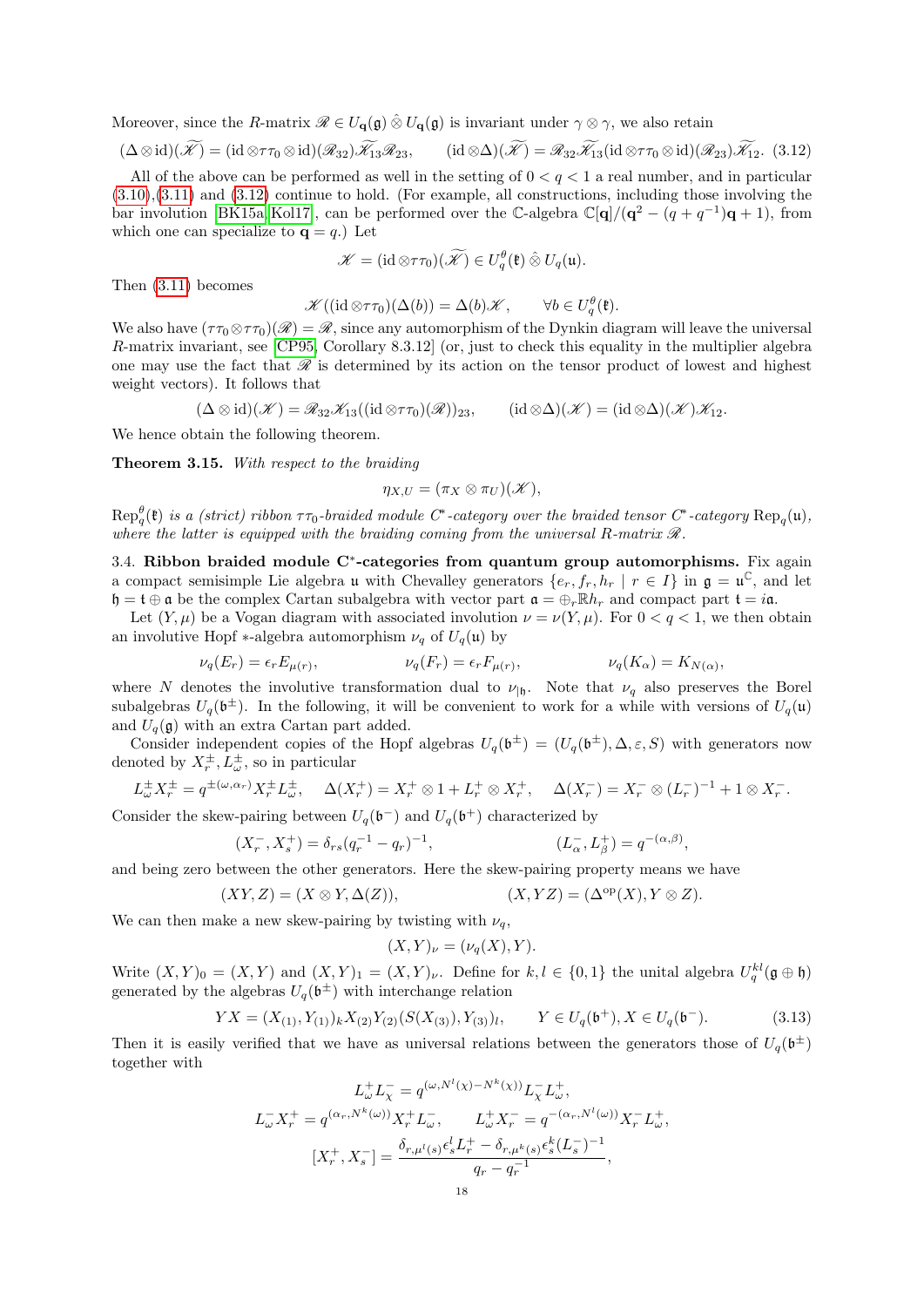and that moreover there are no 'extra relations' in the sense that the multiplication map gives isomorphisms

$$
U_q(\mathfrak{b}^+) \otimes U_q(\mathfrak{b}^-) \cong U_q^{kl}(\mathfrak{g} \oplus \mathfrak{h}) \cong U_q(\mathfrak{b}^-) \otimes U_q(\mathfrak{b}^+).
$$

We can endow  $U_q^{kl}(\mathfrak{g} \oplus \mathfrak{h})$  with the unique \*-structure such that

$$
(X_r^+)^* = X_r^- L_r^-, \qquad \qquad (L_r^+)^* = L_r^-,
$$

and we denote this \*-algebra by  $U_q^{kl}(\mathfrak{u} \oplus \mathfrak{a})$ . The \*-algebra  $U_q^{00}(\mathfrak{u} \oplus \mathfrak{a})$  is known to be a cover of the Hopf ∗-algebra Uq(u) under

$$
X_r^+ \mapsto E_r, \qquad \qquad X_r^- \mapsto F_r, \qquad \qquad L_\alpha^\pm \mapsto K_\alpha.
$$

It is also immediate from the construction that the family  $(U_q^{kl}(\mathfrak{u}\oplus\mathfrak{a}))_{k,l}$  form a Hopf–Galois system in the sense of [\[Bic14,](#page-35-6) Definition 2.4] with ∗-preserving comultiplications

$$
\Delta = \Delta_{kl}^m \colon U_q^{kl}(\mathfrak{u} \oplus \mathfrak{a}) \to U_q^{km}(\mathfrak{u} \oplus \mathfrak{a}) \otimes U_q^{ml}(\mathfrak{u} \oplus \mathfrak{a})
$$

given by the usual comultiplication on  $U_q(\mathfrak{b}^{\pm})$ , and with the antipodes

$$
S=S^{kl}\colon U_q^{kl}(\mathfrak{u}\oplus\mathfrak{a})\to U_q^{lk}(\mathfrak{u}\oplus\mathfrak{a})
$$

determined by the ordinary antipodes on  $U_q(\mathfrak{b}^{\pm})$ . In the following, we denote by

$$
\widetilde{\alpha} \colon U_q^{10}(\mathfrak{u} \oplus \mathfrak{a}) \to U_q^{10}(\mathfrak{u} \oplus \mathfrak{a}) \otimes U_q(\mathfrak{u})
$$

the composition of  $\Delta_{10}^0$  with the projection  $U_q^{00}(\mathfrak{u} \oplus \mathfrak{a}) \to U_q(\mathfrak{u})$ .

Let  $U_q^{10}(\mathfrak{u}_r \oplus \mathfrak{a})$  be the \*-subalgebra of  $U_q^{10}(\mathfrak{u} \oplus \mathfrak{a})$  generated by

$$
X_r^-, \quad (X_r^-)^* \quad (r \in I), \qquad L_\omega^\pm \quad (\omega \in P, N(\omega) = \omega), \qquad L_\omega^+ L_{-\omega}^- \quad (\omega \in P).
$$

Then  $U_q^{10}(\mathfrak{u}_r \oplus \mathfrak{a})$  is precisely the \*-algebra of elements commuting with all  $L_\omega^+ L_{-\omega}^-$ , and is stable under the coaction  $\tilde{\alpha}$  of  $U_q(\mathfrak{u})$ . Moreover, the ensuing coaction of  $U_q(\mathfrak{u})$  has  $L^+_{\omega}L^-_{-\omega}$  in its space of coinvariants. Let us write  $U_q^{10}(\mathfrak{u}_r)$  for the \*-algebra obtained by taking the quotient of  $U_q^{10}(\mathfrak{u}_r \oplus \mathfrak{a})$  with the ideal generated by the  $1 - L_{\omega}^{+} L_{-\omega}^{-}$ . Then we obtain a coaction  $\alpha$  of  $U_q(\mathfrak{u})$  on  $U_q^{10}(\mathfrak{u}_r)$ . It is, in fact, not hard to verify that  $U_q^{10}(\mathfrak{u}_r)$  is the universal \*-algebra generated (as a \*-algebra) by the elements  $F_r$  for  $r \in I$ and the selfadjoint elements  $K_{\omega}$  for  $\omega \in P^N$  (obtained as images of  $X_r^-$  and  $L_{\omega}^+$  respectively) such that  $K_{\omega}, F_r$  satisfy the relations of  $U_q(\mathfrak{b}^-)$  and such that

$$
F_r^* F_s - q^{(\alpha_r, \alpha_s)} F_s F_r^* = \frac{\delta_{r,s} - \delta_{r,\mu(s)} \epsilon_s q^{-\frac{1}{2}(\alpha_r, \alpha_s - \alpha_{\mu(r)})} K_{\alpha_{\mu(r)} + \alpha_r}^{-1}}{q_r - q_r^{-1}},
$$

the coaction  $\alpha$  by  $U_q(\mathfrak{u})$  being given by the ordinary formulas. Note that if  $\mathfrak{k} \subseteq \mathfrak{u}$  is of equal rank (i.e., ν acts trivially on h), we can identify  $U_q^{10}(\mathfrak{u}_r)$  with  $U_q(\mathfrak{u})$  as a vector space by the natural triangular decomposition. We will denote the \*-algebra generated by the elements  $K_{\omega}$  with  $N(\omega) = \omega$  by  $U_q(\mathfrak{t}^{\nu})$ .

Next let us review the representation theory of  $U_q^{10}(\mathfrak{u}_r)$ , cf. [\[DC13\]](#page-36-26).

**Definition 3.16.** We call (resp. finite) admissible  $U_q^{10}(\mu_r)$ -module any (resp. finitely generated) left  $U_q^{10}(\mathfrak{u}_r)$ -module for which  $U_q(\mathfrak{n}^-)$  acts locally finitely and for which the  $K_\omega \in U_q(\mathfrak{t}^\nu)$  act as semisimple transformations with positive eigenvalues. We call (resp. finite) admissible ∗-representation any (resp. finite) admissible module  $M$  endowed with a pre-Hilbert space structure for which

$$
\langle v, Xw \rangle = \langle X^*v, w \rangle, \qquad (v, w \in M, X \in U_q^{10}(\mathfrak{u}_r)).
$$

Note that in general, the finite admissible ∗-representations will not be on finite-dimensional Hilbert spaces, even when they are irreducible.

For  $\omega \in \mathfrak{a}^{\nu}$ , we call a vector  $\xi$  in a  $U_q^{10}(\mathfrak{u}_r)$ -module a weight vector of weight  $\omega$  if

$$
K_{\chi}\xi = q^{(\omega,\chi)}\xi.
$$

We call a vector  $\eta$  in a  $U_q^{10}(\mu_r)$ -module a *lowest weight* vector (of weight  $\omega$ ) if it is a weight vector (of weight  $\omega$ ) vanishing under the action of the  $F_r$ . We call a  $U_q^{10}(\mu_r)$ -module a lowest weight-module (of weight  $\omega$ ) if it is generated by a lowest weight vector (of weight  $\omega$ ).

**Lemma 3.17.** Any finite admissible \*-representation of  $U_q^{10}(\mathfrak{u}_r)$  is a finite direct sum of irreducible admissible ∗-representations. Moreover, an admissible ∗-representation is lowest weight if and only if it is irreducible, and in this case the space of its self-intertwiners consists of the scalars.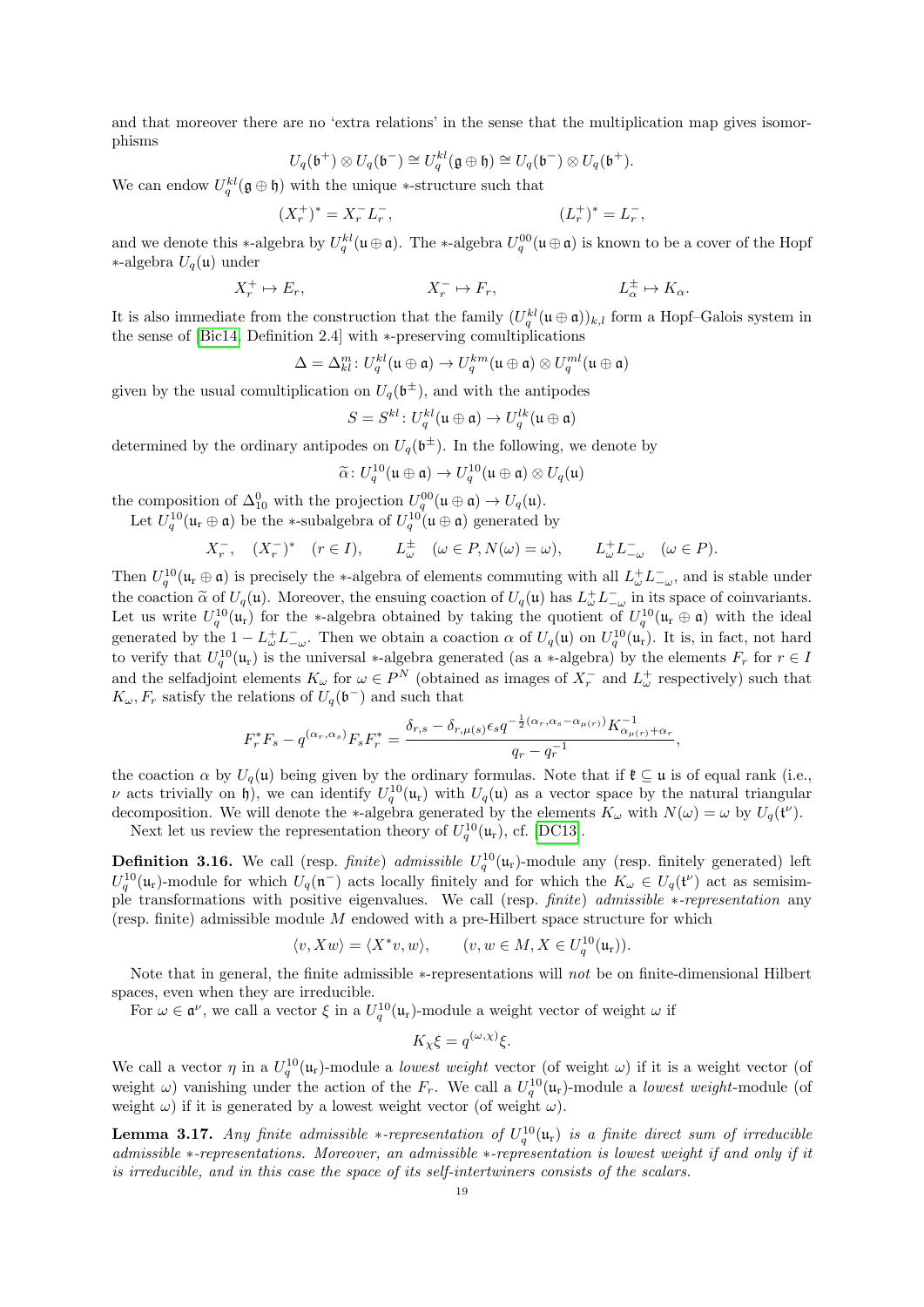*Proof.* In a finite admissible  $*$ -representation the eigenspaces of  $K_{2\rho}$ , where  $\rho$  is the (N-invariant) halfsum of the positive roots, must be finite-dimensional. Since any subrepresentation of a finite admissible ∗-representation is again finite admissible, any admissible ∗-representation is a direct sum of a finite number of irreducible admissible \*-representations as we can take orthogonal complements in each  $K_{2\rho}$ eigenspace.

If now  $M$  is admissible and irreducible, we can obtain a lowest weight vector by repeatedly applying  $F_r$ 's to a weight vector. By irreducibility, the module spanned by the lowest weight vector must be M. Conversely, if M is admissible and of lowest weight  $\omega_0$ , the space of  $\omega_0$ -weight vectors must be onedimensional and can hence be contained in only one irreducible component.

The final statement is immediate from Schur's lemma.  $\Box$ 

Lemma 3.18. A lowest weight ∗-representation M is completely determined up to isomorphism by its lowest weight.

*Proof.* Let  $\omega_0$  be the lowest weight. By inducing from a one-dimensional module for the Borel part, we can turn  $U_q(\mathfrak{n}^-)^*$  into a  $U_q^{10}(\mathfrak{u}_r)$ -module with 1 as a lowest weight vector at weight  $\omega_0$ . This module has an invariant sesqui-linear form by the triangular decomposition. By multiplying with a scalar if necessary, the natural map  $U_q(\mathfrak{n}^-)^* \to M$  must then preserve this form, again by the triangular decomposition. Hence the kernel of the above map must lie in the kernel of the form on  $U_q(\mathfrak{n}^-)^*$ , and must then be equal to this kernel. This completely determines  $M$ .

In the following, we say that a *v*-invariant weight  $\omega_0$  is  $U_q^{10}(\mathfrak{u}_r)$ -adapted if it arises as the lowest weight in a lowest weight admissible ∗-representation, and we write the associated lowest weight ∗-representation as  $M_{\omega_0}$ . The modules  $M_{\omega_0}$ , with  $\omega_0$  ranging over the  $U_q^{10}(\mathfrak{u}_r)$ -adapted weights, then form a maximal collection of pairwise non-isomorphic irreducible admissible  $U_q^{10}(\mathfrak{u}_r)$ -representations.

**Definition 3.19.** We write  $\text{Rep}_q^{\nu}(\mathfrak{u}^{\nu})$  for the C<sup>\*</sup>-category of finite admissible \*-representations of  $U_q^{10}(\mathfrak{u}_r)$ .

From the above discussion we see that the morphism spaces between finite admissible ∗-representations are finite-dimensional, and consist of adjointable maps. We now have the following result.

**Theorem 3.20.** If M is a finite admissible \*-representation of  $U_q^{10}(\mathfrak{u}_r)$ , and V a finite admissible representation of  $U_q(\mathfrak{u})$ , then  $M \otimes V$  with the representation  $(\pi_M \otimes \pi_V) \circ \alpha$  is a finite admissible  $*$ representation of  $U_q^{\{10\}}(\mathfrak{u}_r)$ , making  $\text{Rep}_q^{\nu}(\mathfrak{u}^{\nu})$  a module  $C^*$ -category over  $\text{Rep}_q(\mathfrak{u})$ .

We now show that  $\text{Rep}_q^{\nu}(u^{\nu})$  is a ribbon  $\nu_q$ -braided module C<sup>\*</sup>-category, where  $\nu_q$  also denotes the (strict) braided autoequivalence of  $\text{Rep}_q(\mathfrak{u})$  induced by the involution  $\nu_q$  on  $U_q(\mathfrak{u})$ .

Let again

$$
\mathscr{R} \in U_q(\mathfrak{u}) \hat{\otimes} U_q(\mathfrak{u}) = \prod_{\varpi, \chi} B(V_{\varpi}) \otimes B(V_{\chi})
$$

be the universal R-matrix of  $U_q(\mathfrak{u})$ . We have  $(\nu_q \otimes \nu_q)(\mathscr{R}) = \mathscr{R}$ , as can be seen from a concrete formula which contains  $E_r$  and  $F_r$  in pairs and is stable under diagram automorphism [\[CP95,](#page-36-25) Section 8.3]. Recall also that it can be characterized by a pairing of  $U_q(\mathfrak{b}^-)$  and  $U_q(\mathfrak{b}^+)$ , in the sense that for  $Y \in U_q(\mathfrak{b}^-)$ , when  $\omega$  is a functional on  $U_q(\mathfrak{u})$  factoring through a finite admissible  $\ast$ -representation, one has

$$
Z = (\mathrm{id} \otimes \omega)(\mathscr{R}) \in U_q(\mathfrak{b}^+) \quad \text{and} \quad (Y, Z) = \omega(Y).
$$

Similarly, if  $Z \in U_q(\mathfrak{b}^+)$  we have then

$$
Y = (\omega \otimes id)(\mathscr{R}) \in U_q(\mathfrak{b}^-)
$$
 and  $(Y, Z) = \omega(Z).$ 

The first assertions in the above two lines will be written as

$$
\mathscr{R} \in U_q(\mathfrak{b}^+) \hat{\otimes} U_q(\mathfrak{b}^-).
$$

We can then interpret  $\mathscr R$  as an element

$$
\widetilde{\mathscr{R}} \in U_q^{10}(\mathfrak{u} \oplus \mathfrak{a}) \hat{\otimes} U_q(\mathfrak{b}^-) \subseteq U_q^{10}(\mathfrak{u} \oplus \mathfrak{a}) \hat{\otimes} U_q(\mathfrak{u}).
$$

Similarly,  $\mathscr{R}_{21}$  can be interpreted as an element  $\widetilde{\mathscr{R}}_{21}$  in  $U_q^{10}(\mathfrak{u} \oplus \mathfrak{a}) \hat{\otimes} U_q(\mathfrak{b}^+)$  (strictly speaking we should write  $\mathcal{R}_{21}$ , which is however a bit more awkward notation).

<span id="page-19-0"></span>**Lemma 3.21.** For  $X \in U_q(\mathfrak{b}^+)$  and  $Y \in U_q(\mathfrak{b}^-)$ , we have the following identities in  $U_q^{10}(\mathfrak{u} \oplus \mathfrak{a}) \hat{\otimes} U_q(\mathfrak{u})$ .

$$
\widetilde{\mathcal{R}}\Delta(X) = \Delta^{\mathrm{op}}(X)\widetilde{\mathcal{R}}, \qquad \qquad \widetilde{\mathcal{R}}\Delta(Y) = (\mathrm{id} \otimes \nu_q)\Delta^{\mathrm{op}}(Y)\widetilde{\mathcal{R}}, \n\widetilde{\mathcal{R}}_{21}((\mathrm{id} \otimes \nu_q)\Delta^{\mathrm{op}}(X)) = \Delta(X)\widetilde{\mathcal{R}}_{21}, \qquad \qquad \widetilde{\mathcal{R}}_{21}\Delta^{\mathrm{op}}(Y) = \Delta(Y)\widetilde{\mathcal{R}}_{21}.
$$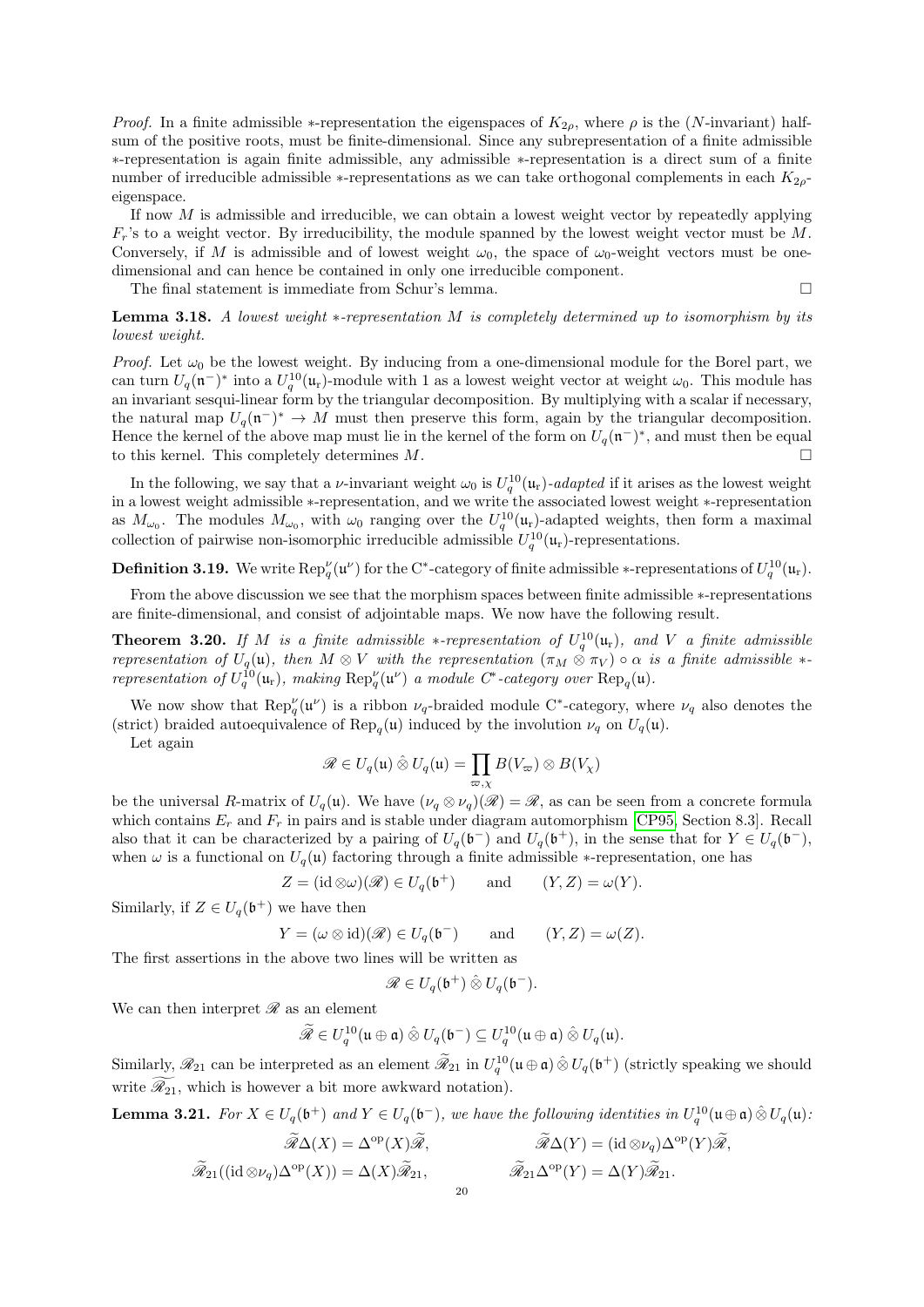*Proof.* Since the first legs of  $\Delta(X)$  and  $\widetilde{\mathscr{R}}$  both lie in  $U_q(\mathfrak{b}^+)$ , the first identity can be interpreted inside  $U_q(\mathfrak{b}^+) \hat{\otimes} U_q(\mathfrak{g})$ , and thus holds from the ordinary R-matrix relations. For the second identity, we take a functional  $\omega$  on  $U_q(\mathfrak{u})$  factorizing through a finite admissible  $\ast$ -representation. Then, we have

$$
(\mathrm{id} \otimes \omega)(\mathscr{R})Y = Y_{(2)}(\mathrm{id} \otimes \omega)((1 \otimes \nu_q(Y_{(1)}))\mathscr{R}(1 \otimes S(Y_{(3)}))),
$$

from [\(3.13\)](#page-17-1) and the fact that  $(Y, (\mathrm{id} \otimes \omega)(\widetilde{\mathscr{R}})) = \omega(Y)$ , hence

$$
\widetilde{\mathscr{R}}\Delta(Y) = (Y_{(2)} \otimes \nu_q(Y_{(1)}))\widetilde{\mathscr{R}}(1 \otimes S(Y_{(3)})Y_{(4)}) = (\mathrm{id} \otimes \nu_q)(\Delta^{\mathrm{op}}(Y))\widetilde{\mathscr{R}}.
$$

The remaining two identities are obtained in a similar way.  $\Box$ 

Let  $v = e^{\pi i \hbar C}$  be the natural ribbon element, where C is the quantum Casimir element in the center of  $M(\mathcal{U}_q(\mathfrak{u}))$  acting on  $V^q_{\overline{\omega}}$  by the same scalar as the classical Casimir element of  $\mathfrak{u}$  on  $V_{\overline{\omega}}$ . Recall that

$$
\mathscr{R}_{21}\mathscr{R}\Delta(v)=v\otimes v.
$$

Definition 3.22. We define

$$
\widetilde{\mathscr{E}}=\widetilde{\mathscr{R}}_{21}(\mathrm{id}\otimes \nu_q)(\widetilde{\mathscr{R}})(1\otimes v^{-1})\in U_q^{10}(\mathfrak{u}\oplus \mathfrak{a})\hat{\otimes} U_q(\mathfrak{u}).
$$

**Proposition 3.23.** The element  $\widetilde{\mathscr{E}}$  satisfies the following properties:

$$
\widetilde{\mathscr{E}}(\mathrm{id}\otimes\nu_q)(\widetilde{\alpha}(x)) = \widetilde{\alpha}(x)\widetilde{\mathscr{E}} \quad \text{for all} \quad x \in U_q^{10}(\mathfrak{u}\oplus\mathfrak{a}),
$$
  

$$
(\widetilde{\alpha}\otimes\mathrm{id})(\widetilde{\mathscr{E}}) = \mathscr{R}_{32}\widetilde{\mathscr{E}}_{13}(\mathrm{id}\otimes\nu_q)(\mathscr{R})_{23}, \quad (\mathrm{id}\otimes\Delta)\widetilde{\mathscr{E}} = (\widetilde{\alpha}\otimes\mathrm{id})(\widetilde{\mathscr{E}})\widetilde{\mathscr{E}}_{12}.
$$

*Proof.* The first identity follows from Lemma [3.21](#page-19-0) and that  $\nu_q$  is involutive, by considering separately elements in  $U_q(\mathfrak{b}^+)$  and  $U_q(\mathfrak{b}^-)$ . The second identity is also immediate from the properties of the Rmatrix.

Writing out the last equality and using the defining property of  $v$ , we see that it is equivalent to

<span id="page-20-0"></span>
$$
(\mathrm{id}\otimes\Delta)(\widetilde{\mathscr{R}}_{21}(\mathrm{id}\otimes\nu_q)(\widetilde{\mathscr{R}}))\mathscr{R}_{32}\mathscr{R}_{23}=\mathscr{R}_{32}\widetilde{\mathscr{R}}_{31}(\mathrm{id}\otimes\nu_q)(\widetilde{\mathscr{R}})_{13}(\mathrm{id}\otimes\nu_q)(\mathscr{R})_{23}\widetilde{\mathscr{R}}_{21}(\mathrm{id}\otimes\nu_q)(\widetilde{\mathscr{R}})_{12}.
$$
 (3.14)

Noting

$$
\begin{aligned} (\mathrm{id}\otimes\Delta)(\widetilde{\mathscr{R}}_{21}(\mathrm{id}\otimes\nu_q)(\widetilde{\mathscr{R}}))\mathscr{R}_{32}\mathscr{R}_{23} &= \mathscr{R}_{32}(\mathrm{id}\otimes\Delta^{\mathrm{op}})(\widetilde{\mathscr{R}}_{21}(\mathrm{id}\otimes\nu_q)(\widetilde{\mathscr{R}}))\mathscr{R}_{23} \\ &= \mathscr{R}_{32}\widetilde{\mathscr{R}}_{31}\widetilde{\mathscr{R}}_{21}(\mathrm{id}\otimes\Delta^{\mathrm{op}})((\mathrm{id}\otimes\nu_q)(\widetilde{\mathscr{R}}))\mathscr{R}_{23} \\ &= \mathscr{R}_{32}\widetilde{\mathscr{R}}_{31}\widetilde{\mathscr{R}}_{21}\mathscr{R}_{23}(\mathrm{id}\otimes\Delta)((\mathrm{id}\otimes\nu_q)(\widetilde{\mathscr{R}})) \\ &= \mathscr{R}_{32}\widetilde{\mathscr{R}}_{31}\widetilde{\mathscr{R}}_{21}\mathscr{R}_{23}(\mathrm{id}\otimes\nu_q)(\widetilde{\mathscr{R}})_{13}(\mathrm{id}\otimes\nu_q)(\widetilde{\mathscr{R}})_{12}, \end{aligned}
$$

[\(3.14\)](#page-20-0) will follow from

$$
(\mathrm{id} \otimes \nu_q)(\widetilde{\mathscr{R}})_{13}(\mathrm{id} \otimes \nu_q)(\mathscr{R})_{23}\widetilde{\mathscr{R}}_{21} = \widetilde{\mathscr{R}}_{21}\mathscr{R}_{23}(\mathrm{id} \otimes \nu_q)(\widetilde{\mathscr{R}})_{13}.
$$

This is a consequence of the commutation relations in Lemma [3.21:](#page-19-0)

$$
\begin{aligned} (\mathrm{id}\otimes\nu_q)(\tilde{\mathscr{R}})_{13}(\mathrm{id}\otimes\nu_q)(\mathscr{R})_{23}\tilde{\mathscr{R}}_{21} &= (\Delta\otimes\mathrm{id})((\mathrm{id}\otimes\nu_q)\tilde{\mathscr{R}})\tilde{\mathscr{R}}_{21} \\ &= \tilde{\mathscr{R}}_{21}(\mathrm{id}\otimes\nu_q\otimes\nu_q)(\Delta^{\mathrm{op}}\otimes\mathrm{id})(\tilde{\mathscr{R}}) \\ &= \tilde{\mathscr{R}}_{21}\mathscr{R}_{23}(\mathrm{id}\otimes\nu_q)(\tilde{\mathscr{R}})_{13}, \end{aligned}
$$

where in the last step we used  $(\nu_q \otimes \nu_q)(\mathscr{R}) = \mathscr{R}$ , as the form  $(-, -)$  is  $\nu_q$ -invariant.

It follows in particular from the first identity above that  $\tilde{\mathscr{E}}$  commutes with the  $L^+_\omega L^-_{-\omega} \otimes 1$ , hence

$$
\widetilde{\mathscr{E}}\in U_q^{10}(\mathfrak{u}_r\oplus\mathfrak{a})\hat{\otimes} U_q(\mathfrak{u}).
$$

We write  $\mathscr E$  for the projection of  $\tilde{\mathscr E}$  inside  $U_q^{10}(\mathfrak u_r) \hat{\otimes} U_q(\mathfrak u)$ . The following theorem is now immediate.

**Theorem 3.24.** The Rep<sub>q</sub>(u)-module C<sup>\*</sup>-category Rep<sub>q</sub><sup>'</sup>(u<sup> $\nu$ </sup>) is ribbon  $\nu_q$ -braided with respect to the  $\nu_q$ braiding

$$
\eta_{M,U}(\xi \otimes \eta) = \mathscr{E}(\xi \otimes \eta), \qquad \xi \in M, \eta \in U,
$$

where  $M \in \text{Rep}_q^{\nu}(\mathfrak{u}^{\nu})$  and  $U \in \text{Rep}_q(\mathfrak{u})$ .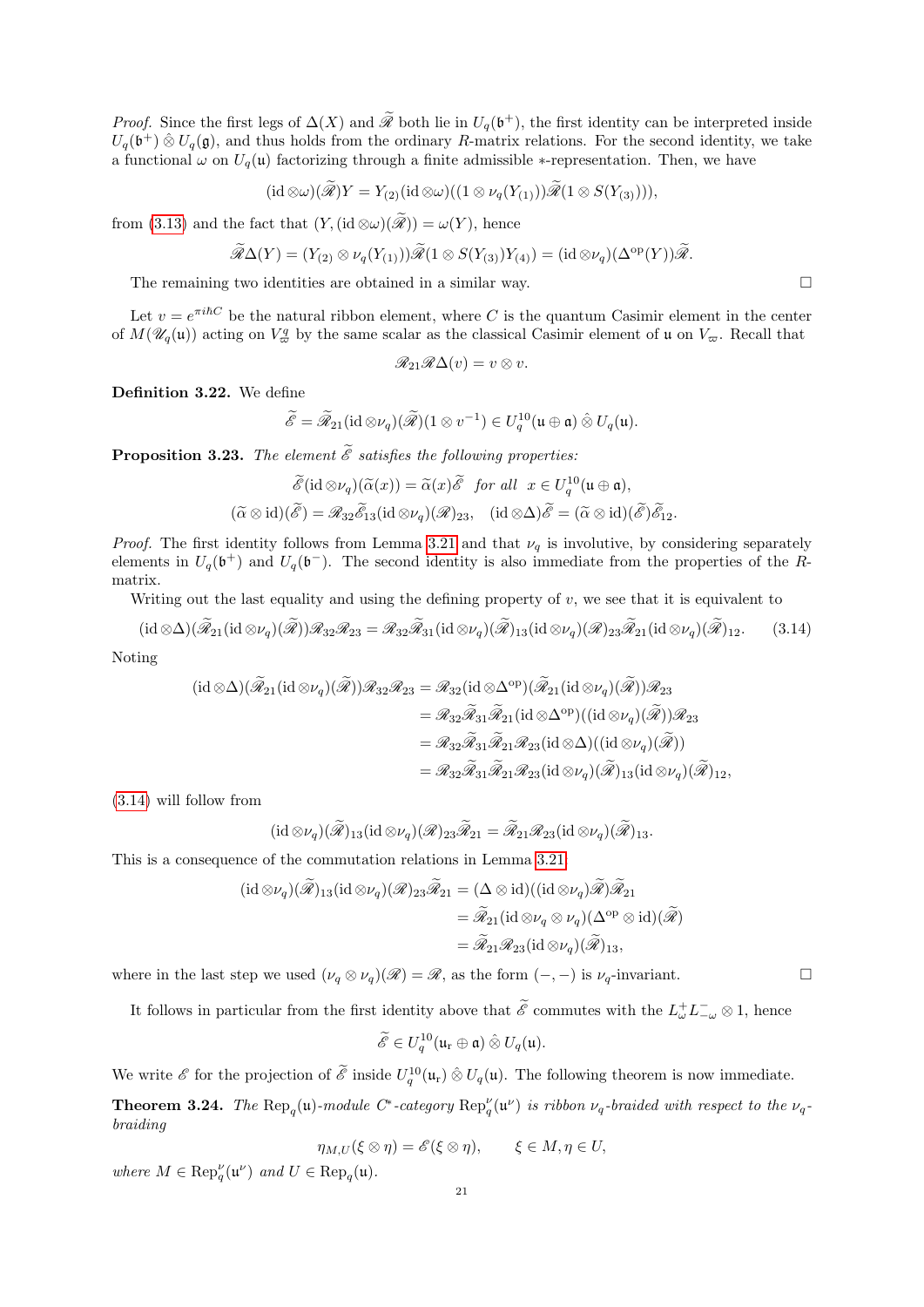### 4. Statement of the main conjecture

<span id="page-21-0"></span>We conjecture that the three ribbon twist-braided  $\text{Rep}_q(\mathfrak{u})$ -module C<sup>∗</sup>-categories constructed in the previous section are equivalent if the associated involutions of u are inner equivalent.

<span id="page-21-2"></span>Conjecture 4.1. Let u be a compact semisimple Lie algebra and  $\{e_r, f_r, h_r \mid r \in I\}$  be  $\ast$ -compatible Chevalley generators of  $\mathfrak{g} = \mathfrak{u}^{\mathbb{C}}$ . Let

- $\sigma$  be an involution of  $\mathfrak{u}$  and  $\mathfrak{k}_{\sigma} = \mathfrak{u}^{\sigma}$ ,
- $(X, \tau)$  be a Satake diagram with associated involution  $\theta = \theta(X, \tau)$  and  $\mathfrak{k}_{\theta} = \mathfrak{u}^{\theta}$ .
- $(Y, \mu)$  be a Vogan diagram with associated involution  $\nu = \nu(Y, \mu)$  and  $\mathfrak{k}_{\nu} = \mathfrak{u}^{\nu}$ .

Let  $0 < q < 1$ , and let  $\hbar \in i\mathbb{R}$  be such that  $e^{\pi i \hbar} = q$ . Then if  $\sigma$ ,  $\theta$  and  $\nu$  are inner equivalent, we have

$$
\operatorname{Rep}_{\hbar}(\mathfrak{k}_{\sigma}) \cong \operatorname{Rep}_{q}^{\theta}(\mathfrak{k}_{\theta}) \cong \operatorname{Rep}_{q}^{\nu}(\mathfrak{k}_{\nu})
$$

as twist-braided  $\text{Rep}_q(\mathfrak{u})$ -module  $C^*$ -categories.

### 5. The rank one case

<span id="page-21-1"></span>In this section we will verify Conjecture [4.1](#page-21-2) for the simplest case  $\mathfrak{u} = \mathfrak{su}_2$ . We first introduce some general terminology.

**Definition 5.1.** Let  $\mathcal{C}$  be a tensor C<sup>\*</sup>-category, and  $\mathcal{D}$  a  $\mathcal{C}$ -module C<sup>\*</sup>-category. We call  $\mathcal{D}$  connected if for any nonzero objects X, Y in D there exists U in C with  $\text{Mor}(X \odot U, Y) \neq \{0\}$ . For  $X \in \mathcal{D}$  a simple object, we write  $\mathcal{D}_X$  for the smallest C<sup>\*</sup>-subcategory of  $\mathcal D$  which is full, isomorphism-closed, and closed under taking subobjects, finite direct sums, and  $\odot$ .

Later, when we consider  $\mathcal{D} = \text{Rep}_q^{\mathbf{t}}(\mathfrak{k})$ , we will write  $\text{Rep}_q^{\mathbf{t}}(\mathfrak{k}; X)$  for  $\mathcal{D}_X$ .

The category  $\mathcal{D}_X$  is itself a C-module C<sup>\*</sup>-category, and will be called the C-module C<sup>\*</sup>-category generated by X. If C is rigid, with  $\overline{U}$  a dual object of U, it is clear by Frobenius reciprocity

$$
Mor(X \odot U, Y) \cong Mor(X, Y \odot \overline{U})
$$

that each  $\mathcal{D}_X$  is equal to the connected full subcategory consisting of all objects Y which appear as a subobject of  $X \odot U$  for some U. Moreover, we then have  $\mathcal{D}_X = \mathcal{D}_Y$  for each simple object Y in  $\mathcal{D}_X$ . If  $\mathcal D$  is twist-braided, this structure passes by restriction to any  $\mathcal D_X$ .

The following lemma is immediate.

<span id="page-21-3"></span>**Lemma 5.2.** Let C be a rigid (braided) tensor  $C^*$ -category, and let  $D, D'$  be two (twist-braided)  $C$ module C<sup>\*</sup>-categories. Assume that  $\{X_i \mid i \in \mathcal{I}\}\$  and  $\{Y_i \mid i \in \mathcal{I}\}\$  are maximal collections of mutually non-isomorphic simple objects in respectively D and D'. If  $\mathcal{D}_{X_i} \cong \mathcal{D}'_{Y_i}$  for each  $i \in \mathcal{I}$ , then  $\mathcal{D} \cong \mathcal{D}'$ .

Let us now turn to the specific case of  $\mathfrak{u} = \mathfrak{su}_2$ . We use the standard generators  $e, f, h$  for  $\mathfrak{sl}_2(\mathbb{C})$ ,

$$
[h, e] = 2e
$$
,  $[h, f] = -2f$ ,  $[e, f] = h$ ,  $e^* = f$ ,  $h^* = h$ .

In this case, there is up to inner equivalence only one non-trivial involution of  $\mathfrak{su}_2$ , with Satake form and Vogan form determined by

 $\theta(h) = -h, \quad \theta(e) = -f, \quad \theta(f) = -e, \quad \nu(h) = h, \quad \nu(e) = -e, \quad \nu(f) = -f.$ 

The respective fixed point subalgebras are

 $\mathfrak{k}_{\theta} = \mathfrak{t}_{\theta} = \mathbb{R}(f - e), \qquad \mathfrak{k}_{\nu} = \mathfrak{t}_{\nu} = i\mathbb{R}h,$ 

with complexifications  $\mathfrak{h}_{\theta} = \mathbb{C}(f - e)$  and  $\mathfrak{h}_{\nu} = \mathfrak{h} = \mathbb{C}h$ .

Let us fix  $0 < q < 1$  and  $\hbar \in i\mathbb{R}$  with  $q = e^{\pi i \hbar}$ . Then  $U_q(\mathfrak{su}_2)$  is the Hopf  $*$ -algebra generated by  $K, E, F$  with

$$
KE = q^2 EK, \quad KF = q^{-2} FK, \quad [E, F] = \frac{K - K^{-1}}{q - q^{-1}}, \quad K^* = K, \quad E^* = FK, \n\Delta(K) = K \otimes K, \quad \Delta(E) = E \otimes 1 + K \otimes E, \quad \Delta(F) = F \otimes K^{-1} + 1 \otimes F.
$$

(Strictly speaking, we should also add a square root of K by the conventions for  $U_q(\mathfrak{u})$  used in this paper, but this will be inessential in what follows.)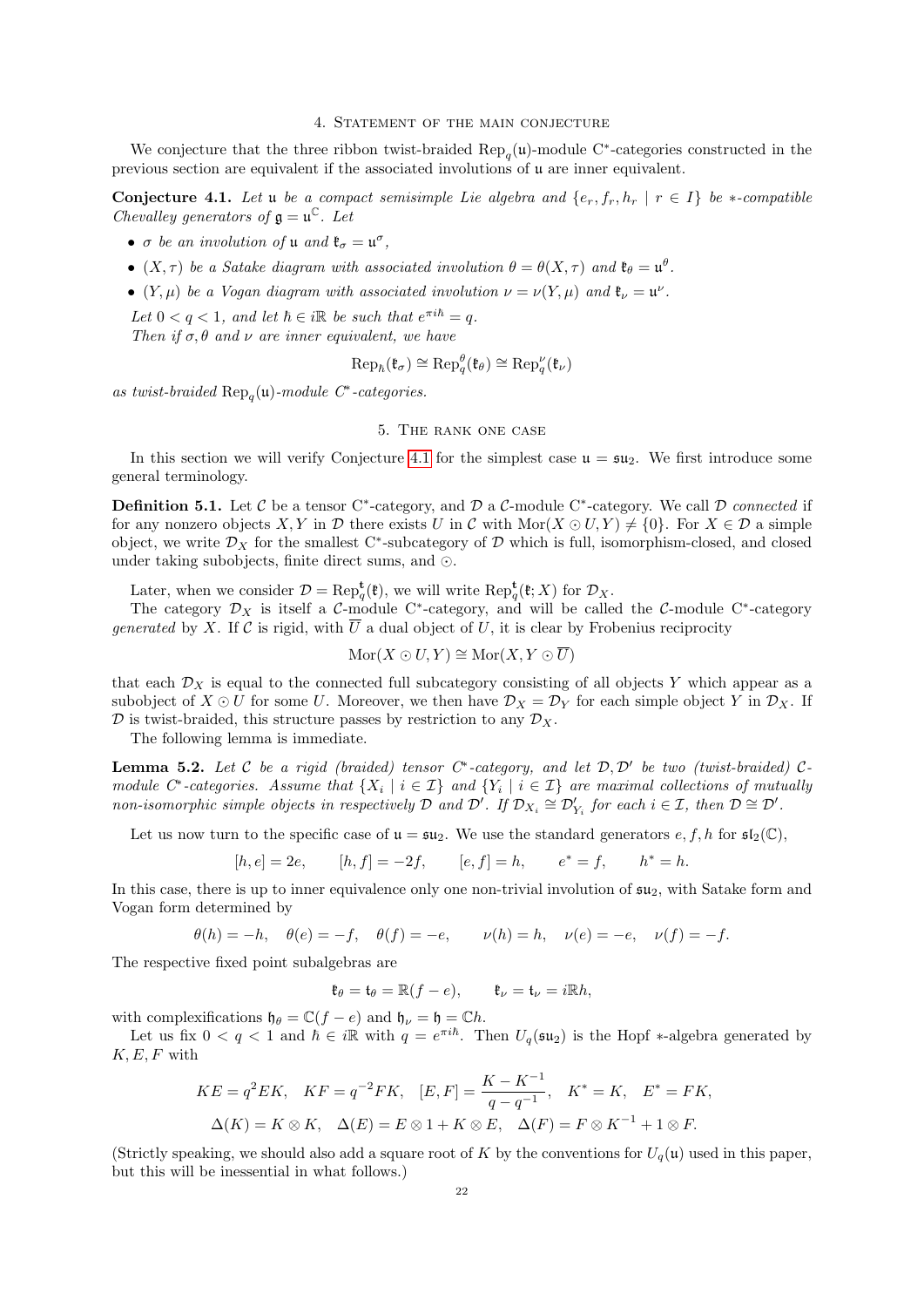Let V be the fundamental generating 2-dimensional \*-representation of  $U_q(\mathfrak{su}_2)$  on  $\mathbb{C}^2$  with the standard orthonormal basis  $e_+ = (1,0), e_- = (0,1)$  such that, with  $X_V = \pi_V(X)$ ,

$$
E_V = \begin{pmatrix} 0 & q^{1/2} \\ 0 & 0 \end{pmatrix}, \qquad F_V = \begin{pmatrix} 0 & 0 \\ q^{-1/2} & 0 \end{pmatrix}, \qquad K_V = \begin{pmatrix} q & 0 \\ 0 & q^{-1} \end{pmatrix}.
$$

Then writing  $e_{ab} = e_a \otimes e_b$ , we have with respect to the basis  $\{e_{++}, e_{+-}, e_{-+}, e_{--}\}$  that the R-matrix and braiding at  $V \otimes V$  are given by

$$
R = \mathscr{R}_{V,V} = q^{1/2} \begin{pmatrix} q^{-1} & 0 & 0 & 0 \\ 0 & 1 & q^{-1} - q & 0 \\ 0 & 0 & 1 & 0 \\ 0 & 0 & 0 & q^{-1} \end{pmatrix}, \quad \beta = \beta_{V,V} = \Sigma R = q^{1/2} \begin{pmatrix} q^{-1} & 0 & 0 & 0 \\ 0 & 0 & 1 & 0 \\ 0 & 1 & q^{-1} - q & 0 \\ 0 & 0 & 0 & q^{-1} \end{pmatrix}.
$$

Let us also introduce the following terminology.

**Definition 5.3.** Let  $\mathcal{D}$  be a Rep<sub>q</sub>( $\mathfrak{su}_2$ )-module C<sup>\*</sup>-category. We say that  $\mathcal{D}$  has Z-fusion rules if the simple objects of D (up to isomorphism) can be labeled  $\{W_n \mid n \in \mathbb{Z}\}\$  such that

$$
W_n \odot V \cong W_{n+1} \oplus W_{n-1}.
$$

Our first goal will now be to study the braided module C<sup>\*</sup>-category structure on  $\text{Rep}_{q}^{\theta}(\mathfrak{k}_{\theta})$ . Note that in this case we have

$$
\mathcal{C}_{q,c} = \{q^{-2}\}, \qquad \mathcal{S}_{q,c} = i\mathbb{R}.
$$

In the following, we identify  $\mathcal{T}_{q,c} = \mathcal{C}_{q,c} \times \mathcal{S}_{q,c}$  with  $\mathbb R$  by

 $(q^{-2}, it) \leftrightarrow t.$ 

The coideal  $U_q^t(\mathfrak{k}_{\theta})$  is generated by

$$
B_t = F - q^{-2} E K^{-1} + it K^{-1}, \text{ and then } B_{t,V} = \begin{pmatrix} itq^{-1} & -q^{-1/2} \\ q^{-1/2} & itq \end{pmatrix}.
$$

Note that  $B_t^* = -B_t$ . In particular, the simple objects in  $\text{Rep}_q^{\theta}(\mathfrak{k}_{\theta})$  are the evaluations

$$
\mathrm{ev}_{it} \colon U_q^0(\mathfrak{k}_\theta) \to \mathbb{C}, \quad B_0 \mapsto it
$$

for  $t \in \mathbb{R}$ , and we then obtain equivalences of module C<sup>\*</sup>-categories with fixed generating object

$$
\operatorname{Rep}_q^{\theta}(\mathfrak{k}_{\theta}; \mathrm{ev}_{it}) \cong \operatorname{Rep}_q^t(\mathfrak{k}_{\theta}; \varepsilon),
$$

where  $\varepsilon$  is the counit of  $U_q(\mathfrak{su}_2)$  restricted to  $U_q^t(\mathfrak{k}_{\theta})$ .

For  $t \in \mathbb{R}$ , let us write  $\lambda = \lambda_t \in \mathbb{R}$  for the unique real number such that

$$
t=q^{-1/2}\frac{q^{-\lambda}-q^\lambda}{q^{-1}-q}.
$$

**Lemma 5.4.** Let  $\mathbb{C}_n$  be the one-dimensional  $*$ -representation of  $U_q^t(\mathfrak{k}_{\theta})$  given by the  $*$ -character

$$
\chi_n: U_q^t(\mathfrak{k}_{\theta}) \to \mathbb{C}, \quad B_t \mapsto iq^{-1/2} \frac{q^{-\lambda - n} - q^{\lambda + n}}{q^{-1} - q}
$$

.

Then the  $\mathbb{C}_n$  exhaust up to isomorphism the irreducible objects in  $\text{Rep}^t_q(\mathfrak{k}_{\theta}; \varepsilon)$ , and

$$
\mathbb{C}_n \odot V \cong \mathbb{C}_{n+1} \oplus \mathbb{C}_{n-1},
$$

that is,  $\operatorname{Rep}_q^t(\mathfrak{k}_\theta; \varepsilon)$  has Z-fusion rules.

*Proof.* Clearly  $\mathbb{C}_0$  corresponds to the trivial representation given by the counit. Then the fusion rules above follow from an easy spectral computation for the 2-by-2-matrices  $(\chi_n \otimes \pi_V) \Delta(B_t)$ . Since  $\mathbb{C}_0$  is generating, these exhaust all irreducible objects.  $\Box$ 

<span id="page-22-0"></span>**Proposition 5.5.** Let  $t \in \mathbb{R}$ . Up to isomorphism, there is a unique ribbon braided  $\text{Rep}_q(\mathfrak{su}_2)$ -module C<sup>\*</sup>-category structure  $\eta$  on  $\text{Rep}^t_q(\mathfrak{k}_\theta;\varepsilon)$  such that  $C = \eta_{\varepsilon,V}$  is not a scalar multiple of the identity. In that case, the singular values of C are  $\{q^{\pm\lambda-1/2}\}.$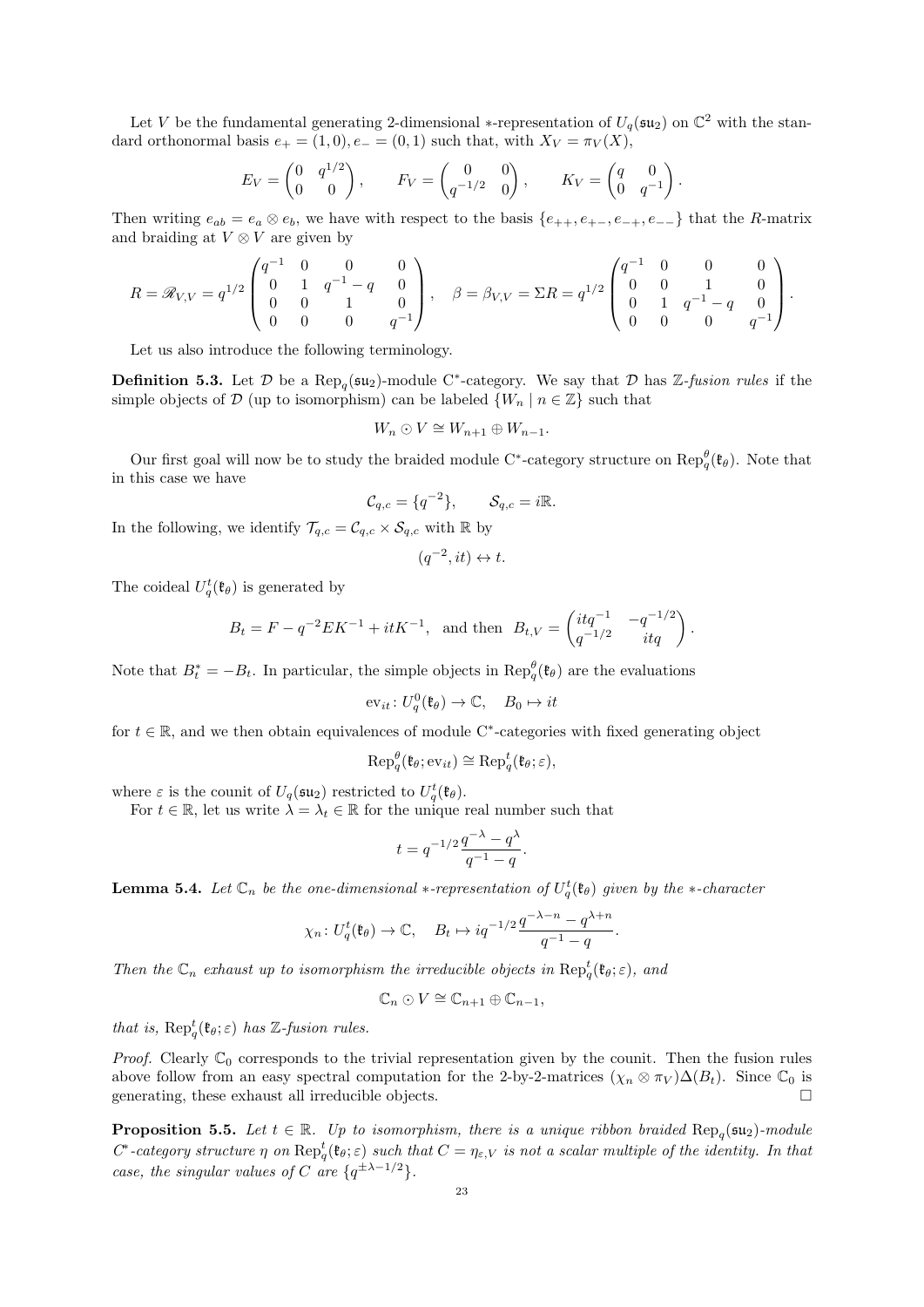*Proof.* From the defining relations  $(1.1)$  and  $(1.2)$  (in the case of trivial braided monoidal autoequivalence), it is clear that  $\eta$  is completely determined by  $C = \eta_{\varepsilon,V}$ . Moreover, as  $\eta$  is a natural transformation,

$$
\eta_{\varepsilon,V\otimes V} = (C \otimes 1)\beta(C \otimes 1)\beta = \beta(C \otimes 1)\beta(C \otimes 1).
$$

It is immediate then from a direct computation, cf. [\[tDHO98,](#page-36-27) Section 5], that, if C is not diagonal, C must be of the form<sup>[10](#page-23-0)</sup>

$$
C = \begin{pmatrix} a & b \\ c & 0 \end{pmatrix}
$$

with  $bc = -q^{-1}$ . But as C must commute with  $B_{t,V}$ , either C is a scalar multiple of the identity (which is excluded by assumption) or

<span id="page-23-1"></span>
$$
C = \pm \begin{pmatrix} it(q^{-1} - q) & -q^{-1/2} \\ q^{-1/2} & 0 \end{pmatrix}.
$$
 (5.1)

Hence the singular values of C are indeed  $\{q^{\pm\lambda-1/2}\}\$ . The sign of C is irrelevant as it can be changed by means of the natural automorphism F of the identity functor on  $\text{Rep}_q(\mathfrak{su}_2)$  characterized by

$$
F_{U_{n/2}} = (-1)^n \mathrm{id}_{U_{n/2}}
$$

where  $U_{n/2}$  is the unique (up to isomorphism) irreducible representation of dimension  $n + 1$ .

We want to generalize the above computation to ribbon (twist-)braided module categories with  $\mathbb{Z}$ fusion rules. Assume that a (twist-)braided  $\text{Rep}_q(\mathfrak{su}_2)$ -module category  $(\mathcal{D}, \odot, \Psi, \eta)$  has Z-fusion rules, with simple objects  $\{W_n \mid n \in \mathbb{Z}\}\$ . With  $C = \eta_{W_0,V}$ , the morphism  $C^*C$  is a positive invertible element in the C<sup>∗</sup>-algebra  $\mathcal{D}(W_0 \odot V) \cong \mathbb{C}^2$ , which must be represented by  $(a, b)$  with  $a, b > 0$ . We then write  $\text{Tr}(C^*C) = a + b$ , which agrees with the usual matricial trace in the case of  $\mathcal{D} = \text{Rep}_q^t(\mathfrak{k}_{\theta}; \varepsilon)$ .

<span id="page-23-2"></span>**Theorem 5.6.** Let  $(D, \odot, \Psi, \eta)$  be a ribbon braided  $(\text{Rep}_q(\mathfrak{su}_2), \otimes, \beta)$ -module  $C^*$ -category with Z-fusion rules. Under the above notation, assume that  $C = \eta_{W_0,V}$  is non-scalar, and let  $t \in \mathbb{R}$  be a number satisfying

$$
\text{Tr}(C^*C) = q^{-1}(q^{2\lambda_t} + q^{-2\lambda_t}).
$$

Then D and  $\text{Rep}_q^t(\mathfrak{k}_\theta;\varepsilon)$  are equivalent as braided  $\text{Rep}_q(\mathfrak{su}_2)$ -module categories by an equivalence sending  $W_0$  to  $\varepsilon = \mathbb{C}_0$ .

Note that there are two possibilities for t. These two choices are related by the equivariant  $*$ isomorphism  $U_q^t(\mathfrak{k}_{\theta}) \to U_q^{-t}(\mathfrak{k}_{\theta})$  extending  $B_t \mapsto B_{-t}$ , which corresponds to an equivalence of module categories  $\operatorname{Rep}_q^t(\mathfrak{k}_{\theta}; \varepsilon) \to \operatorname{Rep}_q^{-t}(\mathfrak{k}_{\theta}; \varepsilon)$  sending  $\mathbb{C}_n$  to  $\mathbb{C}_{-n}$  (see also the proof below).

*Proof.* Let us first recall a combinatorial classification of the  $\text{Rep}_q(\mathfrak{su}_2)$ -module C<sup>∗</sup>-categories with Zfusion rules. Let  $R_V$  be the (unique up to scalar) morphism  $\mathbb{1} \to V \otimes V$  in Rep<sub>q</sub>( $\mathfrak{su}_2$ ) satisfying  $R_V^* R_V = q + q^{-1}$ . Concretely, we may represent  $R_V$  by the map

$$
\mathbb{C} \to V \otimes V, \quad \alpha \mapsto \alpha (q^{-1/2} e_+ \otimes e_- - q^{1/2} e_- \otimes e_+)
$$

so that  $\beta_{V,V} = q^{1/2} (q^{-1} - R_V R_V^*)$ .

Let D be a module category with Z-fusion rules, with simple objects  $\{W_n \mid n \in \mathbb{Z}\}\.$  Then, when  $n = m \pm 1$ , we have a conjugate linear map

$$
\mathcal{J}_{m,n} \colon \mathcal{D}(W_m, W_n \odot V) \to \mathcal{D}(W_n, W_m \odot V), \quad T \mapsto (T^* \odot V)\Psi^{-1}(W_n \odot R_V).
$$

Then  $w_{m,n} = \mathcal{J}_{m,n}^* \mathcal{J}_{m,n}$  is a positive scalar subject to conditions  $w_{m,n} w_{n,m} = 1$  (for  $n = m \pm 1$ ) and  $w_{m,m+1} + w_{m,m-1} = q + q^{-1}$  for all m. These relations determine the weights  $w_{m,n}$  from  $w_{0,1}$ alone, and the open interval  $(q, q^{-1})$  is the possible range of  $w_{0,1}$  (recall that we assumed  $0 < q < 1$ ). Moreover,  $w_{0,1}$  is a complete invariant of module categories with Z-fusion rules, in the sense that if  $\mathcal{D}'$ is another Rep<sub>q</sub>( $\mathfrak{su}_2$ )-module category with Z-fusion rules, with simple objects  $\{W'_n \mid n \in \mathbb{Z}\}\$  and the associated sequence of positive numbers  $\{w'_{m,n} | n = m \pm 1\}$  with  $w'_{0,1} = w_{0,1}$ , there is an essentially unique equivalence of module categories  $F: \mathcal{D} \to \mathcal{D}'$  such that  $F(W_n) = W'_n$  for all n, see [\[DCY15\]](#page-36-28) (in particular Section 2 and Example 3.12) for more details.

To connect the number  $w_{0,1}$  to ribbon twist braids, let us consider the (normalized) partial categorical traces

$$
W_0 \otimes \operatorname{tr} : \mathcal{D}(W_0 \odot V) \to \mathcal{D}(W_0), \quad T \mapsto \frac{1}{q+q^{-1}}(W_0 \odot R_V^*) \Psi(T \odot V) \Psi^{-1}(W_0 \odot R_V).
$$

<span id="page-23-0"></span><sup>&</sup>lt;sup>10</sup>The specific form differs from that in  $[tDHO98]$  as a different convention for the R-matrix is used.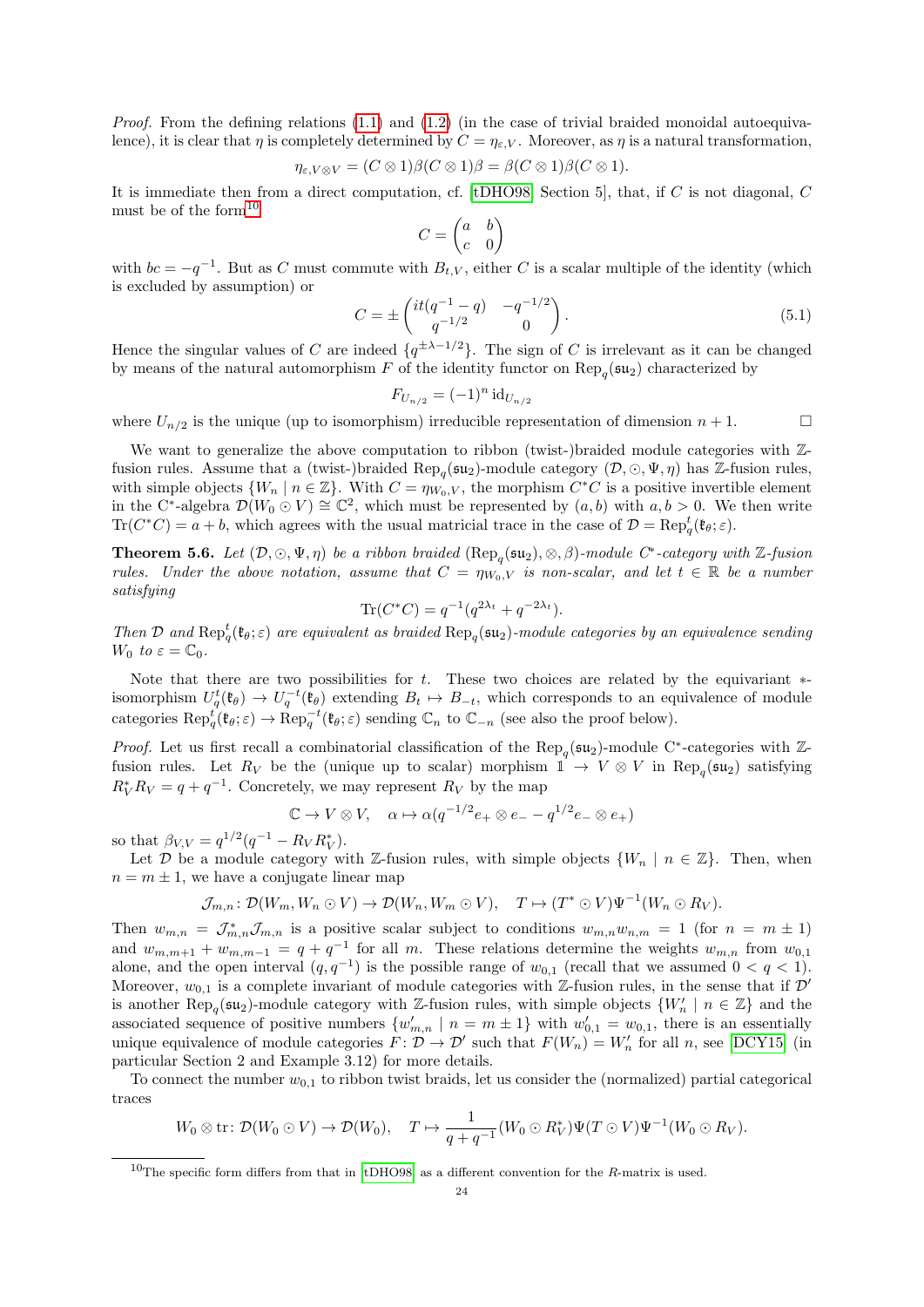Since  $\mathcal{D}(W_0) \cong \mathbb{C}$ , this can be regarded as a faithful state on  $\mathcal{D}(W_0 \odot V) \cong \mathbb{C}^2$ , which should be of the form  $(a, b) \mapsto sa + (1 - s)b$  for a unique  $0 < s < 1$ . Unpacking the definitions, we see that the numbers  $w_{0,\pm 1}$  are equal to  $s(q+q^{-1})$  and  $(1-s)(q+q^{-1})$ .

Now, in the module category  $\operatorname{Rep}_q^t(\mathfrak{t}_{\theta};\varepsilon)$  we have a morphism  $\eta_{\varepsilon,V}$  represented by the matrix [\(5.1\)](#page-23-1). Projections onto its eigenspaces gives the desired direct product decomposition of  $\text{End}_{\text{Rep}_q^t(\mathfrak{t}_{\theta})}(\mathbb{C}_0 \otimes V)$ as an algebra. Combined with the above concrete formula for  $R_V$ , we see that the associated weights satisfy

$$
\{w_{0,1}, w_{0,-1}\} = \left\{\frac{q^{\lambda_t+1} + q^{-(\lambda_t+1)}}{q^{\lambda_t} + q^{-\lambda_t}}, \frac{q^{\lambda_t-1} + q^{-(\lambda_t-1)}}{q^{\lambda_t} + q^{-\lambda_t}}\right\}.
$$

Since  $(q^{\lambda+1}+q^{-(\lambda+1)})/(q^{\lambda}+q^{-\lambda})$  is a monotone increasing function in  $\lambda$  whose range is between q and  $q^{-1}$ , we see that any possible value of weight  $w_{0,1}$  is realized by some module category  $\text{Rep}_q^t(\mathfrak{t}_{\theta};\varepsilon)$ for a unique t if we take  $W_n = \mathbb{C}_n$ . Thus, the module categories  $\text{Rep}_q^t(\mathfrak{k}_\theta; \varepsilon)$  for different t exhaust all possible  $\text{Rep}_q(\mathfrak{su}_2)$ -module categories with Z-fusion rules.

Suppose  $(D, \odot, \Psi, \eta)$  is given as in the assertion, and let t be such that there is an equivalence of module categories  $\hat{F} \colon \mathcal{D} \to \text{Rep}^t_q(\mathfrak{k}_\theta; \varepsilon)$  such that  $F(W_0) = \mathbb{C}_0$ . Then  $F(\eta_{W_0, V})$  should be of the form [\(5.1\)](#page-23-1) as t is determined by  $w_{0,1}$ . Since  $\eta_{\varepsilon,V}$  determines  $\eta$ , we obtain the assertion.

The following theorem now settles one part of Conjecture [4.1](#page-21-2) in this case.

**Theorem 5.7.** Let  $\sigma$  be an involution of  $\mathfrak{su}_2$ . Then  $\text{Rep}_{\hbar}(\mathfrak{k}_{\sigma})$  and  $\text{Rep}_{q}^{\theta}(\mathfrak{k}_{\theta})$  are equivalent as twist-braided module C<sup>∗</sup> -categories.

*Proof.* By Remark [3.9](#page-13-3) and the fact that all involutions of  $\mathfrak{su}_2$  are inner, we may take  $\sigma = \theta = \text{Ad}(q)$ with

$$
g = \begin{pmatrix} 0 & 1 \\ -1 & 0 \end{pmatrix}.
$$

Clearly, we can take as a maximal family of simple objects in  $\text{Rep}_{\hbar}(\mathfrak{k}_{\theta})$  the family of characters

$$
\chi_{\lambda} \colon \mathfrak{h}_{\theta} \to \mathbb{C}, \quad f - e \mapsto i\lambda,
$$

for  $\lambda \in \mathbb{R}$ . By Lemma [5.2,](#page-21-3) it is now sufficient to show that

$$
\operatorname{Rep}_{\hbar}(\mathfrak{k}_{\theta}; \chi_{\lambda}) \cong \operatorname{Rep}_{q}^{\theta}(\mathfrak{k}_{\theta}; \mathrm{ev}_{it}) \text{ for } \lambda = \lambda_{t}.
$$

By Remark [1.13,](#page-5-0) we know that  $\text{Rep}_{\hbar}(\mathfrak{k}_{\theta}; \chi_{\lambda})$  is a ribbon (Id-)braided module category over  $\text{Rep}_{\hbar}(\mathfrak{su}_2)$ , with associated non-scalar braiding

$$
\widetilde{\eta}_{\chi_{\lambda},V} = e^{i\pi\hbar(\chi_{\lambda}(f-e)\pi_V(f-e)-\frac{1}{2})}g = e^{-\pi i\hbar/2} \begin{pmatrix} \cos(\pi\hbar\lambda) & \sin(\pi\hbar\lambda) \\ -\sin(\pi\hbar\lambda) & \cos(\pi\hbar\lambda) \end{pmatrix} g
$$
\n
$$
= \frac{q^{-1/2}}{2} \begin{pmatrix} i(q^{\lambda}-q^{-\lambda}) & q^{\lambda}+q^{-\lambda} \\ -(q^{\lambda}+q^{-\lambda}) & i(q^{\lambda}-q^{-\lambda}) \end{pmatrix}.
$$

Since  $\text{Rep}_{\hbar}(\mathfrak{k}_{\theta}; \chi_{\lambda})$  has Z-fusion rules with  $\text{Tr}(\widetilde{\eta}_{\chi_{\lambda},V}^* \widetilde{\eta}_{\chi_{\lambda},V}) = q^{-1}(q^{2\lambda} + q^{-2\lambda})$ , we conclude that

$$
\operatorname{Rep}_{\hbar}(\mathfrak{k}_{\theta}; \chi_{\lambda}) \cong \operatorname{Rep}_{q}^{t}(\mathfrak{k}_{\theta}; \varepsilon) \cong \operatorname{Rep}_{q}^{\theta}(\mathfrak{k}_{\theta}; \mathrm{ev}_{it})
$$

as twist-braided  $\text{Rep}_q(\mathfrak{su}_2)$ -module C<sup>∗</sup>-categories by Proposition [5.5](#page-22-0) and Theorem [5.6.](#page-23-2)

Let us now prove the second part of Conjecture [4.1.](#page-21-2) Note first that in this case,  $U_q^{10}((\mathfrak{su}_2)_r)$  is given by the universal relations

$$
KF=q^{-2}FK,\quad KF^*=q^2F^*K,\quad F^*F-q^2FF^*=\frac{1+K^{-2}}{q-q^{-1}}.
$$

The following lemma is straightforward.

Lemma 5.8. The weights

$$
\omega_r(K) = q^{-r}, \qquad r \in \mathbb{R}
$$

exhaust the family of admissible weights for  $U_q^{10}((\mathfrak{su}_2)_{\rm r}).$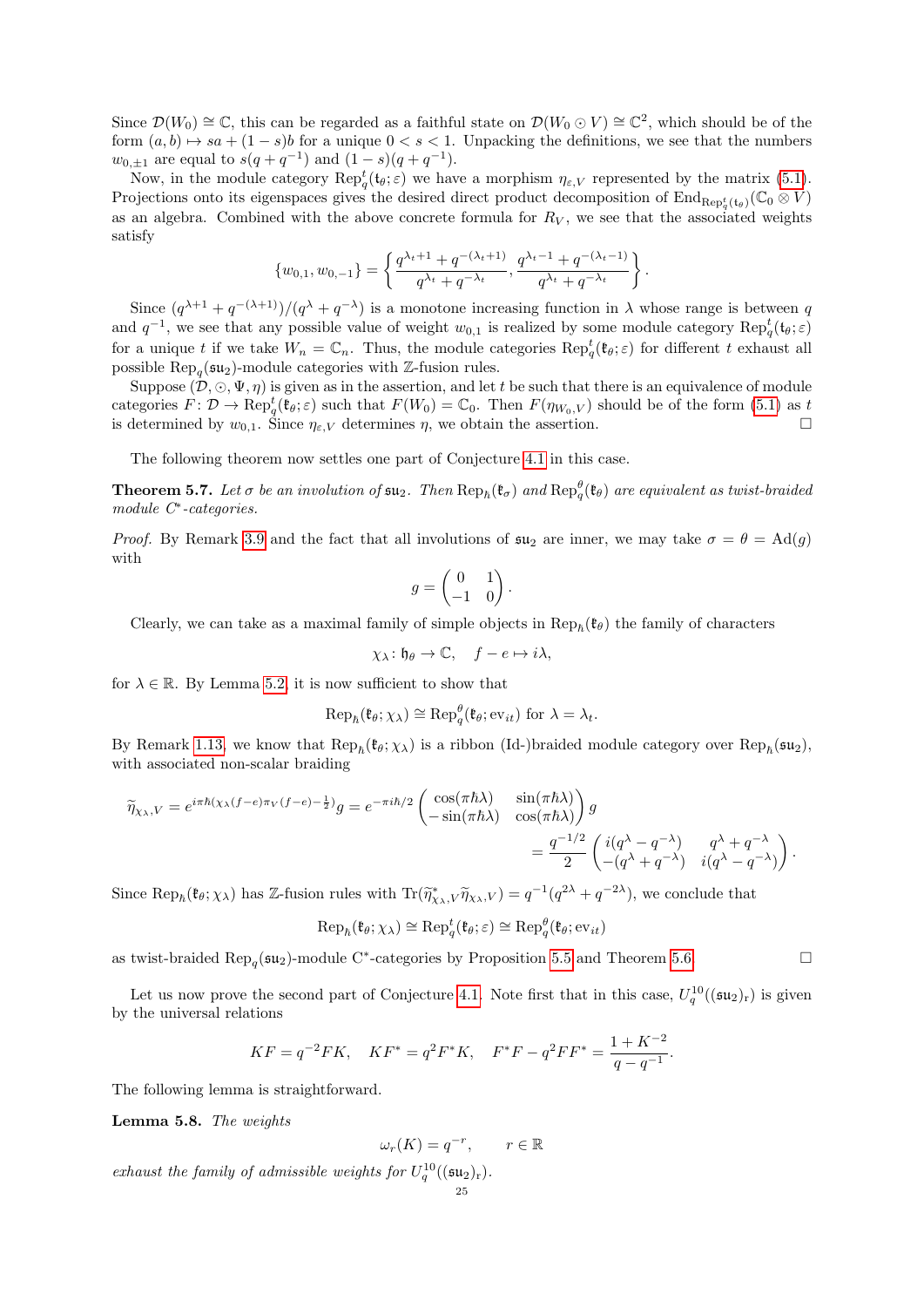*Proof.* Let  $M_r = \mathbb{C}[\mathbb{N}]$  be a pre-Hilbert space (with  $\{e_n\}_{n\in\mathbb{N}}$  being an orthonormal basis) endowed with the ∗-representation  $\pi_r$  of  $U_q^{10}((\mathfrak{su}_2)_r)$  characterized by

$$
\pi_r(K)e_n = q^{-r+2n}e_n, \qquad q^{1/2}(q^{-1}-q)\pi_r(F)e_n = q^{-n}((1-q^{2n})(1+q^{2r+2-2n}))^{1/2}e_{n-1}.
$$

It can be concretely verified that these exhaust the isomorphism classes of irreducible ∗-representations of  $U_q^{10}$  $((\mathfrak{su}_2)_r).$ 

We will keep the notation  $(M_r, \pi_r)$  from the proof of the previous lemma.

## <span id="page-25-1"></span>**Lemma 5.9.** We have  $M_r \odot V \cong M_{r+1} \oplus M_{r-1}$ .

*Proof.* Let  $\eta_r$  be the lowest weight vector in  $M_r$ . Then the  $U_q^{10}((\mathfrak{su}_2)_r)$ -module  $M_r \otimes V$  is generated by the lowest weight vector  $\eta_r \otimes e_-\;$  (of weight  $\omega_{r+1}$ ) and  $\eta_r \otimes e_+$ . But the image of  $\eta_r \otimes e_+$  in the quotient module  $(M_r \otimes V)/U_q^{10}((\mathfrak{su}_2)_r)(\eta_r \otimes e_{-})$  is a lowest weight vector of weight  $\omega_{r-1}$ .

The following theorem now settles the second part of Conjecture [4.1.](#page-21-2)

**Theorem 5.10.** The ribbon twist-braided  $\text{Rep}_q(\mathfrak{su}_2)$ -module  $C^*$ -categories  $\text{Rep}_q^{\theta}(\mathfrak{k}_{\theta})$  and  $\text{Rep}_q^{\nu}(\mathfrak{k}_{\nu})$  are equivalent.

*Proof.* By Lemma [5.9](#page-25-1) and Lemma [5.2,](#page-21-3) it suffices to show that the  $\nu_q$ -braided Rep<sub>q</sub>( $\mathfrak{su}_2$ )-module C<sup>\*</sup>category  $\operatorname{Rep}_q^{\nu}(\mathfrak{k}_{\nu}; M_r)$  is equivalent to  $\operatorname{Rep}_q^{\theta}(\mathfrak{k}_{\theta}; \text{ev}_{it}) \cong \operatorname{Rep}_q^t(\mathfrak{k}_{\theta}; \varepsilon)$  for  $\lambda_t = r + 1$ .

Now the ribbon element v for  $U_q(\mathfrak{su}_2)$  satisfies

$$
v_V = q^{3/2}.
$$

On the other hand, we can formally write  $K = q<sup>H</sup>$  and  $(id \otimes \nu_q)(\widetilde{\mathscr{R}}) = (1 \otimes 1 + (q - q^{-1})KF^* \otimes F + \dots)q^{-\frac{1}{2}H \otimes H}, \qquad \widetilde{\mathscr{R}}_{21} = (1 \otimes 1 - (q - q^{-1})F \otimes E + \dots)q^{-\frac{1}{2}H \otimes H}$ interpreted in  $U_q^{10}((\mathfrak{su}_2)_{\mathfrak{r}}) \otimes U_q(\mathfrak{su}_2)$  (as the extra Cartan part of  $U_q^{10}(\mathfrak{u} \oplus \mathfrak{a})$  is central in this case, it can be ignored in the discussion), hence

 $(\mathrm{id} \otimes \nu_q)(\widetilde{\mathscr{R}})(\eta_r \otimes e_{-}) = q^{-\frac{r}{2}} \eta_r \otimes e_{-}, \quad (\mathrm{id} \otimes \nu_q)(\widetilde{\mathscr{R}})(\eta_r \otimes e_{+}) = q^{\frac{r}{2}} (\eta_r \otimes e_{+} + (q - q^{-1}) q^{\frac{3}{2} - r} F^* \eta_r \otimes e_{-}).$ It follows that with the  $\nu_q$ -braiding  $\mathscr{E} = \mathscr{R}_{21}(\text{id} \otimes \nu_q)\mathscr{R}(1 \otimes v^{-1}),$  we have

$$
\mathscr{E}(\eta_r \otimes e_-) = q^{-r-\frac{3}{2}} \eta_r \otimes e_-, \n\mathscr{E}(\eta_r \otimes e_+) = q^{\frac{r-3}{2}} \big( ((q-q^{-1})q^{1-\frac{3}{2}r} + q^{2+\frac{1}{2}r}) \eta_r \otimes e_+ + (q-q^{-1})q^{\frac{5-3r}{2}} F^* \eta_r \otimes e_- \big).
$$

Since in the quotient module  $(M_r \otimes V)/U_q^{10}((\mathfrak{su}_2)_{r})(\eta_r \otimes e_{-})$  we can identify  $F^*\eta_r \otimes e_{-}$  and  $-q^{-3/2}\eta_r \otimes e_{-}$  $e_+$ , it follows that  $\mathscr E$  has eigenvalues  $q^{-r-\frac{3}{2}}$  and  $q^{r+\frac{1}{2}}$ , which are also its singular values. Now, we can write

$$
\nu_q = \text{Ad}(K_\chi), \text{ where } \chi(H) = \frac{\pi i}{2\ln(q)}.
$$

As the element  $\mathscr{E}K_\chi$  is not scalar and has the same singular values as  $\mathscr{E}$ , in view of Remark [1.13,](#page-5-0) Theorem [5.6](#page-23-2) implies that  $\text{Rep}_q^{\nu}(\mathfrak{su}_2; M_r)$  is equivalent to  $\text{Rep}_q^t(\mathfrak{k}_\theta; \varepsilon)$  for t such that  $\lambda_t = r + 1$ , by an equivalence sending  $M_r$  to  $\mathbb{C}_0$ .

### Appendix A. Symmetric pairs

<span id="page-25-0"></span>A.1. **Proof of Theorem [2.6.](#page-8-1)** Let  $\theta$  be any involution of u. Since any automorphism of u is the composition of an inner automorphism and the automorphism induced from a Dynkin diagram automorphism, for the existence part it is enough to show that one can find ∗-compatible Chevalley generators of g with respect to which  $\theta$  is in Satake form.

Denote the eigenspace decomposition of  $\theta$  by  $\mathfrak{u} = \mathfrak{k} \oplus \mathfrak{m}$ , with  $\mathfrak{k} = \mathfrak{u}^{\theta}$ , and consider the real form

## $\mathfrak{g}_{\theta} = \mathfrak{k} \oplus i\mathfrak{m}$

of g. It is a real semisimple Lie algebra and  $\theta$  is a Cartan involution on it. Let  $\mathfrak{t} \subset \mathfrak{u}$  be a  $\theta$ -invariant Cartan subalgebra such that, with  $\mathfrak{h} = \mathfrak{t}^{\mathbb{C}}$ , the Cartan subalgebra  $\mathfrak{h} \cap \mathfrak{g}_{\theta}$  of  $\mathfrak{g}_{\theta}$  is *maximally split*, that is, it contains a maximal abelian subspace of  $im$ . Specifically, we start with a maximal abelian subspace  $a_{\theta} \subseteq i\mathfrak{m}$ , then take a maximal abelian subalgebra  $t_{\theta}$  of the centralizer of  $a_{\theta}$  in  $\mathfrak{k}$ , and then define  $t = t_{\theta} \oplus i\mathfrak{a}_{\theta}$ , see [\[Kna02,](#page-36-19) Proposition 6.47].

The real vector space spanned by the root vectors can be identified with  $(i t_{\theta})^* \oplus \mathfrak{a}_{\theta}^*$ . Consider the lexicographic order on this space defined by a basis  $x_1, \ldots, x_n$  in  $i\mathfrak{t}_{\theta} \oplus \mathfrak{a}_{\theta}$  such that  $x_1, \ldots, x_p$  is a basis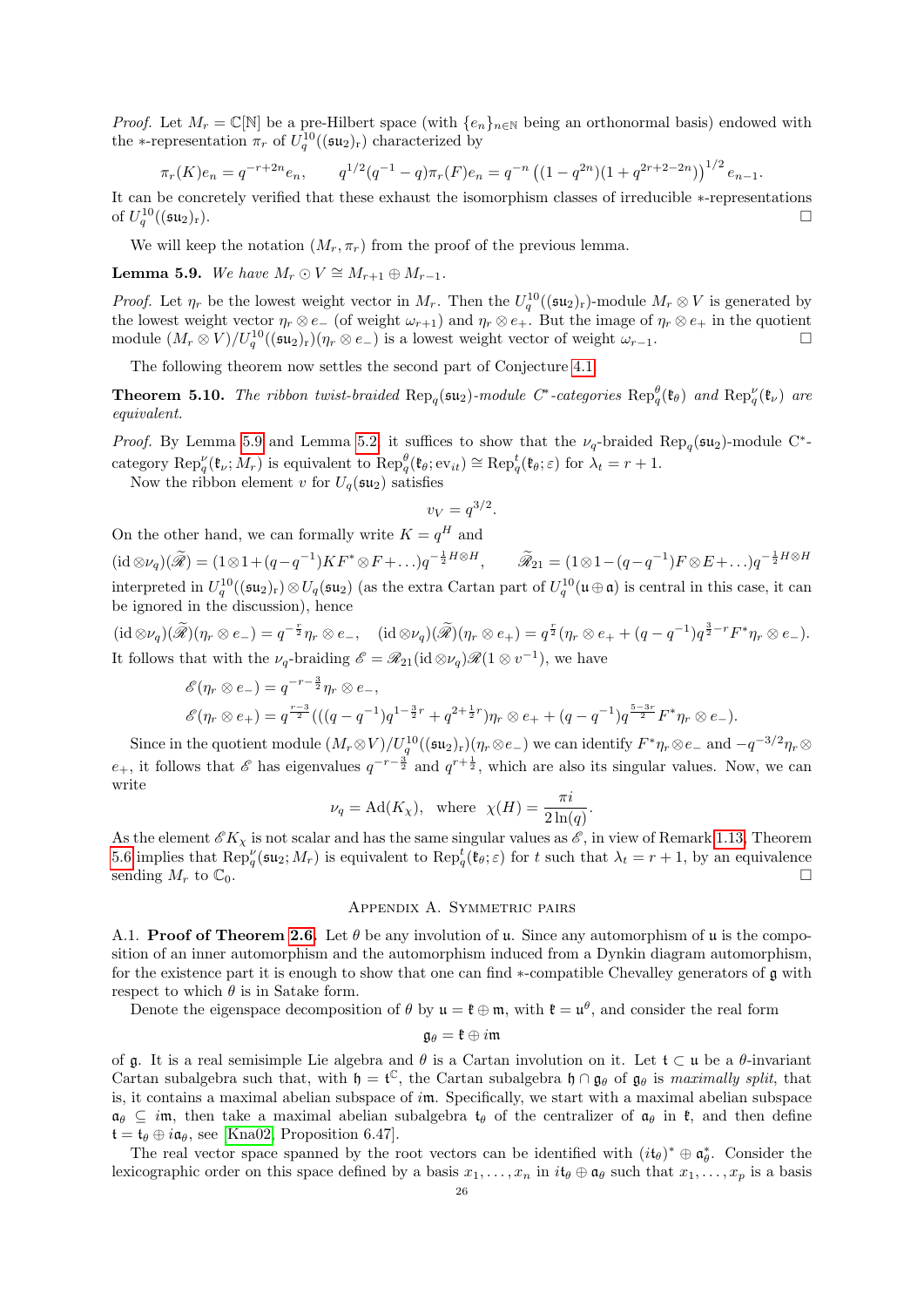in  $\mathfrak{a}_{\theta}$ . Consider the corresponding positive roots  $\alpha \in \Delta^+$  and simple roots  $\alpha_r$ ,  $r \in I$ . This already fixes the generators  $h_r$ . For a root  $\alpha$ , denote by  $\overline{\alpha}$  the restriction of  $\alpha$  to  $\mathfrak{a}_{\theta}$ . Let

$$
X = \{ r \in I \mid \overline{\alpha_r} = 0 \}.
$$

Recall that  $\Theta: \mathfrak{h}^* \to \mathfrak{h}^*$  defines the involutive transformation dual to  $\theta_{|\mathfrak{h}|}$ . It acts trivially on the root system  $\Delta_X$  generated by X. From the definition of the order structure it is also clear that Θ maps every root  $\alpha \in \Delta^+ \setminus \Delta^+_X$  into a negative root. It follows that  $-w_X \circ \Theta$  maps  $\Delta^+$  onto itself, so

$$
-w_X \circ \Theta = \tau
$$

for an automorphism  $\tau$  of the Dynkin diagram such that its action on X coincides with that of  $-w_X$ . In other words, if we fix generators  $e_r$  and  $f_r$  (such that  $f_r = e_r^*$ ) and define the element  $m_X$  using them, then the automorphism  $\theta \circ (Ad m_X)^{-1} \circ \tau^{-1} \circ \omega$  of g is trivial on h. Hence

$$
\theta = (\mathrm{Ad}\, z) \circ \omega \circ \tau \circ (\mathrm{Ad}\, m_X) = (\mathrm{Ad}\, z) \circ (\mathrm{Ad}\, m_X) \circ \tau \circ \omega,
$$

for some  $z \in T$ , where we used that  $\tau(m_X) = m_X$  by  $\tau$ -invariance of X and that the automorphisms Ad  $m_X$  and  $\omega$  commute [\[Kol14,](#page-36-18) Proposition 2.2(3)].

Next we want to show that  $z_k = 1$  for  $k \in X$ . Let us prove first that  $\theta(e_k) = e_k$  for such k. Assume this is not the case for some  $k \in X$ . Since the root space  $\mathfrak{g}_{\alpha_k}$  is one-dimensional and  $\theta$ -invariant, it follows that  $\theta(e_k) = -e_k$ . But then the element  $e_k + f_k$  lies in im and commutes with  $\mathfrak{a}_{\theta}$ , which contradicts the maximality of  $a_{\theta}$ .

Denote by  $\tau_X$  the permutation of X defined by  $-w_X$ . Then on the Lie subalgebra  $\mathfrak{g}_X \subset \mathfrak{g}$  corresponding to  $X$  we have

$$
Ad z = \theta \circ \omega \circ \tau^{-1} \circ (Ad m_X)^{-1} = \omega \circ \tau_X \circ (Ad m_X)^{-1} = id,
$$

where the last equality follows, e.g., from [\[BV+95,](#page-35-7) Lemme 4.9]. This shows that  $z_k = 1$  for  $k \in X$ .

Finally, it remains to show that  $\tau$  is involutive. Since  $\theta$  is trivial on  $\mathfrak{g}_X$ , the automorphisms  $\theta$  and Ad  $m_X$  commute. Hence the transformations  $\Theta$  and  $w_X$  commute. But then the equality  $-w_X \circ \Theta = \tau$ implies that  $\tau$  is involutive.

As already explained in [\[Kol14\]](#page-36-18), uniqueness of  $(X, \tau)$  up to conjugation follows from results of Kac and Wang [\[KW92\]](#page-36-29).

A.2. Proof of Theorem [2.8.](#page-8-2) Given an involution  $\nu$  of u, it is sufficient to show that there exist Chevalley generators with respect to which  $\nu$  is in Vogan form.

Again as above consider the eigenspace decomposition  $\mathfrak{u} = \mathfrak{k} \oplus \mathfrak{m}$  of  $\nu$  and the real form  $\mathfrak{g}_{\nu} = \mathfrak{k} \oplus i\mathfrak{m}$ of g. Choose a v-invariant Cartan subalgebra t of u with complexification h such that h∩g<sub>v</sub> is maximally anisotropic in  $\mathfrak{g}_{\nu}$ , that is, it contains a Cartan subalgebra of  $\mathfrak{k}$ . Specifically, we start with a Cartan subalgebra  $t_{\nu}$  of  $\ell$ , then take its centralizer in  $g_{\nu}$ , which necessarily has the form  $t_{\nu} \oplus a_{\nu}$  for some  $\mathfrak{a}_{\nu} \subseteq i\mathfrak{m}$ , and put  $\mathfrak{t} = \mathfrak{t}_{\nu} \oplus i\mathfrak{a}_{\nu}$ , see [\[Kna02,](#page-36-19) Proposition 6.60].

Every root  $\alpha$  with respect to t restricts to a nonzero functional on  $\mathfrak{t}_{\nu}$ . Indeed, assume that this is not the case for some  $\alpha$ . Then for the transformation N dual to  $\nu_{\vert h}$  we have  $N(\alpha) = -\alpha$ , hence  $\nu(\mathfrak{g}_{\alpha}) = \mathfrak{g}_{-\alpha}$ . Since  $\nu$  is unitary with respect to the inner product  $B(X, Y^*)$  on g, for any nonzero  $e_{\alpha} \in \mathfrak{g}_{\alpha}$  we have  $\nu(e_{\alpha}) = c_{\alpha}e_{\alpha}^*$  for some  $c_{\alpha} \in \mathbb{T}$ . By rescaling  $e_{\alpha}$  we may assume that  $c_{\alpha} = 1$ . But then  $i(e_{\alpha} + e_{\alpha}^*)$  lies in  $\mathfrak{k}$ and commutes with  $t_{\nu}$ , which contradicts the maximality of  $t_{\nu}$ .

Now, consider the lexicographic order on  $(it)^* = (it_\nu)^* \oplus \mathfrak{a}_\nu^*$  defined by a basis  $x_1, \ldots, x_n$  in  $it_\nu \oplus \mathfrak{a}_\nu$ such that  $x_1, \ldots, x_l$  is a basis in  $i t_{\nu}$ . Consider the corresponding system of simple roots. This fixes the generators  $h_r$ . By the previous paragraph, the set of positive roots is invariant under N, hence N is defined by an involutive automorphism  $\mu$  of the Dynkin diagram.

Choose Chevalley generators  $e_r$  and  $f_r$  such that  $e_r^* = f_r$ . If  $\alpha_r$  is identically zero on  $\mathfrak{a}_{\nu}$ , then  $N(\alpha_r) = \alpha_r$  and the root space  $\mathfrak{g}_{\alpha_r}$  is *v*-invariant. Hence either  $\nu(e_r) = e_r$  or  $\nu(e_r) = -e_r$ . On the other hand, if  $\alpha_r$  restricts to a nonzero functional on  $\mathfrak{a}_{\nu}$ , then  $\alpha_{\mu(r)} = N(\alpha_r) \neq \alpha_r$  and  $\nu(e_r) = c_r e_{\mu(r)}$  for some  $c_r \in \mathbb{T}$ . But then by choosing a representative r in every 2-point orbit of  $\mu$  and by replacing  $e_{\mu(r)}$ by  $c_r e_{\mu(r)}$ , and correspondingly  $f_{\mu(r)}$  by  $\bar{c}_r f_{\mu(r)}$ , we can arrange that  $\nu(e_r) = e_{\mu(r)}$ .

### Appendix B. ∗-invariance of quantum coideal symmetric pairs

<span id="page-26-0"></span>In this section we will prove Theorem [3.11.](#page-15-3)

We will need some more information on the Lusztig braid operators. Following [\[Jan96,](#page-36-24) Section 8], let us also write  $T_r$  for the braid operators as acting on finite admissible  $U_q(\mathfrak{g})$ -modules V, so

$$
T_r(xv) = T_r(x)T_r(v), \quad (x \in U_q(\mathfrak{g}), v \in V).
$$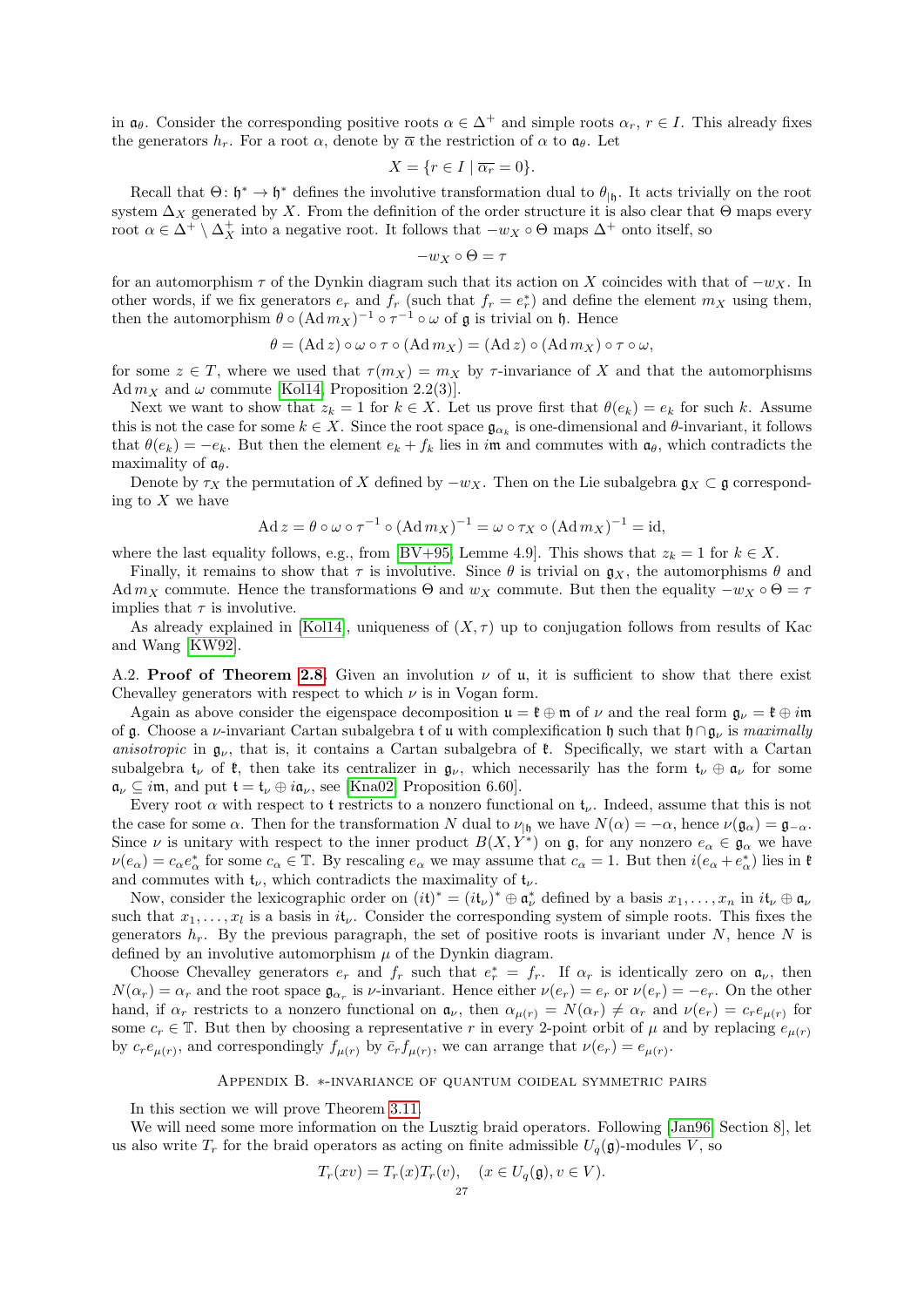Let again

$$
w_X = s_{r_1} \cdots s_{r_M}
$$

be a reduced expression of the longest element of the Weyl group of  $g_X$ . Then we have  $w_X = s_{r_M} \cdots s_{r_1}$ ,

 $\beta_1 = \alpha_{r_1}, \quad \beta_2 = s_{r_1}(\alpha_{r_2}), \quad \beta_3 = s_{r_1}s_{r_2}(\alpha_{r_3}), \quad \dots, \quad \beta_M = s_{r_1}\cdots s_{r_{M-1}}(\alpha_{r_M})$ 

is an enumeration of the positive roots of  $g_X$  [\[Bou07a,](#page-35-8) Section V.1.6, Corollaire 2 à Proposition 17], and  $T_{w_X} = T_{r_1} \cdots T_{r_M}$  is independent of the choice of reduced expression [\[Lus93,](#page-37-8) Chapter 39; [Jan96,](#page-36-24) Section 8.18–8.23].

For  $\varpi$  a dominant integral weight of  $\mathfrak{g}_X$ , let  $V_{\varpi}$  be the highest weight  $U_q(\mathfrak{g}_X)$ -module with weight  $\varpi$ and highest weight vector  $\xi_{\infty}$ . Then by induction we see that  $\xi_{k} = F_{r_k}^{(\varpi,\beta_k^{\vee})} \cdots F_{r_1}^{(\varpi,\beta_1^{\vee})} \xi_{\varpi}$  has the weight  $s_{r_k} \cdots s_{r_1}(\varpi)$  for  $1 \leq k \leq M$ . Moreover, for each  $0 \leq k < M$ , [\[Bou07b,](#page-35-9) Section VIII.7.2, Proposition 3] implies that  $E_{r_{k+1}}\xi_k=0$  and that  $(\varpi,\beta_k^{\vee})$  is the largest integer n such that  $F_{r_{k+1}}^n\xi_k\neq 0$  (we put  $\xi_0 = \xi_{\infty}$ . Hence from the formulas in [\[Jan96,](#page-36-24) Section 8.6] we see that

<span id="page-27-0"></span>
$$
T_{w_X}\xi_{\varpi} = q^{2(\varpi,\rho_X)} \frac{\prod_{k=1}^M (-1)^{(\varpi,\beta_k^\vee)}}{\prod_{k=1}^M [(\varpi,\beta_k^\vee)]_{q_{r_k}}} Z_{\varpi}^- \xi_{\varpi}
$$
(B.1)

for the lowest weight vectors, with

$$
Z_{\overline{\omega}}^{-}=F_{r_M}^{(\varpi,\beta_M^{\vee})}\cdots F_{r_1}^{(\varpi,\beta_1^{\vee})}.
$$

In particular, the right hand side, hence  $Z_{\varpi}^{-} \xi_{\varpi}$  itself as well, does not depend on the particular decomposition of  $w_X$ . The same computations give

<span id="page-27-2"></span>
$$
T_{w_X}^{-1}\xi_{\varpi} = \frac{1}{\prod_{k=1}^M [(\varpi, \beta_k^{\vee})]_{q_{r_k}}} Z_{\varpi}^{-}\xi_{\varpi}.
$$
\n(B.2)

Similarly, we put

$$
Z_{w_X\omega}^+ = E_{r_M}^{(\varpi,\beta_M^\vee)} \cdots E_{r_1}^{(\varpi,\beta_1^\vee)},
$$

so that  $Z_{w_X\varpi}^+$  transports a lowest weight vector of  $V_{\varpi}$  to a multiple of  $\xi_{\varpi}$  (the multiple again being independent of the chosen reduced expression). Concretely,

$$
T_{w_X}(T_{w_X}\xi_{\varpi}) = \frac{1}{\prod_{k=1}^M [(\varpi, \beta_k^{\vee})]_{q_{r_k}}} Z_{w_X \varpi}^+(T_{w_X}\xi_{\varpi}),
$$
  
\n
$$
T_{w_X}^{-1}(T_{w_X}\xi_{\varpi}) = q^{-2(\varpi,\rho_X)} \frac{\prod_{k=1}^M (-1)^{(\varpi, \beta_k^{\vee})}}{\prod_{k=1}^M [(\varpi, \beta_k^{\vee})]_{q_{r_k}}} Z_{w_X \varpi}^+(T_{w_X}\xi_{\varpi}).
$$
\n(B.3)

<span id="page-27-1"></span>When  $r \in I \setminus X$ , the restriction of  $w_X(\alpha_r)$  to  $\mathfrak{h}_X$  is a dominant weight [\[Kol14,](#page-36-18) Section 3.3]. Interpreting  $-\alpha_r$  and  $w_X(\alpha_r)$  as dominant weights on  $\mathfrak{g}_X$ , we have

$$
Z_r^-(X) = Z_{-\alpha_r}^-,\t\t Z_r^+(X) = Z_{\alpha_r}^+
$$

in the notation of [\[Kol14,](#page-36-18) Section 4.3].

Let us denote now by Ad<sub>q</sub> the *adjoint action* of  $U_q(\mathfrak{g})$  on itself, defined by

$$
Ad_q(x)(y) = x_{(1)} y S(x_{(2)}),
$$

where S is the antipode of  $U_q(\mathfrak{g})$  and where we have used the Sweedler notation  $\Delta(x) = x_{(1)} \otimes x_{(2)}$ . Following still the notation of [\[Kol14,](#page-36-18) Section 4.3], we write  $a_r^+$  for the unique number such that

$$
T_{w_X}(E_r) = a_r^+ \operatorname{Ad}_q(Z_r^+(X))(E_r).
$$

It is easy to see that  $a_r^+ = a_{\tau(r)}^+ \in \mathbb{R}$ . Be careful, however, that  $T_{w_X}(E_r)$  is considered as the automorphism  $T_{wX}$  applied to  $E_r \in U_q(\mathfrak{g})$ , which is not a priori the same as  $T_{wX}$  applied to  $E_r$  considered as an element of the  $U_q(\mathfrak{g}_X)$ -module  $\text{Ad}_q(U_q(\mathfrak{g}_X))(E_r)$  under the adjoint action.

**Definition B.1.** We write  $e_{\varpi}, d_{w \times \varpi} \in \mathbb{R}$  for the unique numbers such that in  $V_{\varpi}$  we have

$$
Z_{w_X\varpi}^+ Z_{\varpi}^- \xi_{\varpi} = e_{\varpi} \xi_{\varpi}, \qquad \qquad Z_{\varpi}^- Z_{w_X\varpi}^+ T_{w_X} \xi_{\varpi} = d_{w_X\varpi} T_{w_X} \xi_{\varpi}.
$$

The following lemma follows immediately from [\(B.1\)](#page-27-0) and [\(B.3\)](#page-27-1).

Lemma B.2. We have

$$
e_{\varpi} = d_{w_X \varpi} = \prod_{\substack{k=1\\28}}^{M} ([(\varpi, \beta_k^{\vee})]_{q_{r_k}}!)^2.
$$

M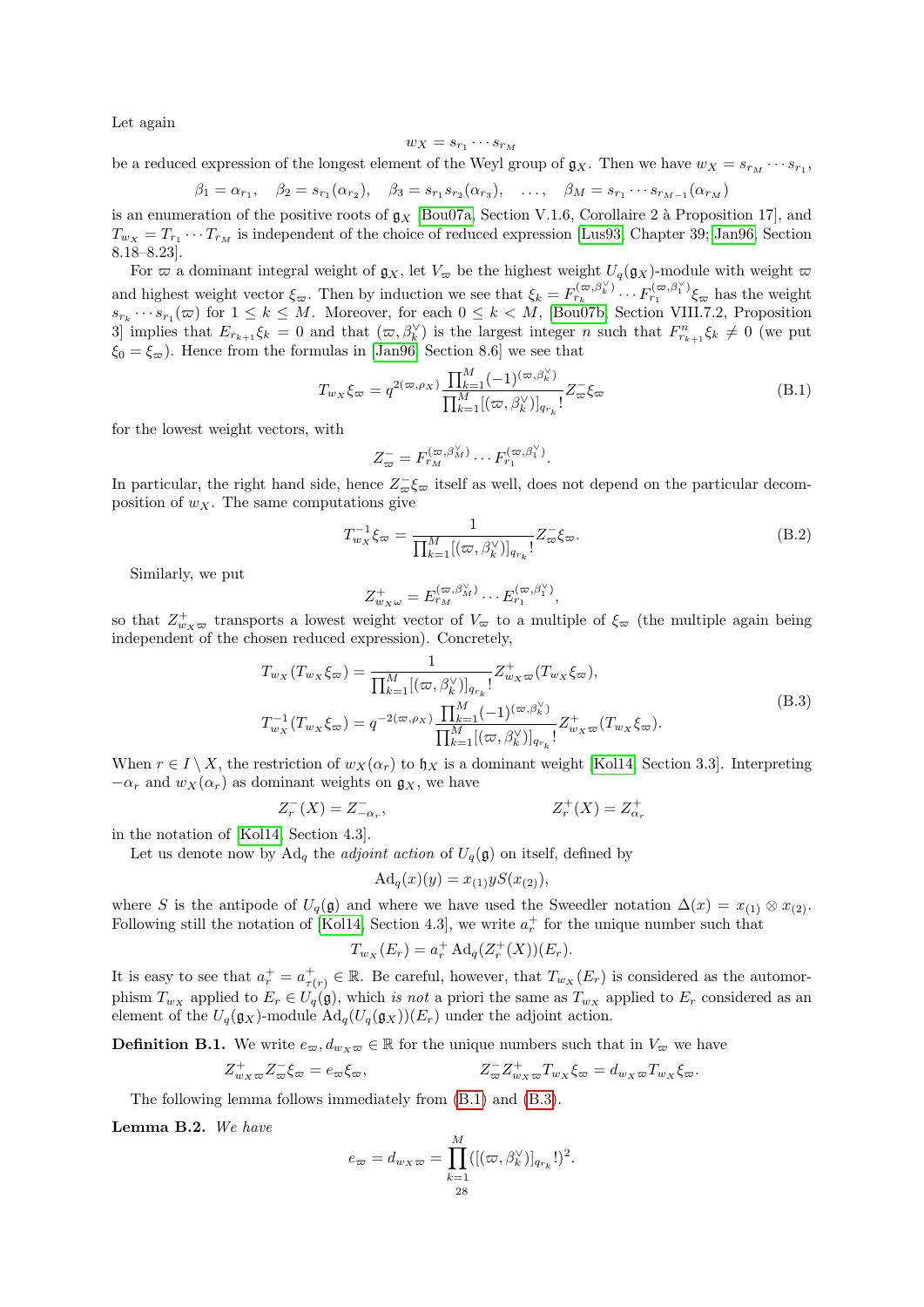<span id="page-28-1"></span>**Lemma B.3.** For  $r \in I \setminus X$ , we have  $a_r^+ = d_{\alpha_r}^{-1/2}$ .

*Proof.* Let  $\varpi_r$  be the fundamental weight of g dual to  $\alpha_r$ , and let  $w_0$  be the longest element of the Weyl group of g. Then  $-w_0 \varpi_r$  is a dominant integral weight for g such that the  $U_q(\mathfrak{g})$ -module  $V_{-w_0 \varpi_r}$  has a lowest weight vector  $\eta_{-\varpi_r}$  at weight  $-\varpi_r$ . It follows that

$$
T_{w_X}(E_r)\eta_{-\varpi_r} = T_{w_X}(E_r)T_{w_X}(\eta_{-\varpi_r}) = T_{w_X}(E_r\eta_{-\varpi_r}).
$$

On the other hand, from a concrete formula of S and that  $\eta_{-\varpi_r}$  is a lowest weight vector, we have

$$
T_{w_X}(E_r)\eta_{-\varpi_r} = a_r^+ \operatorname{Ad}_q(Z^+_{\alpha_r})(E_r)\eta_{-\varpi_r} = a_r^+ Z^+_{\alpha_r} E_r \eta_{-\varpi_r}
$$

Now  $E_r \eta_{-\varpi_r}$  spans an  $U_q(\mathfrak{g}_X)$ -module isomorphic to the highest weight-module  $V_{w_X \alpha_r}$  of  $U_q(\mathfrak{g}_X)$ , where under this correspondence  $E_r \eta_{-\varpi_r}$  is sent to a lowest weight vector  $Z_{w_X \alpha_r}^- \xi_{w_X \alpha_r}$ . Then it follows from [\(B.2\)](#page-27-2) that

$$
T_{w_X} Z_{w_X \alpha_r}^- \xi_{w_X \alpha_i} = \prod_{k=1}^M ([(w_X \alpha_r, \beta_k^{\vee})]_{q_{r_k}}!) \xi_{w_X \alpha_r},
$$

while by definition

$$
a_r^+ Z^+_{\alpha_r} Z^-_{w_X \alpha_r} \xi_{w_X \alpha_r} = a_r^+ e_{w_X \alpha_r} \xi_{w_X \alpha_r}.
$$
 This finishes the proof.

.

We are now ready to determine the \*-invariance of  $U_q^{\mathbf{t}}(\mathfrak{k}^{\mathbb{C}})$ . We start with two easy lemmas, the first of which is implicit in [\[Kol14\]](#page-36-18).

**Lemma B.4.** For all  $r \in I$ , we have

$$
K_{\tau(r)}K_r^{-1} \in U_q^{\mathbf{t}}(\mathfrak{k}^{\mathbb{C}}).
$$

*Proof.* Since  $\Theta = -w_X \circ \tau$ , we have

$$
\alpha_{\tau(r)} - \alpha_r = (\alpha_{\tau(r)} - w_X \alpha_{\tau(r)}) - (\Theta(\alpha_r) + \alpha_r)
$$

with  $\alpha_{\tau(r)} - w_X \alpha_{\tau(r)} \in \mathbb{Z}X$ , while  $\Theta(\alpha_r) + \alpha_r$  is  $\Theta$ -invariant.

<span id="page-28-0"></span>**Lemma B.5.** If  $x \in U_q^{\mathbf{t}}(\mathfrak{k}^{\mathbb{C}}), r \in I$  and  $y \in U_q(\mathfrak{g}_X)$ , then

$$
\mathrm{Ad}_q(y)(xK_{\tau(r)})K_r^{-1} \in U_q^{\mathbf{t}}(\mathfrak{k}^{\mathbb{C}}).
$$

Proof. We have

$$
Ad_q(y)(xK_{\tau(r)})K_r^{-1} = Ad_q(y_{(1)})(x) Ad_q(y_{(2)})(K_{\tau(r)})K_r^{-1}.
$$

However,  $\operatorname{Ad}_q(c)(x) \in U_q^{\mathbf{t}}(\mathfrak{k}^{\mathbb{C}})$  for all  $c \in U_q(\mathfrak{g}_X)$ , while

$$
\mathrm{Ad}_q(U_q(\mathfrak{g}_X))(K_{\tau(r)})K_r^{-1}\in U_q(\mathfrak{g}_X)K_{\tau(r)}U_q(\mathfrak{g}_X)K_r^{-1}=U_q(\mathfrak{g}_X)K_{\tau(r)}K_r^{-1}\subseteq U_q^{\mathbf{t}}(\mathfrak{k}^{\mathbb{C}}).
$$

This proves the assertion.

We are now ready to prove Theorem [3.11.](#page-15-3) In the proof of the following, we use again the shorthand

$$
z_r = s(X, \tau)(\alpha_r)
$$

under the notation of [\[Kol14\]](#page-36-18).

<span id="page-28-2"></span>**Theorem B.6.** The algebra  $U_q^{\mathbf{t}}(\mathfrak{k}^{\mathbb{C}})$  is  $*$ -invariant if  $s_r \in i\mathbb{R}$  and

$$
c_{\tau(r)}c_r = q^{(\Theta(\alpha_r) - \alpha_r, \alpha_{\tau(r)})}
$$

for all  $r \in I \setminus X$ .

*Proof.* Clearly  $U_q(\mathfrak{g}_X)$  and  $U(\mathfrak{h}^\theta)$  are \*-invariant. We are to show that  $B_r^* \in U_q^{\mathbf{t}}(\mathfrak{k}^{\mathbb{C}})$  for  $r \in I \setminus X$ .

Recall first that  $F_rK_r$  spans an irreducible  $\text{Ad}_q(U_q(\mathfrak{g}_X))$ -module [\[Kol14,](#page-36-18) Lemma 3.5]. We consider now two cases.

Suppose first that the  $\text{Ad}_q(U_q(\mathfrak{g}_X))$ -module spanned by  $F_rK_r$  is one-dimensional, which is equivalent with  $a_{rs} = 0$  for all  $s \in X$ . Then also the  $\text{Ad}_q(U_q(\mathfrak{g}_X))$ -module spanned by  $E_r$  is one-dimensional. In particular, it follows that  $T_{w_X}(E_r) = E_r$ , and hence, since  $z_r = 1$  as  $a_{rs} = 0$  for all  $s \in X$ ,

$$
\theta_q(F_r K_r) = -E_{\tau(r)},
$$

so

$$
B_r = F_r - c_r E_{\tau(r)} K_r^{-1} + s_r K_r^{-1}.
$$
  
29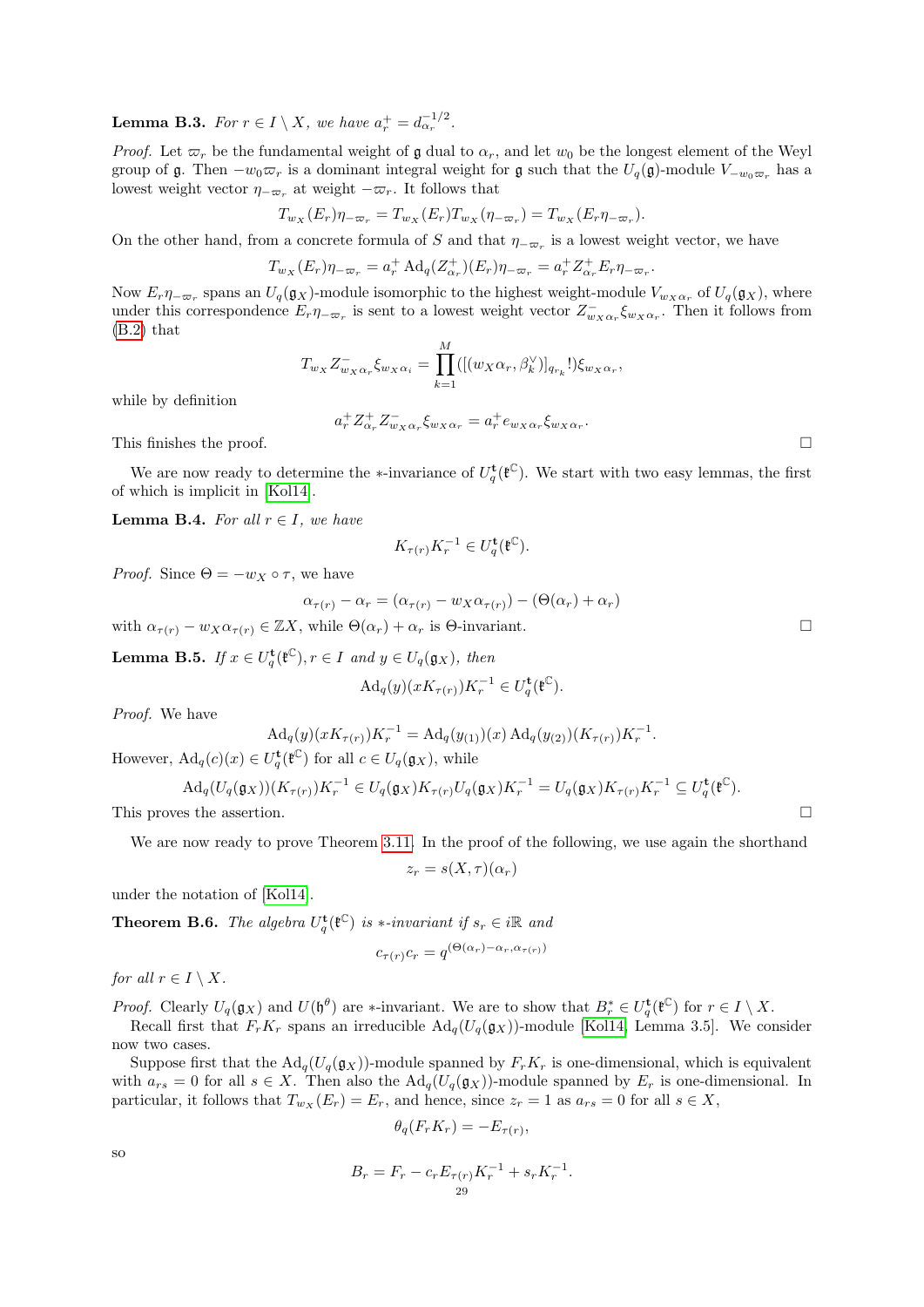Then

$$
B_r^* = K_r^{-1} E_r - \overline{c_r} K_r^{-1} F_{\tau(r)} K_{\tau(r)} + \overline{s_r} K_r^{-1}.
$$

On the other hand, since  $K_r^{-1} K_{\tau(r)} \in U_q(\mathfrak{h}^{\theta}) U_q(\mathfrak{g}_X)$ , we have

$$
K_r^{-1} K_{\tau(r)} B_{\tau(r)} = K_r^{-1} K_{\tau(r)} F_{\tau(r)} - c_{\tau(r)} K_r^{-1} K_{\tau(r)} E_r K_{\tau(r)}^{-1} + s_{\tau(r)} K_r^{-1} \in U_q^{\mathbf{t}}(\mathfrak{k}^{\mathbb{C}}).
$$

Hence  $B_r^* \in U_q^{\mathbf{t}}(\mathfrak{k}^{\mathbb{C}})$  if

$$
(1 - \overline{c_r}c_{\tau(r)}q_r^2 q^{(\alpha_r, \alpha_{\tau(r)})})K_r^{-1}E_r + (\overline{s_r} + q_r^2 \overline{c_r}s_{\tau(r)})K_r^{-1} \in U_q^{\mathbf{t}}(\mathfrak{k}^{\mathbb{C}}).
$$

Hence it is sufficient that

$$
\overline{c_r}c_{\tau(r)}q^{(\alpha_r,\alpha_{\tau(r)}+\alpha_r)} = 1, \qquad \overline{s_r} = -q_r^2\overline{c_r}s_{\tau(r)}.
$$

Since our assumption implies  $w_X \alpha_r = \alpha_r$ , it is easily seen that  $c_{\tau(r)}\overline{c_r}$  must have the form as in the statement of the proposition, since in this case  $a_r^+ = 1$  and  $\Theta(\alpha_r) = -w_X\tau(\alpha_r) = -\alpha_{\tau(r)}$ . Moreover, if  $s_r \neq 0$ , then we are necessarily in the situation where  $\tau(r) = r$ . Since we assume that  $c_r > 0$  in this case, we obtain then  $c_r = q_r^{-2}$ , and it follows that  $s_r$  is purely imaginary.

Let us now consider the case where  $a_{rs} \neq 0$  for some  $s \in X$ . In particular, this automatically forces  $s_r = 0$ . Let us use the notation  $v_r$  as in [\[Kol14,](#page-36-18) Theorem 4.4.(3)], where we note that

<span id="page-29-1"></span>
$$
v_r = s(X, \tau)(w_X \alpha_{\tau(r)}) a_r^+ = \overline{z_r} a_r^+.
$$
\n(B.4)

An easy computation, using that  $\operatorname{Ad}_q(y)(x)^* = \operatorname{Ad}_q(S(y)^*)(x^*)$ , shows

$$
B_r^* = K_r^{-1} E_r - \overline{c_r v_r} K_r^{-1} \operatorname{Ad}_q(S(Z_{\tau(r)}^+)^*) (F_{\tau(r)} K_{\tau(r)}).
$$

On the other hand, it follows from Lemma [B.5](#page-28-0) that

$$
\mathrm{Ad}_q(S(Z_{\tau(r)}^+(X))^*)(B_{\tau(r)}K_{\tau(r)})K_r^{-1}\in U_q^{\mathbf{t}}({\mathfrak k}^{\mathbb C}).
$$

Up to a scalar, this is the same element as

$$
K_r^{-1} \operatorname{Ad}_q(S(Z_{\tau(r)}^+)^*)(K_r B_{\tau(r)} K_{\tau(r)} K_r^{-1})
$$
  
=  $q^{-(\alpha_r, \alpha_{\tau(r)})} K_r^{-1} \operatorname{Ad}_q(S(Z_{\tau(r)}^+)^*)(F_{\tau(r)} K_{\tau(r)})$   
+  $q^{-(\Theta(\alpha_r), \alpha_{\tau(r)})} c_{\tau(r)} K_r^{-1} \operatorname{Ad}_q(S(Z_{\tau(r)}^+)^*)(\theta_q(F_{\tau(r)} K_{\tau(r)}))).$ 

Now note that  $S(Z_{\tau(r)}^+(X))^* = (-1)^{2(\rho_X^{\vee}, \alpha_r)} Z_{\tau(r)}^-(X)$ . Since

$$
\mathrm{Ad}_q(Z_{\tau(r)}^-(X)Z_r^+(X))(E_r) = \mathrm{Ad}_q(Z_{-\alpha_{\tau(r)}}^- Z_{\alpha_r}^+)(E_r) = \mathrm{Ad}_q(Z_{w_X\alpha_r}^- Z_{\alpha_r}^+)(E_r) = d_{\alpha_r}E_r,
$$

we see that  $B_r^* \in U_q^{\mathbf{t}}(\mathfrak{k}^{\mathbb{C}})$  if

$$
c_{\tau(r)}\overline{c_r}v_{\tau(r)}\overline{v_r}=(-1)^{2(\rho_X^\vee,\alpha_r)}q^{(\Theta(\alpha_r)-\alpha_r,\alpha_{\tau(r)})}d_{\alpha_r}^{-1}.
$$

However, the conditions on an admissible pair imply that

$$
z_r \overline{z_{\tau(r)}} = z_r^2 = (-1)^{2(\rho_X^{\vee}, \alpha_r)}.
$$

Using [\(B.4\)](#page-29-1), we can then simplify the above identity, using Lemma [B.3,](#page-28-1) to the one in the statement of the proposition.  $\Box$ 

## Appendix C. Characters of Letzter–Kolb coideals

<span id="page-29-0"></span>Let  $\theta = \theta(X, \tau)$  for  $(X, \tau)$  an admissible pair, and put  $\mathfrak{k} = \mathfrak{u}^{\theta}$ . We assume that  $\mathfrak{k} \subseteq \mathfrak{u}$  is an irreducible symmetric pair. One then has a non-trivial character on  $\mathfrak{k} = \mathfrak{u}^{\theta}$  if and only if  $\mathfrak{k} \subseteq \mathfrak{u}$  is a Hermitian symmetric pair. In particular,  $\mu$  is simple and the space of characters on  $\mathfrak k$  is one-dimensional. We will show that, analogously, the parameters  $c, s$  can be non-trivial only in the Hermitian symmetric case, and then they are determined by a single parameter.

**Definition C.1.** We say that a symmetric pair  $\mathfrak{k} = \mathfrak{u}^{\theta} \subseteq \mathfrak{u}$  is;

- of *S*-type if  $I_s \neq \emptyset$ ,
- of C-type if there exist  $i \in I \setminus X$  with  $\tau(i) \neq i$  but  $i \notin I_c$ ; thus,  $\mathfrak{g}_{2\overline{\alpha_i}} \neq 0$ .

**Lemma C.2.** A symmetric pair is of  $S$ - or C-type if and only if it is Hermitian, in which case it can not be both. Moreover, if the symmetric pair is of S-type, there is exactly one element in  $I<sub>S</sub>$ , while if it is of C-type, there is exactly one two-element  $\tau$ -orbit  $\{i, \tau(i)\}$  in  $I \setminus X$  with  $i \notin I_c$ .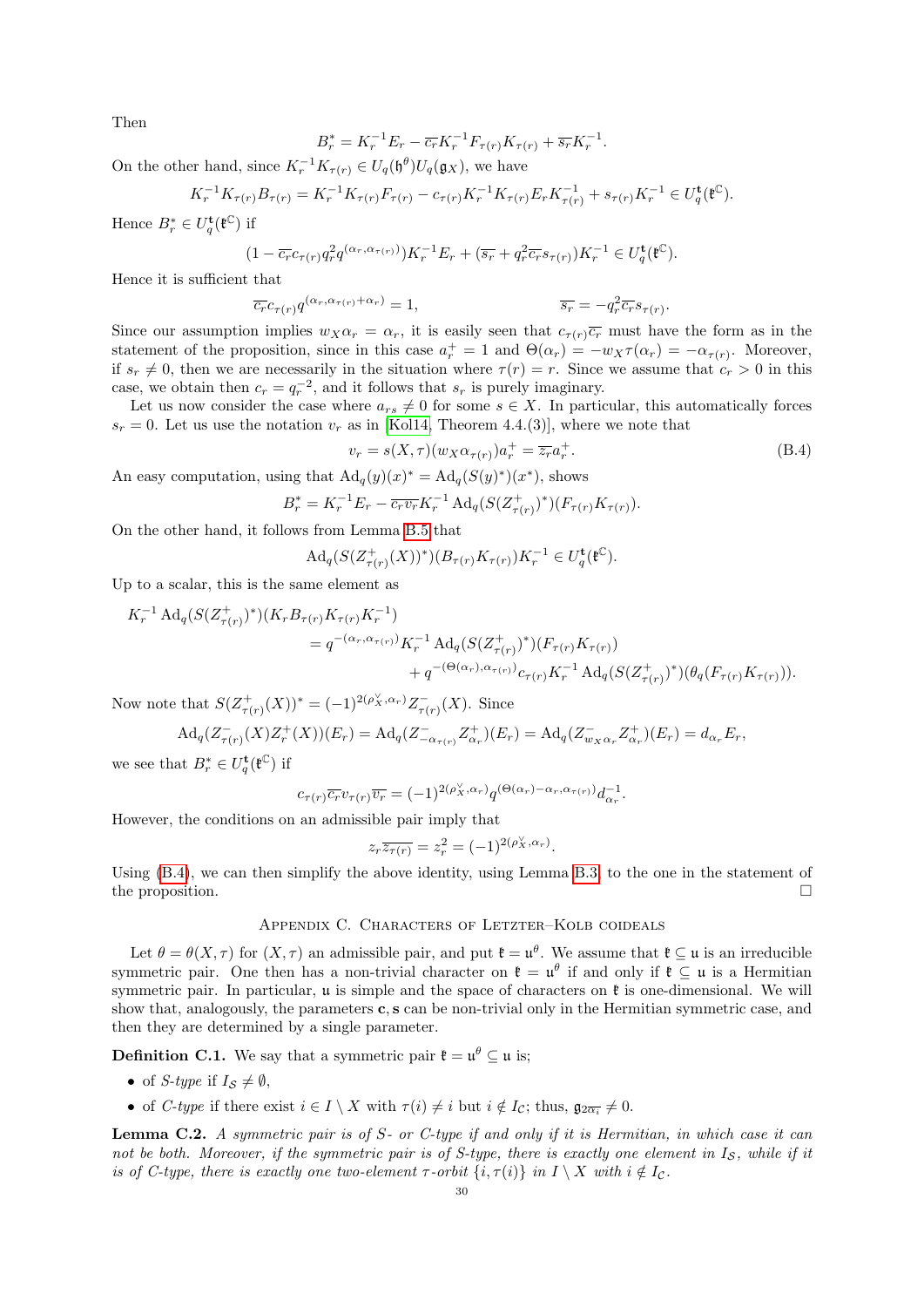For  $\mathfrak{k} \subseteq \mathfrak{u}$  of Hermitian type, we will call a simple root  $\alpha_i$  with  $i \in I^*$  distinguished if  $\alpha_i \in I_{\mathcal{S}}$  (for S-type) or  $\tau(i) \neq i$  but  $i \notin I_{\mathcal{C}}$  (for C-type).

*Proof.* This follows by a type-by-type verification, see also the discussion below.  $\square$ 

In the following, we will list the S-type and C-type Hermitian symmetric pairs ( $\mathfrak{k} \subseteq \mathfrak{u}$ ) with the  $\tau$ -orbit of their distinguished simple root as in the statement of the lemma, using the numbering of roots as in [\[OV90,](#page-37-9) Reference Chapter, table 9] (note that  $\mathfrak{sp}_l$  is a compact real form of  $\mathfrak{sp}_{2l}(\mathbb{C})$ ):

(1) S-type:

- AIII  $(\mathfrak{s}(\mathfrak{u}_n \oplus \mathfrak{u}_n) \subseteq \mathfrak{s}\mathfrak{u}_{2n}$  for  $p \geq 1$ ):  $\alpha_n$ .
- DIII  $(\mathfrak{u}_{2p} \subseteq \mathfrak{so}_{4p}$  for  $p \geq 1$ ):  $\alpha_{2p}$ .
- BDI  $(\mathfrak{so}_2 \oplus \mathfrak{so}_q \subseteq \mathfrak{so}_{2+q}$  for  $q \geq 3)$ :  $\alpha_1$ .
- CI  $(\mathfrak{u}_l \subseteq \mathfrak{sp}_l \text{ with } l \geq 2)$ :  $\alpha_l$ .
- EVII  $(\mathfrak{e}_6 \oplus \mathfrak{u}_1 \subseteq \mathfrak{e}_7)$ :  $\alpha_1$ .

(2) C-type:

- AIII  $(\mathfrak{s}(\mathfrak{u}_n \oplus \mathfrak{u}_q) \subseteq \mathfrak{s} \mathfrak{u}_{n+q}$  with  $p < q$ :  $\{\alpha_n, \alpha_q\}$ .
- DIII  $(u_{2n+1} \subseteq \mathfrak{so}_{4n+2}$  with  $p \ge 2$ ):  $\{\alpha_{2p}, \alpha_{2p+1}\}.$
- EIII  $(\mathfrak{so}_{10} \oplus \mathfrak{u}_1 \subseteq \mathfrak{e}_6)$ :  $\{\alpha_1, \alpha_5\}.$

In the C-type case, we will take resp.  $\alpha_p$ ,  $\alpha_{2p+1}$  and  $\alpha_1$  as the distinguished vector. This way the distinguished vector is always the noncompact simple positive root in the conventional presentation of inclusion  $\mathfrak{k} \subseteq \mathfrak{u}$ , cf. [\[Kna02,](#page-36-19) Appendix C].<sup>[11](#page-30-0)</sup>

**Corollary C.3.** Let  $U_q^{\mathbf{t}}(\mathfrak{k}) \subseteq U_q(\mathfrak{u})$  be a coideal  $*$ -subalgebra associated to  $\mathfrak{k} = \mathfrak{u}^{\theta} \subseteq \mathfrak{u}$ , with all  $c_r > 0$ .

(1) If  $\mathfrak{k} \subseteq \mathfrak{u}$  is not of Hermitian type, then  $s_r = 0$  and for all  $r \in I \setminus X$ 

$$
c_r = q^{\frac{1}{2}(\Theta(\alpha_r) - \alpha_{\tau(r)}, \alpha_r)}.
$$

(2) If  $\mathfrak{k} \subseteq \mathfrak{u}$  is of Hermitian type S-type, then  $s_r = 0$  for r not distinguished and for all  $r \in I \setminus X$ 

$$
c_r = q^{\frac{1}{2}(\Theta(\alpha_r) - \alpha_{\tau(r)}, \alpha_r)}.
$$

At the distinguished vector one has  $s_r \in i\mathbb{R}$ , and all values are allowed.

(3) If  $\mathfrak{k} \subseteq \mathfrak{u}$  is of Hermitian type C-type, then  $s_r = 0$  for all  $r \in I \setminus X$  and for all  $r \in I^*$ 

$$
c_r = c_{\tau(r)} = q^{\frac{1}{2}(\Theta(\alpha_{\tau(r)}) - \alpha_r, \alpha_{\tau(r)})}
$$

except possibly at the distinguished vertex r where one has

$$
c_r = q^{\frac{1}{2}(\Theta(\alpha_r) - \alpha_{\tau(r)}, \alpha_r)} q^{\lambda}, \qquad c_{\tau(r)} = q^{\frac{1}{2}(\Theta(\alpha_r) - \alpha_{\tau(r)}, \alpha_i)} q^{-\lambda}
$$

for some  $\lambda \in \mathbb{R}$ . Any value of  $\lambda$  can occur.

We will show now, in fact, that the parameter case can be obtained in a simple way from the nonparameter case. For this, we will study the set of ∗-characters on the coideals.

**Definition C.4.** If B is a right coideal  $*$ -subalgebra and  $\chi$  a  $*$ -character on B, we call

$$
B' = (\chi \otimes \mathrm{id}) \Delta(B)
$$

the  $\chi$ -conjugate of B.

It is clear that  $B'$  is again a coideal  $*$ -subalgebra. Our aim is to show now that any two coideal subalgebras  $U_q^{\mathbf{t}}(\mathfrak{k})$ ,  $U_q^{\mathbf{t'}}(\mathfrak{k})$  corresponding to the same symmetric pair are  $\chi$ -conjugate for some  $\chi$ . We start by determining the relations for the maximal commutative quotient of  $U_q^{\mathbf{t}}$ . In the following lemma, we write

 $J = \{r \in I \setminus X \mid \alpha_r \perp \alpha_s \text{ for all } s \in X\}.$ 

We will only determine the relations in the case all  $|a_{rs}| \leq 2$ , as this is the only case of interest for us. In the following we denote the generators  $F_r$  of  $U_q^{\mathbf{t}}(\mathfrak{k})$  for  $r \in X$  by  $B_r$ .

<span id="page-30-0"></span> $11$ Note that the above list of cases with non-trivial parameters can also be found in [\[Let03\]](#page-37-10), however the case of  $BDI$ (corresponding to the two cases BI and DI) is erronously listed as never having parameters.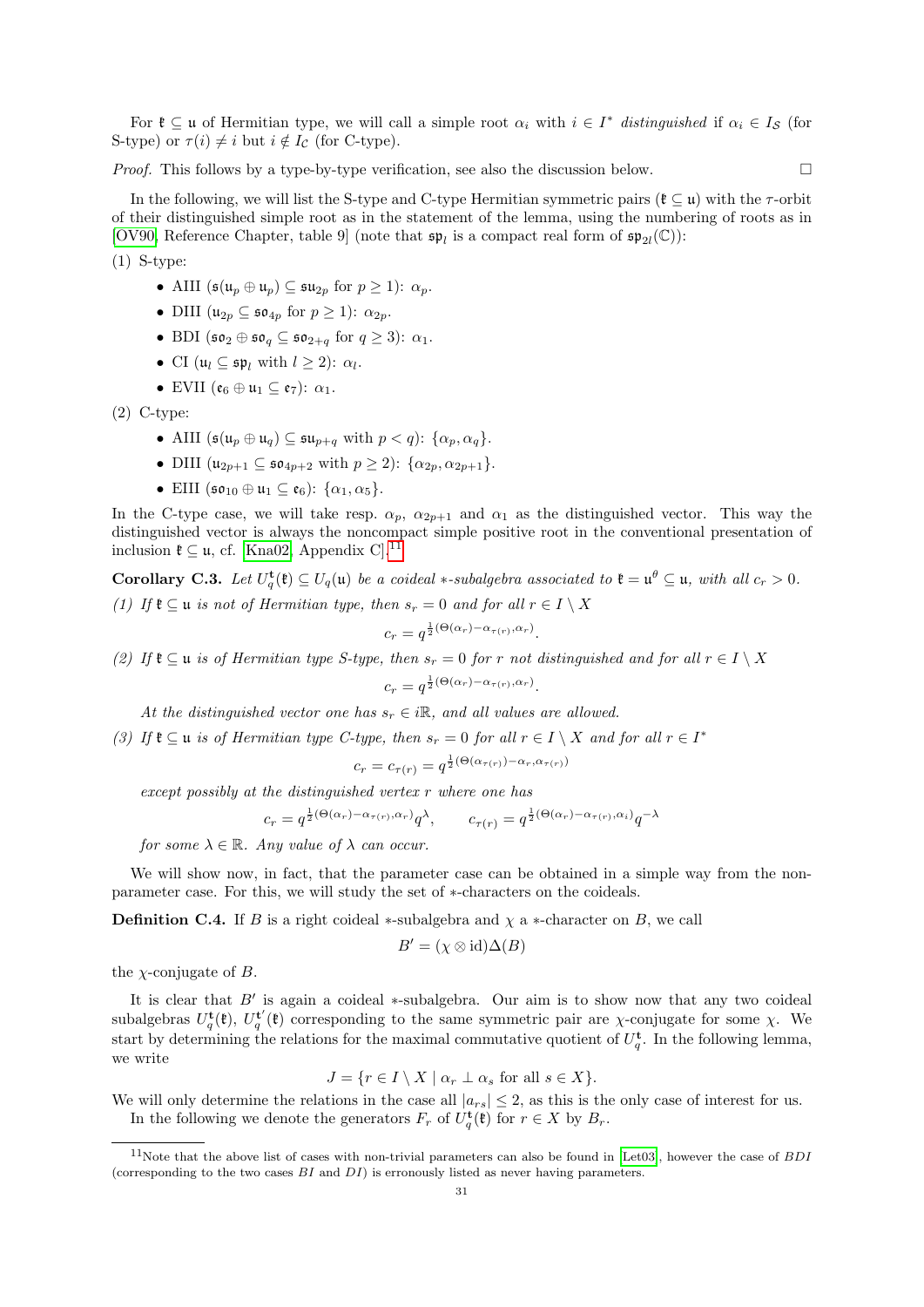**Lemma C.5.** Let  $C_t$  be the maximal commutative quotient of  $U_q^{\mathbf{t}}(\mathfrak{k})$ , and write  $\overline{Z}$  for the images of the generators Z of  $U_q^{\mathbf{t}}(\mathfrak{k})$  in  $C_{\mathbf{t}}$ . Then  $C_{\mathbf{t}}$  is a universal commutative algebra with generators  $\bar{Z}$  and the following relations:

- $\overline{K}_{\omega+\omega'} = \overline{K}_{\omega} \overline{K}_{\omega'}$  for  $\omega, \omega' \in P^{\Theta}$ .
- $\overline{K}_r^2 = 1$  for  $r \in X$ .
- $\overline{E}_r = \overline{B}_r = 0$  for  $r \in X$ .
- $\overline{B}_r = 0$  for  $\Theta(\alpha_r) \neq -\alpha_r$ .
- For  $a_{r,\tau(r)} = 0$ ,

<span id="page-31-0"></span>
$$
\delta_{r \in J} (c_r \overline{K}_{\alpha_{\tau(r)} - \alpha_r}^2 - c_{\tau(r)}) = 0.
$$
\n(C.1)

• For  $a_{rs} = -1$ ,

$$
(1 - q_r)(1 - q_r^{-1})\overline{B}_r^2 \overline{B}_s = -\delta_{r \in J} \delta_{r, \tau(r)} q_r c_r \overline{K}_{\alpha_{\tau(r)} - \alpha_r} \overline{B}_s
$$
  
+  $\delta_{r, \tau(s)} (q_r + q_r^{-1})(\delta_{s \in J} q_r c_s \overline{K}_{\alpha_{\tau(s)} - \alpha_s} + \delta_{r \in J} q_r^{-2} c_r \overline{K}_{\alpha_{\tau(r)} - \alpha_r}) \overline{B}_r.$  (C.2)

• For  $a_{r,\tau(r)} = -2$ ,

<span id="page-31-2"></span>
$$
(q_r^{-8}c_r\overline{K}_{\alpha_{\tau(r)}-\alpha_r} - c_{\tau(r)})\overline{B}_r = 0.
$$

If furthermore  $D_t$  is the maximal commutative \*-algebra quotient, then the extra relations in  $D_t$  are

- $\overline{B}_r = 0$  for  $r \notin J$ .
- For  $r \in J$ ,

<span id="page-31-1"></span>
$$
\overline{B}_r^* = -c_{\tau(r)}^{-1} q^{-(\alpha_r, \alpha_{\tau(r)})} \overline{K}_{\alpha_{\tau(r)} - \alpha_r} \overline{B}_{\tau(r)}.
$$
\n(C.3)

Proof. The first two relations are immediate, since we can use the ordinary quantum group relations of  $U_q(\mathfrak{g}_X)$ . Also the third relation is immediate from [\[Kol14,](#page-36-18) Theorem 7.1], as we have non-trivial q-commutation relations between  $U_q(\mathfrak{h}^{\theta})$  and  $B_r$  when  $r \notin J$ .

For the remainder of the relations, we claim that the elements  $\mathcal{Z}_r = 0$ , introduced just before [\[Kol14,](#page-36-18) Lemma 7.2, vanish in the quotient, except when  $r \in J$ . Indeed, by its definition  $\mathcal{Z}_r$  is a linear combination of elements of the form  $E_{r_1} \dots E_{r_p} K_{\alpha_{\tau(r)}-\alpha_r} K_\gamma$  for  $\gamma \in \mathbb{Z} X$  variable and some fixed p, which vanishes in the quotient unless  $p = 0$ . But  $p = 0$  only when  $\alpha_r$  is fixed under all  $s_{r'}$  for  $r' \in X$ , i.e., when  $r \in J$ .

Similarly, we claim that the elements  $W_{rs}$ , introduced in [\[Kol14,](#page-36-18) Lemma 7.7], disappear in the quotient for all  $r \in I \setminus X$  and  $s \in X$ . Indeed, we have again by definition that  $W_{rs}$  is a linear combination of elements of the form  $E_{s_1} \ldots E_{s_p} K_\gamma$  for  $\gamma \in \mathbb{Z} X$  variable and some fixed p. This does not vanish in the quotient only if  $p = 0$ , which is the case precisely when  $w_X(\alpha_r) = \alpha_r + \alpha_s$ . But this situation does not occur, cf. the proof of [\[Kol14,](#page-36-18) Lemma 5.11, Step 1].

The remainder of the relations are now obvious from [\[Kol14,](#page-36-18) Theorems 7.1, 7.4 and 7.8]. Indeed, the relations for  $r \in I \setminus X$  and  $s \in X$  all vanish, while the relations for  $r, s \in I \setminus X$  follow from the observation that

$$
\sum_{n} (-1)^n \begin{bmatrix} m \\ n \end{bmatrix}_q = (1 - q^{m-1})(1 - q^{m-3}) \dots (1 - q^{-m+1}).
$$

If we now demand that also the ∗-structure passes to the quotient, then, as follows from the proof of Theorem [B.6,](#page-28-2) the element  $B_r^*$  for  $r \notin J$  coincides up to a scalar factor with

$$
K_r^{-1} \operatorname{Ad}_q(S(Z_{\tau(r)}^+)^*) (K_r B_{\tau(r)} K_{\alpha_{\tau(r)}-\alpha_r}),
$$

which shows that necessarily  $\overline{B}_r = 0$ . On the other hand, for  $r \in J$  it follows immediately that

$$
\overline{B}_r^* = -c_{\tau(r)}^{-1} q^{-(\alpha_r, \alpha_{\tau(r)})} \overline{K}_{\alpha_{\tau(r)}-\alpha_r} \overline{B}_{\tau(r)}.
$$

This completes the proof.  $\Box$ 

We can now determine for each Hermitian symmetric space a family of ∗-characters as follows.

**Corollary C.6.** On each  $U_q^{\mathbf{t}}(\mathfrak{k})$  associated to a Hermitian symmetric space, one has a one-parameter family of ∗-characters  $\chi_t$ ,  $t \in \mathbb{R}$ , determined as follows:

• For S-type:  $\chi_t(K_\omega) = 1$  for all  $\omega \in P^\Theta$  and  $\chi_t(B_r) = 0$  for all r except for the distinguished vertex p where  $\chi_t(B_p) = it$ .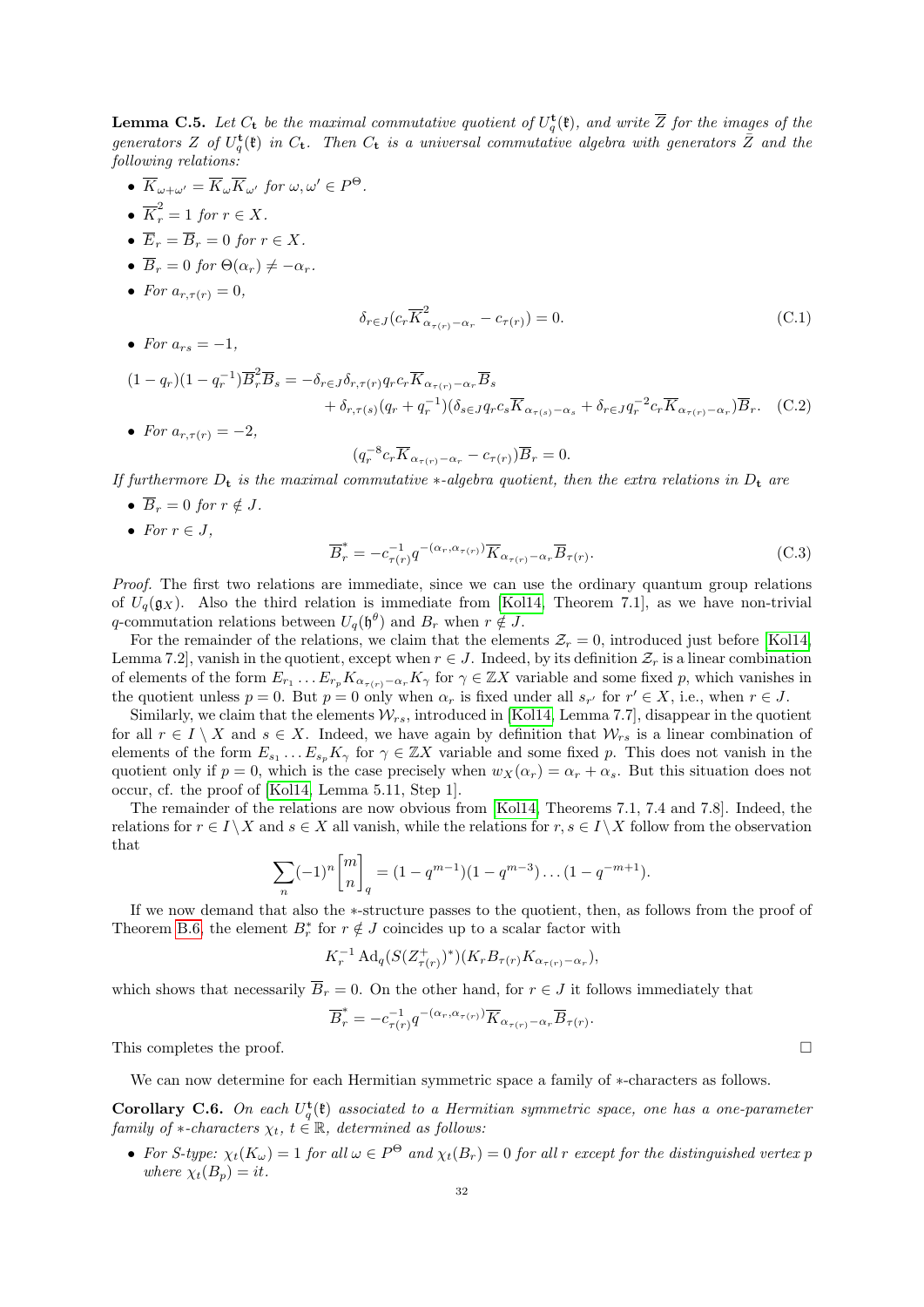• For C-type:  $\chi_t(B_r) = 0$  for all r and  $\chi_t(K_\omega) = q^{f(\omega)}$  for all  $\omega \in P^\Theta$ , where f is the unique linear functional on  $\mathfrak{h}^*$  which vanishes on the roots in X and is such that  $f(\alpha_r) = 0$  for all  $r \in I \setminus X$  except for the distinguished vertex p where  $f(\alpha_p) = t$ .

*Proof.* Note that a vertex  $r \in I \setminus X$  satisfies both  $r \in J$  and  $\Theta(\alpha_r) = -\alpha_r$  precisely when  $r \in I_{\text{ns}}$ . It follows that every \*-character  $\chi$  of  $U_q^{\mathbf{t}}(\mathfrak{k})$  vanishes on all generators of  $U_q^{\mathbf{t}}(\mathfrak{k})$  except possibly for  $K_\omega$ , with  $\omega \in P^{\Theta}$ , and  $B_r$ , with  $r \in I_{\text{ns}}$ . We will consider only characters such that  $\chi(K_{\omega}) = q^{f(\omega)}$  for a linear functional f which is real on  $P^{\Theta}$  and vanishes on X. The values of such an f on  $P^{\Theta}$  are determined by  $f(\alpha_{\tau(r)} - \alpha_r)$  for  $r \in I \setminus X$ ,  $\tau(r) \neq r$ . These values and the numbers  $\chi(B_r)$  ( $r \in I_{ns}$ ) must satisfy the relations following from  $(C.1)$ – $(C.3)$ .

In the S-type case, the distinguished vertex p is the unique element of  $I_{\mathcal{S}}$  and we have  $c_r = c_{\tau(r)}$  for all  $r \in I \setminus X$ . It follows that if we let  $f = 0$  and  $\chi(B_r) = 0$  for all nondistinguished vertices in  $I_{\text{ns}}$ , then the relations [\(C.1\)](#page-31-0) and [\(C.2\)](#page-31-2) will be satisfied and will impose no restrictions on  $\chi(B_p)$  (since by the definition of  $I_{\mathcal{S}}$  there is no vertex  $r \in I$  such that  $a_{rp} = -1$  and  $\delta_{r \in J} \delta_{r,\tau(r)} = 1$ . On the other hand, relation [\(C.3\)](#page-31-1) gives  $\chi(B_p^*) = -\chi(B_p)$ , so  $\chi(B_p)$  can be any purely imaginary number.

In the C-type case, if we let  $\chi(B_r) = 0$  for all  $r \in I_{\text{ns}}$ , then the only restrictions on f will be given by [\(C.1\)](#page-31-0). If  $r \in J$  and  $a_{r,\tau(r)} = 0$ , then  $r \in I_c$ , so (C.1) will be satisfied if we let  $f(a_{\tau(r)} - a_r) = 0$  for all  $r \in I_c$ . The complement in  $I \setminus X$  of  $I_c$  and the vertices fixed by  $\tau$  consists precisely of the  $\tau$ -orbit of the distinguished vertex p. Therefore to define f on  $P^{\Theta}$  it remains to define its value on  $\alpha_{\tau(p)} - \alpha_p$ , and we can take any real number as this value.

We can now prove the following theorem.

**Theorem C.7.** All  $U_q^{\mathbf{t}}(\mathfrak{k})$  associated to the same symmetric pair are  $\chi$ -conjugate for some  $*$ -character  $\chi$ .

Proof. We can of course restrict to the Hermitian symmetric pairs. Assume first that we are in the S-type case, with distinguished vertex p. Then if  $\chi_t$  is one of the \*-characters on  $U_q^{\mathbf{t}}(\mathbf{\hat{t}})$  as determined above, it follows from

$$
\Delta(B_r) - B_r \otimes K_r^{-1} - 1 \otimes F_r \in U_q(\mathfrak{g}_X)^+ K_{\tau(r)} K_r^{-1} \otimes U_q(\mathfrak{g})
$$

and the fact that  $\chi_t$  acts as the counit on  $U_q(\mathfrak{g}_X)^+U_q(\mathfrak{h}^\theta)$  that

$$
(\chi_t \otimes id)\Delta(B_r) = B_r + (\chi(B_r) - s_r)K_r^{-1}.
$$

But this is precisely adding the value  $(it - s_p)K_p^{-1}$  to  $B_p$  at the distinguished vector, and doing nothing for the  $B_r$  with  $r \neq p$ . Also on  $U_q(\mathfrak{g}_X)U_q(\mathfrak{h}^\theta)$  the map  $(\chi_t \otimes id)\Delta$  acts as the identity. Hence

$$
(\chi_t \otimes id)(\Delta(U_q^{(\mathbf{c},\mathbf{s})}(\mathfrak{k}))) = U_q^{(\mathbf{c},\mathbf{s}')}(\mathfrak{k}),
$$

where  $s_i' = it$  at the distinguished vector and zero elsewhere. It follows that we obtain all coideal ∗-subalgebras corresponding to the same symmetric pair.

Assume now that we are in C-type. Then the same reasoning (using that all  $s_r = 0$  in this case and that  $\chi_t$  acts as  $q^{f(\alpha_{\tau(r)}-\alpha_r)}$  times the counit on  $U_q(\mathfrak{g}_X)^+K_{\tau(r)}K_r^{-1}$  gives that

$$
(\chi_t \otimes id)\Delta(B_r) = q^{f(\alpha_{\tau(r)} - \alpha_r)}B_r + (1 - q^{f(\alpha_{\tau(r)} - \alpha_r)})F_r, \quad (\chi_t \otimes id)(\Delta(K_\alpha)) = q^{f(\alpha)}K_\alpha.
$$

Since all  $c_r$  are necessarily positive, this implies that we get  $U_q^{(c',0)}(\mathfrak{k})$  where  $c'_p = q^{-t}c_p$ ,  $c'_{\tau(p)} = q^t c_{\tau(p)}$ , and all other  $c_r = c'_r = 1$ . Again, it follows that we obtain all coideal \*-subalgebras corresponding to the same symmetric pair.

Define  $c_r = q^{\frac{1}{2}(\Theta(\alpha_r) - \alpha_r, \alpha_{\tau(r)})}$  and  $s_r = 0$ , so that  $U_q^0(\mathfrak{k}) = U_q^{(\mathbf{c}, \mathbf{s})}(\mathfrak{k})$ . Let us write  $U_q^t(\mathfrak{k}) = U_q^{(\mathbf{c}, t), (\mathfrak{s}, (t))}(\mathfrak{k})$ , where

- $\mathbf{c}(t) = \mathbf{c}, \, \mathbf{s}(t)_r = \delta_{r,p} \, it$  for p distinguished,
- $\mathbf{c}(t)_r = c_r$  for r or  $\tau(r)$  not distinguished,  $\mathbf{c}(t)_r = q^{-t}c_r$ ,  $\mathbf{c}(t)_{\tau(r)} = q^t c_r$  for r distinguished, and  $\mathbf{s}(t)_r = 0$  for all r.

Corollary C.8. The maps

$$
\pi_t \colon U_q^0(\mathfrak{k}) \to U_q^t(\mathfrak{k}), \quad X \mapsto (\chi_t \otimes \mathrm{id}) \Delta(X)
$$

are ∗-isomorphisms satisfying

$$
\Delta \circ \pi_t = (\pi_t \otimes id) \circ \Delta.
$$
  
33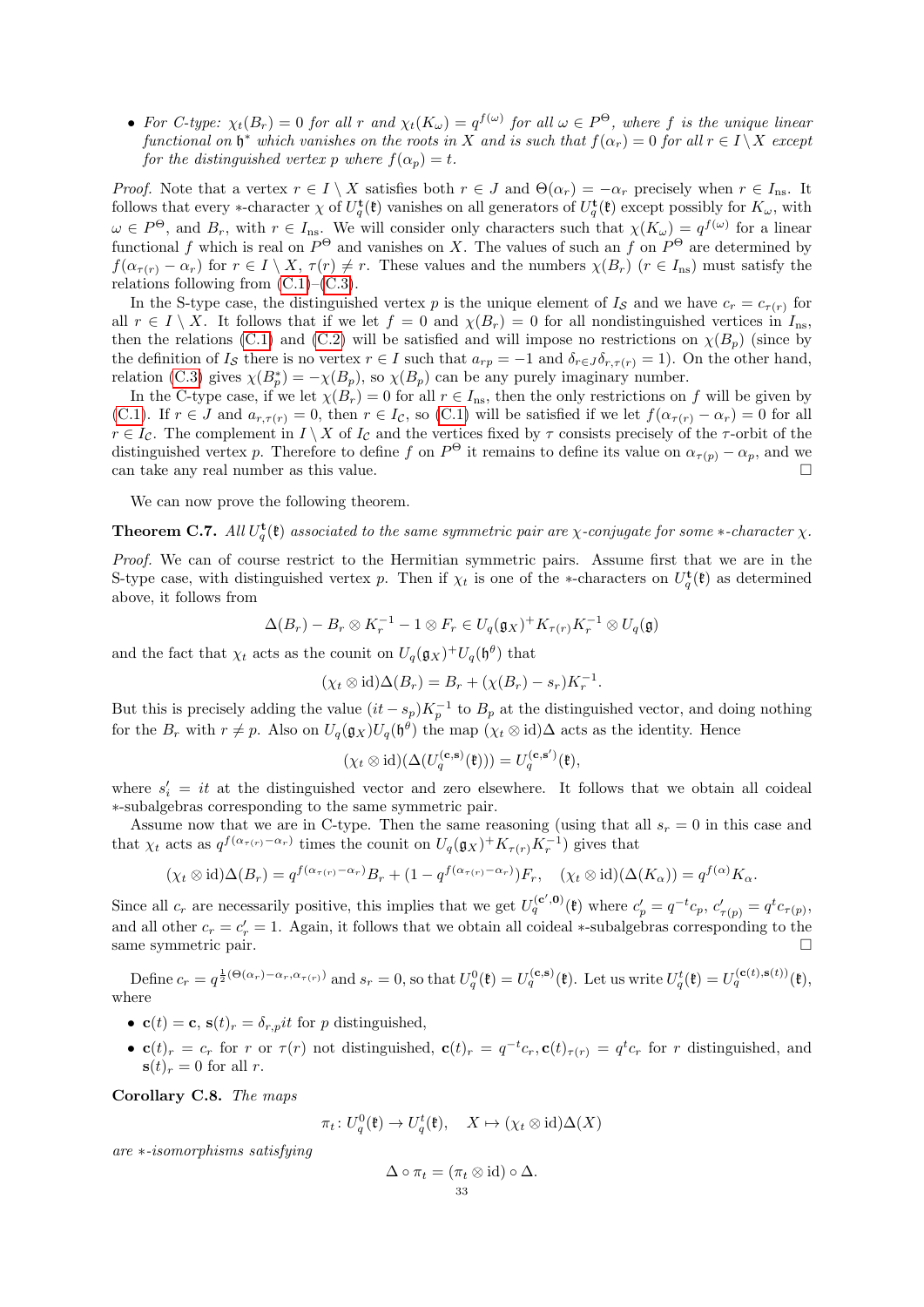### Appendix D. Cylinder twist

The notion of *cylinder twist* and *cylinder braiding* were introduced in [\[tDHO98\]](#page-36-27). In this section, we clarify the connection between cylinder twists and ribbon braided module categories, complementing the algebraic discussion of the connection in [\[Kol17,](#page-36-9) Section 2.3].

Let  $(C, \beta)$  be a braided tensor category,  $\sigma$  a braided autoequivalence, and D a right C-module category. For the sake of simplicity we assume that  $\mathcal C$  is strict and  $\mathcal D$  is a strict module category, although this is not an essential restriction.

**Definition D.1.** We call *cylinder*  $\sigma$ -twist  $\theta$  at  $X \in \mathcal{D}$  any natural isomorphism  $\theta : X \odot \sigma(-) \rightarrow X \odot$ of functors  $C \to \mathcal{D}$  such that  $\theta$  satisfies the *cylinder*  $\sigma$ -twist equations:

$$
\theta_{U\otimes V}(X\odot(\sigma_2)_{U,V})=(X\odot\beta_{V,U})(\theta_V\otimes U)(X\odot\beta_{U,\sigma(V)})(\theta_U\otimes\sigma(V))
$$
\n(D.1)

$$
= (\theta_U \otimes V)(X \odot \beta_{V,\sigma(U)}) (\theta_V \otimes \sigma(U))(X \odot \beta_{\sigma(U),\sigma(V)}).
$$
 (D.2)

For example, if D is a ribbon  $\sigma$ -braided C-module category with  $\sigma$ -braid  $\eta$ , then  $\eta_{X,-}$  is a cylinder σ-twist at X for each  $X \in \mathcal{D}$ , using the ribbon σ-twist equation and naturality on  $X \odot U$ .

<span id="page-33-0"></span>These equalities can be diagrammatically represented by Figure [3.](#page-33-0)



FIGURE 3. cylinder  $\sigma$ -twist equation

Let us show how one can construct a ribbon  $\sigma$ -braided module category from a cylinder  $\sigma$ -twist  $\theta$  at X on a right  $\mathcal{C}$ -module category  $\mathcal{D}$ . Put

$$
\mathcal{C}_X(U,V)=\mathcal{D}(X\odot U,X\odot V)
$$

for objects U, V of C. This defines a right C-module category  $\mathcal{C}_X$  with the same objects as C, and contains C as a subcategory. Moreover,  $U \mapsto X \odot U$  together with the natural inclusion of morphisms define a functor of module categories from  $\mathcal{C}_X$  to  $\mathcal{D}_X$ . The only deficit of  $\mathcal{C}_X$  is that it is not subobject complete, but this can always be amended by passing to the subobject completion.

Put

$$
\eta_{U,V}=(X\odot\beta_{V,U})(\theta_V\odot U)(X\odot\beta_{U,\sigma(V)}):X\odot U\otimes \sigma(V)\rightarrow X\odot U\otimes V,
$$

<span id="page-33-1"></span>so  $\eta_{U,V} \in \mathcal{C}_X(U \otimes \sigma(V), U \otimes V)$ . Diagrammatically, we represent  $\theta_V$  as Figure [4.a,](#page-33-1) and  $\eta_{U,V}$  as Figure [4.b.](#page-33-1)





(a) cylinder  $\sigma$ -twist

(b) ribbon  $\sigma$ -braid from cylinder  $\sigma$ -twist

Figure 4

**Proposition D.2.** The family  $\eta_{UV}$  above satisfies the σ-octagon equation and the ribbon σ-twist equation.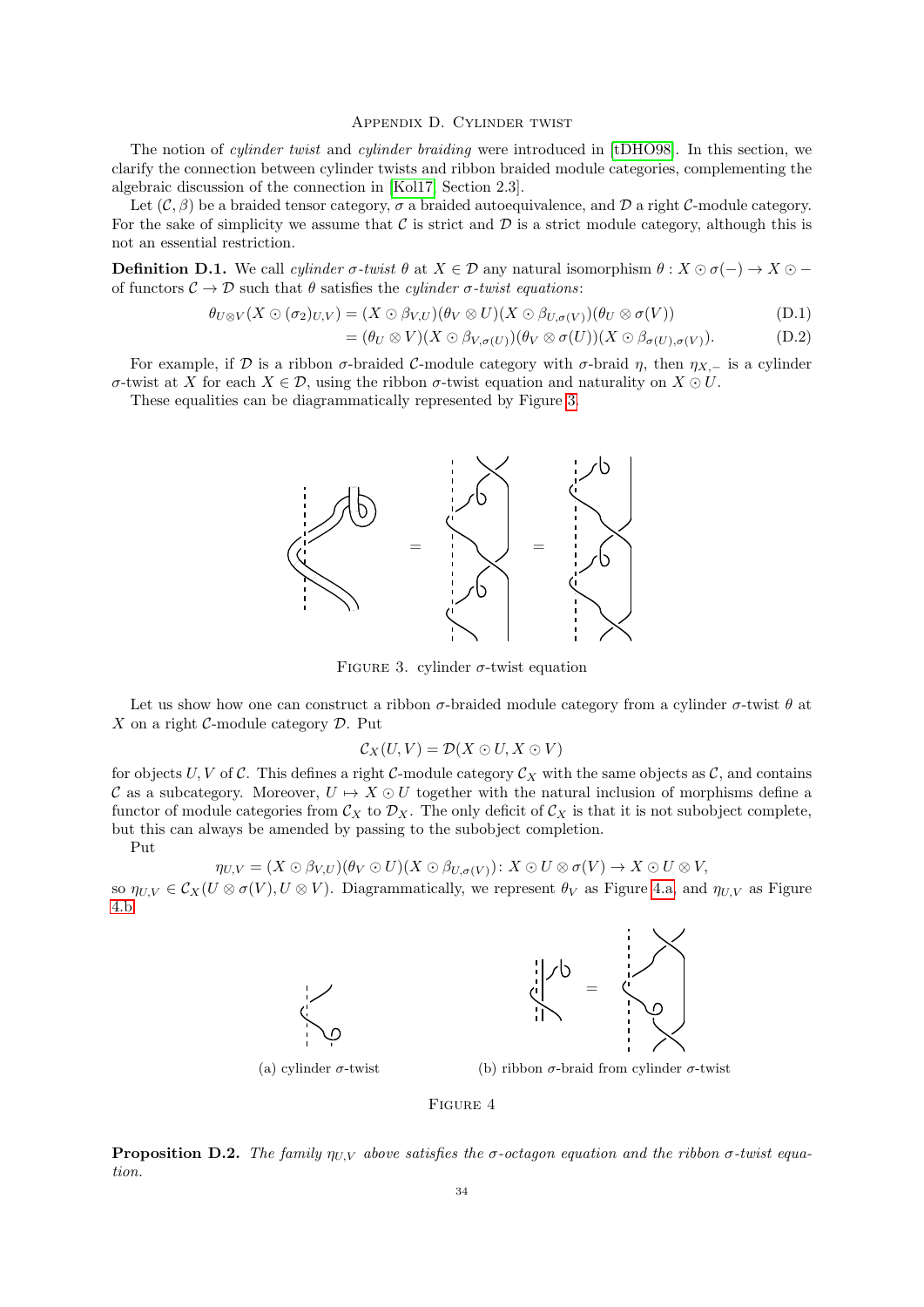<span id="page-34-0"></span>

FIGURE 5.  $\sigma$ -octagon relation

<span id="page-34-1"></span>

FIGURE 6. ribbon  $\sigma$ -twist equation

<span id="page-34-2"></span>

FIGURE 7. ribbon  $\sigma$ -twist equation, cont.

Proof. The  $\sigma$ -octagon relation can be verified as in Figure [5,](#page-34-0) where we used the multiplicativity of  $\beta$ such as  $\beta_{U\otimes V,W} = (\beta_{U,W} \otimes V)(U \otimes \beta_{V,W})$ . For the ribbon  $\sigma$ -twist relation we manipulate as in Figures [6](#page-34-1) and [7.](#page-34-2) The dotted boxes indicate use of the braid relation, naturality at U in  $Y \odot U$ , and the  $\sigma$ -octagon relation (at the final step).  $\Box$ 

The C-module category  $\mathcal{C}_X$  will however not necessarily be a ribbon  $\sigma$ -braided module category, as we do not yet know if  $\eta_{U,V}$  is natural in U. Therefore, we first restrict the morphisms spaces of  $\mathcal{C}_X$  as follows:

$$
\tilde{\mathcal{C}}_X(U,V) = \{ f \in \mathcal{D}(X \odot U, X \odot V) \mid \forall W : (f \odot W)\eta_{U,W} = \eta_{V,W}(f \odot \sigma(W)) \}
$$

This still defines a right C-module category  $\tilde{\mathcal{C}}_X$  with C as a subcategory.

**Proposition D.3.** We have  $\eta_{U,V} \in \tilde{C}_X(U \otimes \sigma(V), U \otimes V)$  for any U and V.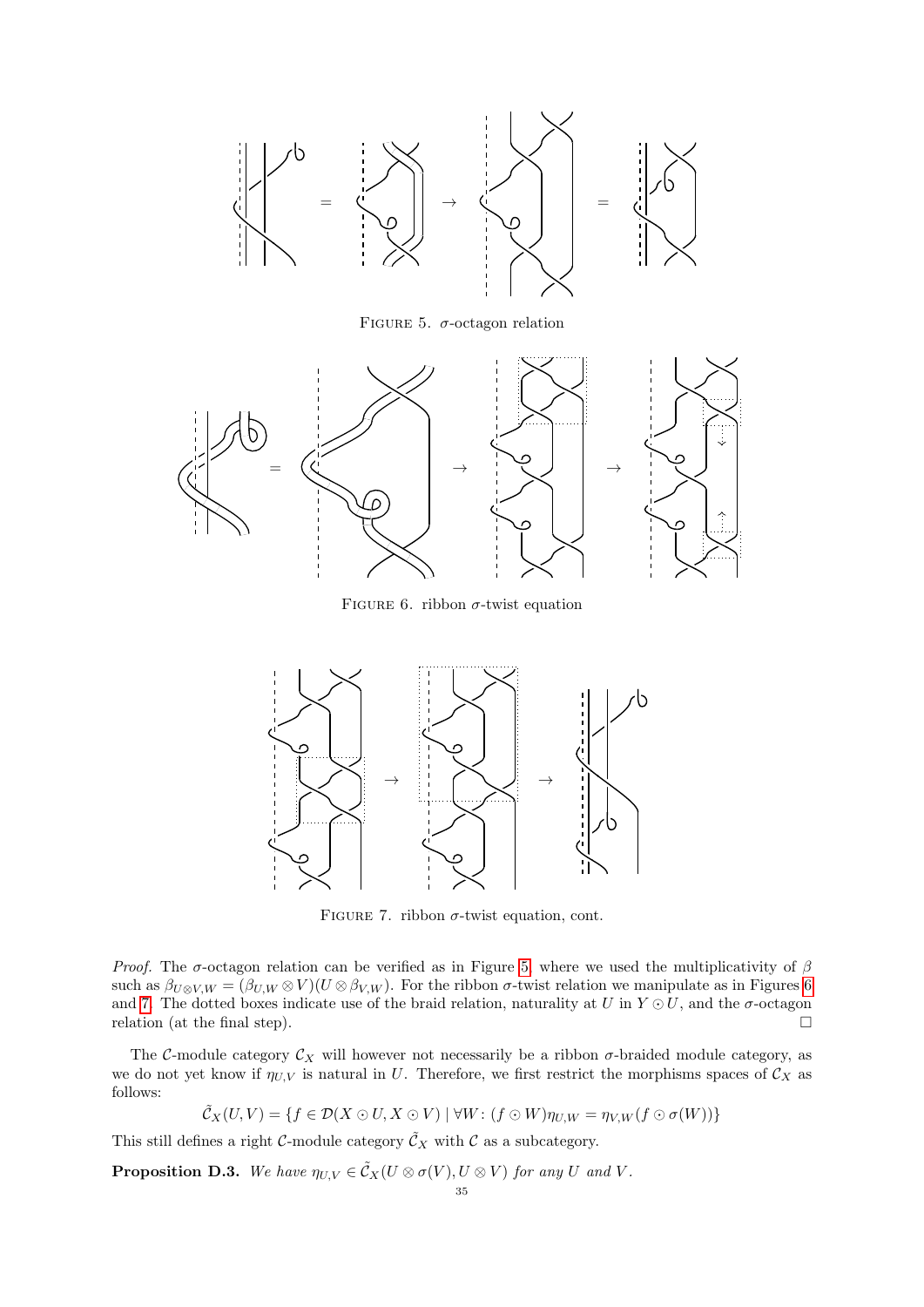<span id="page-35-10"></span>

Figure 9. naturality, cont.

<span id="page-35-11"></span>*Proof.* We need to prove  $(\eta_{U,V} \odot W)\eta_{U,W} = \eta_{V,W}(\eta_{U,V} \odot \sigma(W))$  for all W. The proof goes as in Figures [8](#page-35-10) and [9.](#page-35-11) This time, the dotted boxes represent use of the braid relation, naturality at U in  $Y \odot U$ , and the cylinder  $\sigma$ -twist equation for  $\theta$  (at the penultimate step). The last step uses the ribbon  $\sigma$ -twist  $relation.$ 

From the above, we obtain that  $\eta_{U,V} \in \tilde{C}_X(U \otimes V, U \otimes V)$ , and the definition of  $\tilde{C}_X$  forces  $\eta_{U,V}$  to be natural in U. It follows that  $\tilde{\mathcal{C}}_X$  is a ribbon  $\sigma$ -braided C-module category.

#### **REFERENCES**

- <span id="page-35-7"></span>[BV+95] V. Back-Valente, N. Bardy-Panse, H. Ben Messaoud, and G. Rousseau, Formes presque-déployées des alg`ebres de Kac-Moody: classification et racines relatives, J. Algebra 171 (1995), no. 1, 43–96, [DOI:10.1006/jabr.1995.1004](http://dx.doi.org/10.1006/jabr.1995.1004). M[R1314093](http://www.ams.org/mathscinet-getitem?mr=1314093)
- <span id="page-35-5"></span>[BK15a] M. Balagović and S. Kolb, The bar involution for quantum symmetric pairs, Represent. Theory 19 (2015), 186–210, [DOI:10.1090/ert/469](http://dx.doi.org/10.1090/ert/469), [arXiv:1409.5074 \[math.QA\]](http://arxiv.org/abs/1409.5074). M[R3414769](http://www.ams.org/mathscinet-getitem?mr=3414769)
- <span id="page-35-0"></span>[BK15b] M. Balagovic and S. Kolb, Universal K-matrix for quantum symmetric pairs, J. Reine Angew. Math, to appear, posted on 2015, [DOI:10.1515/crelle-2016-0012](http://dx.doi.org/10.1515/crelle-2016-0012), [arXiv:1507.06276v2 \[math.QA\]](http://arxiv.org/abs/1507.06276v2).
- <span id="page-35-3"></span>[BW18] H. Bao and W. Wang, Canonical bases arising from quantum symmetric pairs, Invent. Math. 213 (2018), no. 3, 1099–1177, [DOI:10.1007/s00222-018-0801-5](http://dx.doi.org/10.1007/s00222-018-0801-5), [arXiv:1610.09271 \[math.QA\]](http://arxiv.org/abs/1610.09271). M[R3842062](http://www.ams.org/mathscinet-getitem?mr=3842062)
- <span id="page-35-4"></span>[BZBJ16] D. Ben-Zvi, A. Brochier, and D. Jordan, Quantum character varieties and braided module categories. preprint (2016), available at [arXiv:1606.04769 \[math.QA\]](http://arxiv.org/abs/1606.04769), to appear in Sel. Math. New Ser. (2018).
- <span id="page-35-6"></span>[Bic14] J. Bichon, Hopf-Galois objects and cogroupoids, Rev. Un. Mat. Argentina 55 (2014), no. 2, 11–69, [arXiv:1006.3014 \[math.QA\]](http://arxiv.org/abs/1006.3014). M[R3285340](http://www.ams.org/mathscinet-getitem?mr=3285340)
- <span id="page-35-8"></span>[Bou07a] N. Bourbaki. (2007). Éléments de mathématique. Groupes et algèbres de Lie. chapitre 4 à 6, Springer, Berlin-Heidelberg, [DOI:10.1007/978-3-540-34491-9](http://dx.doi.org/10.1007/978-3-540-34491-9). Reprint of the 1981 (Masson) edition.
- <span id="page-35-9"></span>[Bou07b] N. Bourbaki. (2007). Éléments de mathématique. Groupes et algèbres de Lie. chapitre 7 et 8, Springer, Berlin-Heidelberg, [DOI:10.1007/978-3-540-33977-9](http://dx.doi.org/10.1007/978-3-540-33977-9). Reprint of the 1975 (Hermann) edition.
- <span id="page-35-2"></span>[Bro12] A. Brochier, A Kohno-Drinfeld theorem for the monodromy of cyclotomic KZ connections, Comm. Math. Phys. 311 (2012), no. 1, 55–96, [DOI:10.1007/s00220-012-1424-0](http://dx.doi.org/10.1007/s00220-012-1424-0), [arXiv:1011.4285 \[math.QA\]](http://arxiv.org/abs/1011.4285). M[R2892463](http://www.ams.org/mathscinet-getitem?mr=2892463)
- <span id="page-35-1"></span>[Bro13] A. Brochier, Cyclotomic associators and finite type invariants for tangles in the solid torus, Algebr. Geom. Topol. 13 (2013), no. 6, 3365–3409, [DOI:10.2140/agt.2013.13.3365](http://dx.doi.org/10.2140/agt.2013.13.3365), [arXiv:1209.0417 \[math.QA\]](http://arxiv.org/abs/1209.0417). M[R3248737](http://www.ams.org/mathscinet-getitem?mr=3248737)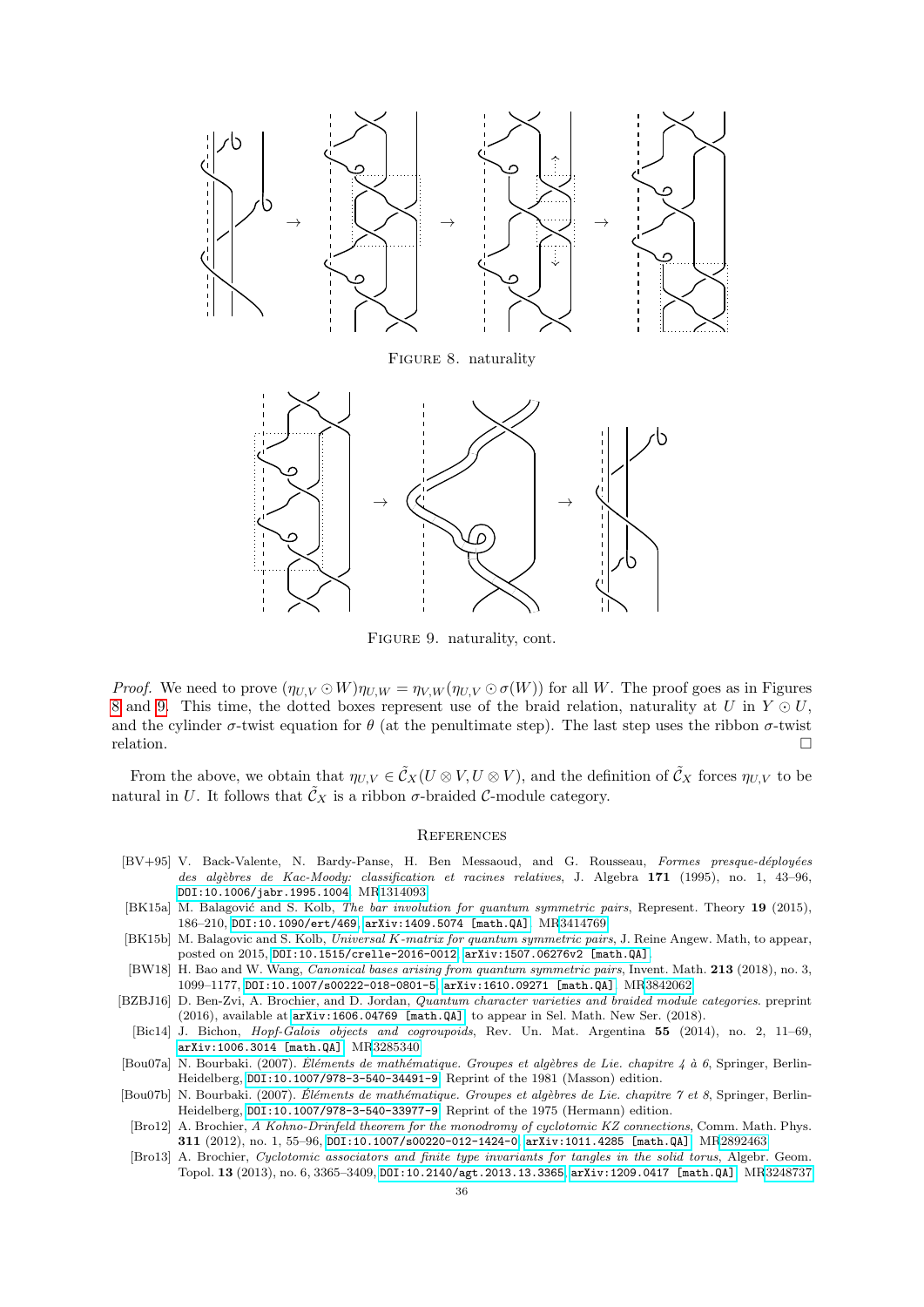- <span id="page-36-25"></span>[CP95] V. Chari and A. Pressley. (1995). A guide to quantum groups, Cambridge University Press, Cambridge, ISBN 0-521-55884-0. Corrected reprint of the 1994 original. M[R1358358 \(96h:17014\)](http://www.ams.org/mathscinet-getitem?mr=1358358)
- <span id="page-36-1"></span>[Che84] I. V. Cherednik, Factorizing particles on a half line, and root systems, Teoret. Mat. Fiz. 61 (1984), no. 1, 35–44, [DOI:10.1007/BF01038545](http://dx.doi.org/10.1007/BF01038545). M[R774205](http://www.ams.org/mathscinet-getitem?mr=774205)
- <span id="page-36-22"></span>[Che89] I. V. Cherednik, Generalized braid groups and local r-matrix systems, Dokl. Akad. Nauk SSSR 307 (1989), no. 1, 49–53. translation in Soviet Math. Dokl. 40 (1990), no. 1, 43–48. M[R1017085](http://www.ams.org/mathscinet-getitem?mr=1017085)
- <span id="page-36-10"></span>[Che90] I. V. Cherednik, Calculation of the monodromy of some W-invariant local systems of type B, C and D, Funktsional. Anal. i Prilozhen. 24 (1990), no. 1, 88–89, [DOI:10.1007/BF01077930](http://dx.doi.org/10.1007/BF01077930). translation in Funct. Anal. Appl. 24 (1990), no. 1, 78–79. M[R1052280](http://www.ams.org/mathscinet-getitem?mr=1052280)
- <span id="page-36-26"></span>[DC13] K. De Commer, Representation theory of quantized enveloping algebras with interpolating real structure, SIGMA Symmetry Integrability Geom. Methods Appl. 9 (2013), Paper 081, 20, [DOI:10.3842/SIGMA.2013.081](http://dx.doi.org/10.3842/SIGMA.2013.081), [arXiv:1307.3642 \[math.RT\]](http://arxiv.org/abs/1307.3642). M[R3208147](http://www.ams.org/mathscinet-getitem?mr=3208147)
- <span id="page-36-28"></span>[DCY15] K. De Commer and M. Yamashita, Tannaka–Kreĭn duality for compact quantum homogeneous spaces II. Classification of quantum homogeneous spaces for quantum  $SU(2)$ , J. Reine Angew. Math. 708 (2015), 143-171, [DOI:10.1515/crelle-2013-0074](http://dx.doi.org/10.1515/crelle-2013-0074), [arXiv:1212.3414 \[math.OA\]](http://arxiv.org/abs/1212.3414). M[R3420332](http://www.ams.org/mathscinet-getitem?mr=3420332)
- <span id="page-36-27"></span><span id="page-36-4"></span>[tDHO98] T. tom Dieck and R. Häring-Oldenburg, Quantum groups and cylinder braiding, Forum Math. 10 (1998), no. 5, 619–639, [DOI:10.1515/form.10.5.619](http://dx.doi.org/10.1515/form.10.5.619). M[R1644317](http://www.ams.org/mathscinet-getitem?mr=1644317)
	- [DM02] J. Donin and A. Mudrov,  $\mathcal{U}_q(\textbf{s} | (n))$ -covariant quantization of symmetric coadjoint orbits via reflection equation algebra, Quantization, Poisson brackets and beyond (Manchester, 2001), Contemp. Math., vol. 315, Amer. Math. Soc., Providence, RI, 2002, pp. 61–79, [DOI:10.1090/conm/315/05475](http://dx.doi.org/10.1090/conm/315/05475). M[R1958831](http://www.ams.org/mathscinet-getitem?mr=1958831)
- <span id="page-36-13"></span><span id="page-36-5"></span><span id="page-36-0"></span>[DKM03] J. Donin, P. P. Kulish, and A. I. Mudrov, On a universal solution to the reflection equation, Lett. Math. Phys. 63 (2003), no. 3, 179–194, [DOI:10.1023/A:1024438101617](http://dx.doi.org/10.1023/A:1024438101617), [arXiv:math/0210242 \[math.QA\]](http://arxiv.org/abs/math/0210242). M[R1992884](http://www.ams.org/mathscinet-getitem?mr=1992884)
	- [Dri89] V. G. Drinfel'd, Quasi-Hopf algebras, Algebra i Analiz 1 (1989), no. 6, 114-148. Translation in Leningrad Math. J. 1 (1990), no. 6, 1419–1457. M[R1047964 \(91b:17016\)](http://www.ams.org/mathscinet-getitem?mr=1047964)
	- [Enr07] B. Enriquez, Quasi-reflection algebras and cyclotomic associators, Selecta Math. (N.S.) 13 (2007), no. 3, 391– 463, [DOI:10.1007/s00029-007-0048-2](http://dx.doi.org/10.1007/s00029-007-0048-2), [arXiv:math/0408035 \[math.QA\]](http://arxiv.org/abs/math/0408035). M[R2383601 \(2010e:17009\)](http://www.ams.org/mathscinet-getitem?mr=2383601)
	- [EE05] B. Enriquez and P. Etingof, Quantization of classical dynamical r-matrices with nonabelian base, Comm. Math. Phys. 254 (2005), no. 3, 603-650, [DOI:10.1007/s00220-004-1243-z](http://dx.doi.org/10.1007/s00220-004-1243-z), [arXiv:math/0311224 \[math.QA\]](http://arxiv.org/abs/math/0311224). M[R2126485 \(2006a:17011\)](http://www.ams.org/mathscinet-getitem?mr=2126485)
- <span id="page-36-29"></span><span id="page-36-24"></span><span id="page-36-23"></span><span id="page-36-21"></span><span id="page-36-20"></span><span id="page-36-19"></span><span id="page-36-18"></span><span id="page-36-17"></span><span id="page-36-16"></span><span id="page-36-15"></span><span id="page-36-14"></span><span id="page-36-12"></span><span id="page-36-11"></span><span id="page-36-9"></span><span id="page-36-8"></span><span id="page-36-7"></span><span id="page-36-6"></span><span id="page-36-3"></span><span id="page-36-2"></span>[EGNO15] P. Etingof, S. Gelaki, D. Nikshych, and V. Ostrik. (2015). Tensor categories, Mathematical Surveys and Monographs, vol. 205, American Mathematical Society, Providence, RI, [DOI:10.1090/surv/205](http://dx.doi.org/10.1090/surv/205), ISBN 978-1-4704- 2024-6. M[R3242743](http://www.ams.org/mathscinet-getitem?mr=3242743)
	- [GL00] V. A. Golubeva and V. Leksin, On a generalization of the Drinfeld-Kohno theorem, Proceedings of the Second ISAAC Congress, Vol. 2 (Fukuoka, 1999), 2000, pp. 1371–1386, Kluwer Acad. Publ., Dordrecht, [DOI:10.1007/978-1-4613-0271-1](http://dx.doi.org/10.1007/978-1-4613-0271-1_61) 61. M[R1940926 \(2004a:32023\)](http://www.ams.org/mathscinet-getitem?mr=1940926)
	- [GS99] D. Gurevich and P. Saponov, Quantum sphere via reflection equation algebra. preprint (1999), available at [arXiv:math/991141 \[math.QA\]](http://arxiv.org/abs/math/991141).
	- [Hel01] S. Helgason. (2001). Differential geometry, Lie groups, and symmetric spaces, Graduate Studies in Mathematics, vol. 34, American Mathematical Society, Providence, RI, [DOI:10.1090/gsm/034](http://dx.doi.org/10.1090/gsm/034), ISBN 0-8218-2848-7. Corrected reprint of the 1978 original. M[R1834454](http://www.ams.org/mathscinet-getitem?mr=1834454)
	- [Jan96] J. C. Jantzen. (1996). Lectures on quantum groups, Graduate Studies in Mathematics, vol. 6, American Mathematical Society, Providence, RI, ISBN 0-8218-0478-2. M[R1359532](http://www.ams.org/mathscinet-getitem?mr=1359532)
	- [KW92] V. G. Kac and S. P. Wang, On automorphisms of Kac-Moody algebras and groups, Adv. Math. 92 (1992), no. 2, 129–195, [DOI:10.1016/0001-8708\(92\)90063-Q](http://dx.doi.org/10.1016/0001-8708(92)90063-Q). M[R1155464](http://www.ams.org/mathscinet-getitem?mr=1155464)
	- [Kas95] C. Kassel. (1995). Quantum groups, Graduate Texts in Mathematics, vol. 155, Springer-Verlag, New York, ISBN 0-387-94370-6. M[R1321145 \(96e:17041\)](http://www.ams.org/mathscinet-getitem?mr=1321145)
	- [KL94a] D. Kazhdan and G. Lusztig, Tensor structures arising from affine Lie algebras. III, J. Amer. Math. Soc. 7 (1994), no. 2, 335–381, [DOI:10.2307/2152762](http://dx.doi.org/10.2307/2152762). M[R1239506 \(94g:17048\)](http://www.ams.org/mathscinet-getitem?mr=1239506)
	- [KL94b] D. Kazhdan and G. Lusztig, Tensor structures arising from affine Lie algebras. IV, J. Amer. Math. Soc. 7 (1994), no. 2, 383–453, [DOI:10.2307/2152763](http://dx.doi.org/10.2307/2152763). M[R1239507 \(94g:17049\)](http://www.ams.org/mathscinet-getitem?mr=1239507)
	- [Kna02] A. W. Knapp. (2002). Lie groups beyond an introduction, 2nd ed., Progress in Mathematics, vol. 140, Birkhäuser Boston, Inc., Boston, MA, ISBN 0-8176-4259-5. M[R1920389](http://www.ams.org/mathscinet-getitem?mr=1920389)
	- [KS09] S. Kolb and J. V. Stokman, Reflection equation algebras, coideal subalgebras, and their centres, Selecta Math. (N.S.) 15 (2009), no. 4, 621–664, [DOI:10.1007/s00029-009-0007-1](http://dx.doi.org/10.1007/s00029-009-0007-1). M[R2565052](http://www.ams.org/mathscinet-getitem?mr=2565052)
	- [Kol14] S. Kolb, Quantum symmetric Kac-Moody pairs, Adv. Math. 267 (2014), 395–469, [DOI:10.1016/j.aim.2014.08.010](http://dx.doi.org/10.1016/j.aim.2014.08.010), [arXiv:1207.6036 \[math.QA\]](http://arxiv.org/abs/1207.6036). M[R3269184](http://www.ams.org/mathscinet-getitem?mr=3269184)
	- [Kol17] S. Kolb, Braided module categories via quantum symmetric pairs. preprint (2017), available at [arXiv:1705.04238 \[math.QA\]](https://arxiv.org/abs/1705.04238).
	- [KSS93] P. P. Kulish, R. Sasaki, and C. Schwiebert, Constant solutions of reflection equations and quantum groups, J. Math. Phys. 34 (1993), no. 1, 286–304, [DOI:10.1063/1.530382](http://dx.doi.org/10.1063/1.530382). M[R1198638 \(94e:82035\)](http://www.ams.org/mathscinet-getitem?mr=1198638)
	- [Lei94] A. Leibman, Some monodromy representations of generalized braid groups, Comm. Math. Phys. 164 (1994), no. 2, 293–304. M[R1289327 \(95k:52019\)](http://www.ams.org/mathscinet-getitem?mr=1289327)
	- [Let99] G. Letzter, Symmetric pairs for quantized enveloping algebras, J. Algebra 220 (1999), no. 2, 729–767, [DOI:10.1006/jabr.1999.8015](http://dx.doi.org/10.1006/jabr.1999.8015). M[R1717368](http://www.ams.org/mathscinet-getitem?mr=1717368)
	- [Let00] G. Letzter, Harish-Chandra modules for quantum symmetric pairs, Represent. Theory 4 (2000), 64–96, [DOI:10.1090/S1088-4165-00-00087-X](http://dx.doi.org/10.1090/S1088-4165-00-00087-X). M[R1742961](http://www.ams.org/mathscinet-getitem?mr=1742961)
	- [Let02] G. Letzter, Coideal subalgebras and quantum symmetric pairs, New directions in Hopf algebras, 2002, pp. 117– 165, Cambridge Univ. Press, Cambridge, [arXiv:math/0103228 \[math.QA\]](http://arxiv.org/abs/math/0103228). M[R1913438](http://www.ams.org/mathscinet-getitem?mr=1913438)